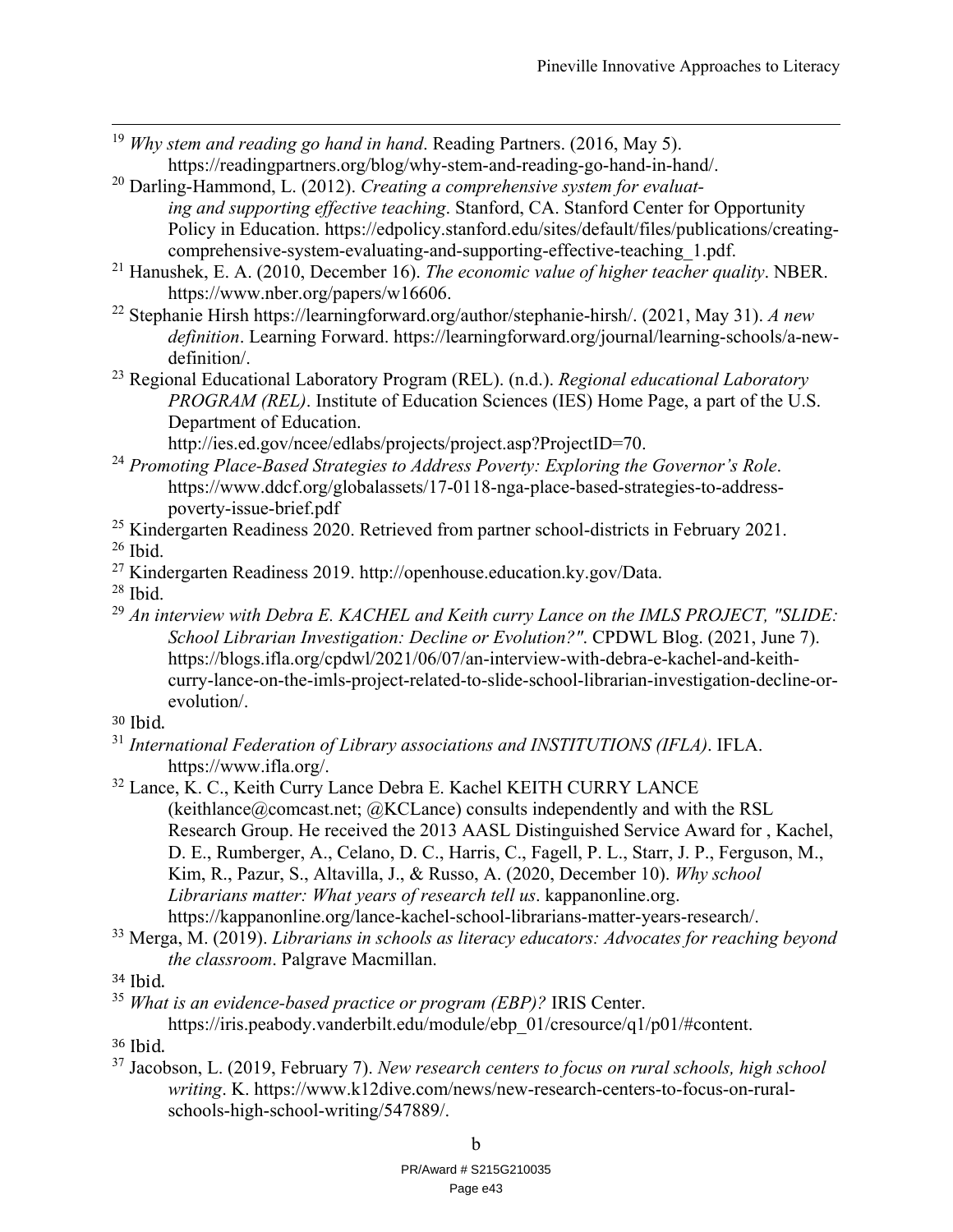- 38 Superville, D. R. (2020, December 8). *Will academia give rural schools the attention they need?* Education Week. https://www.edweek.org/leadership/will-academia-give-ruralschools-the-attention-they-need/2020/01.
- <sup>39</sup> *What is an evidence-based practice or program (EBP)?* IRIS Center. https://iris.peabody.vanderbilt.edu/module/ebp\_01/cresource/q1/p01/#content.
- 40 Kindergarten Readiness 2019. http://openhouse.education.ky.gov/Data.
- <sup>41</sup> The authorizing legislation for can be found at https://www2.ed.gov/documents/essa-act-of-1965.pdf (see page 187 of the legislation).
- <sup>42</sup>Archive. Archive | Global Family Research Project. (n.d.). https://globalfrp.org/Archive.
- <sup>43</sup> *Overcoming the Poverty Challenge to Enable College and Career Readiness for All*. *The Crucial Role of Student Supports.* (2013, February). http://new.every1graduates.org/wpcontent/uploads/2013/02/StudentSupports\_forScreenViewing.pdf.
- 44 Ibid.

 $\overline{a}$ 

- 45 Hoover, J. J. (1970, December 1). *Making informed INSTRUCTIONAL adjustments IN RTI Models: Essentials for practitioners - John J. HOOVER, 2011*. SAGE Journals. https://journals.sagepub.com/doi/10.1177/1053451211414193.
- 46 Henderson, A. T. M. (2001, November 30). *A new wave of evidence: The impact of school, family, and community connections on student ACHIEVEMENT. Annual Synthesis, 2002.* ERIC. https://eric.ed.gov/?id=ED474521.
- 47 Mapp, K. L., & Kuttner, P. J. (2013). *Partners in education: A dual capacity-building framework for family–school partnerships*. Austin, TX: SEDL & U.S. Department of Education. Retrieved from Henderson, A. T. M. (2001, November 30). *A new wave of evidence: The impact of school, family, and community connections on student ACHIEVEMENT. Annual Synthesis, 2002.* ERIC. https://eric.ed.gov/?id=ED474521. .
- <sup>48</sup> *Resources for the Family and Community Engagement Framework*. https://www2.ed.gov/parents/academic/help/resources.html.
- <sup>49</sup> Mapp, K. L. (2002). Having Their Say: Parents Describe How and Why They Are Involved in Their Children's Education. Retrieved from https://files.eric.ed.gov/fulltext/ED464724.pdf. Warren, M. R., & Mapp, K. L. (2011). *A match on dry grass: Community organizing as a catalyst for school reform*. OUP USA and Mapp, K. L., & Hong, S. (2010). Debunking the myth of the hard-to-reach parent. *Handbook of school-family partnerships*, 345-361.
- 50 Moore, K. A., & Carol Emig. (2014, February). *Integrated student supports: A summary of the evidence base for policymakers*. Child Trends. https://www.childtrends.org/publications/integrated-student-supports-a-summary-of-theevidence-base-for-policymakers.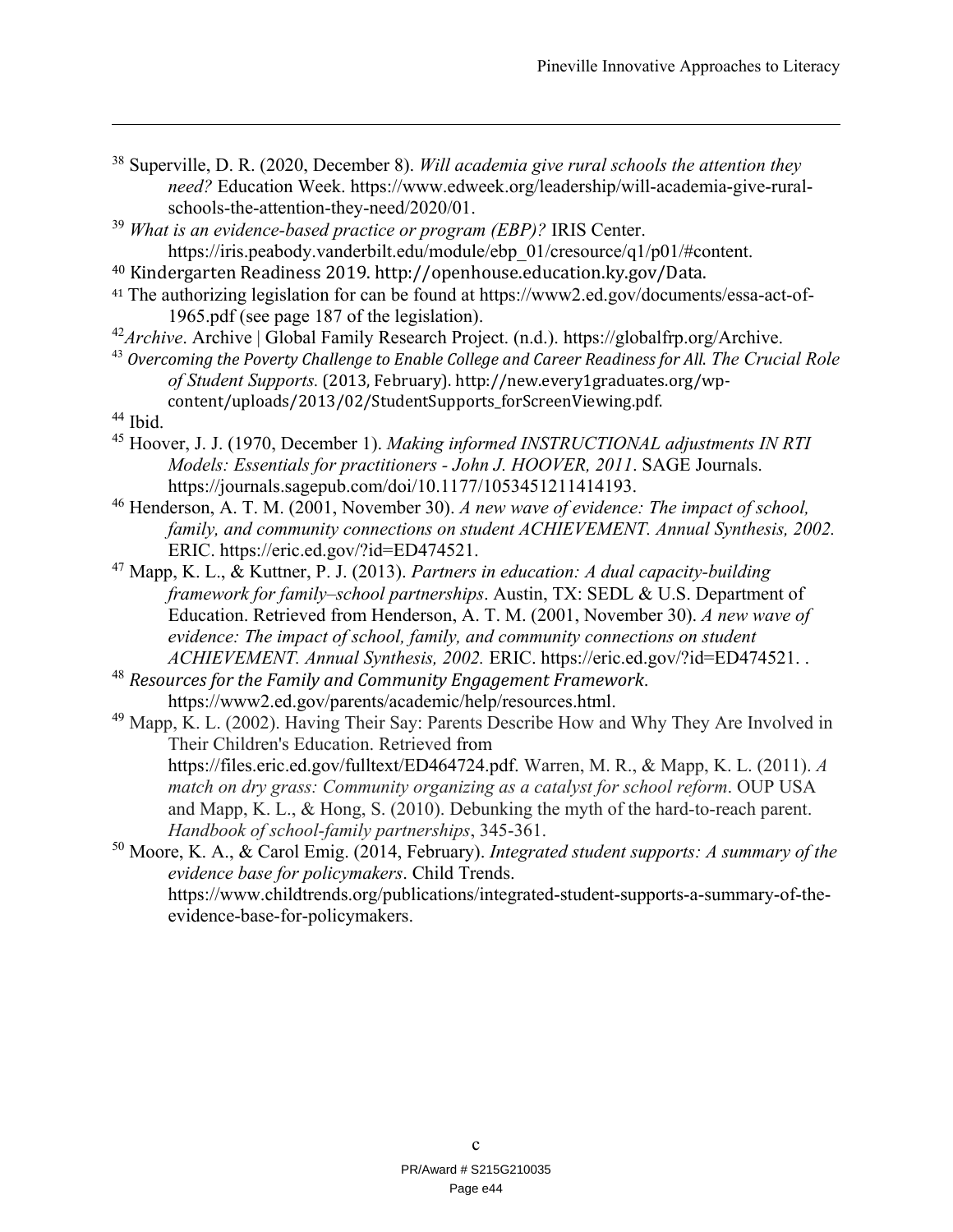## **Other Attachment File(s)**

|                                | * Mandatory Other Attachment Filename: 1239-Resumes for Key Personnel.pdf |  |
|--------------------------------|---------------------------------------------------------------------------|--|
| Add Mandatory Other Attachment | Delete Mandatory Other Attachment   View Mandatory Other Attachment       |  |

To add more "Other Attachment" attachments, please use the attachment buttons below.

| Add Optional Other Attachment | Delete Optional Other Attachment | View Optional Other Attachment |
|-------------------------------|----------------------------------|--------------------------------|
|-------------------------------|----------------------------------|--------------------------------|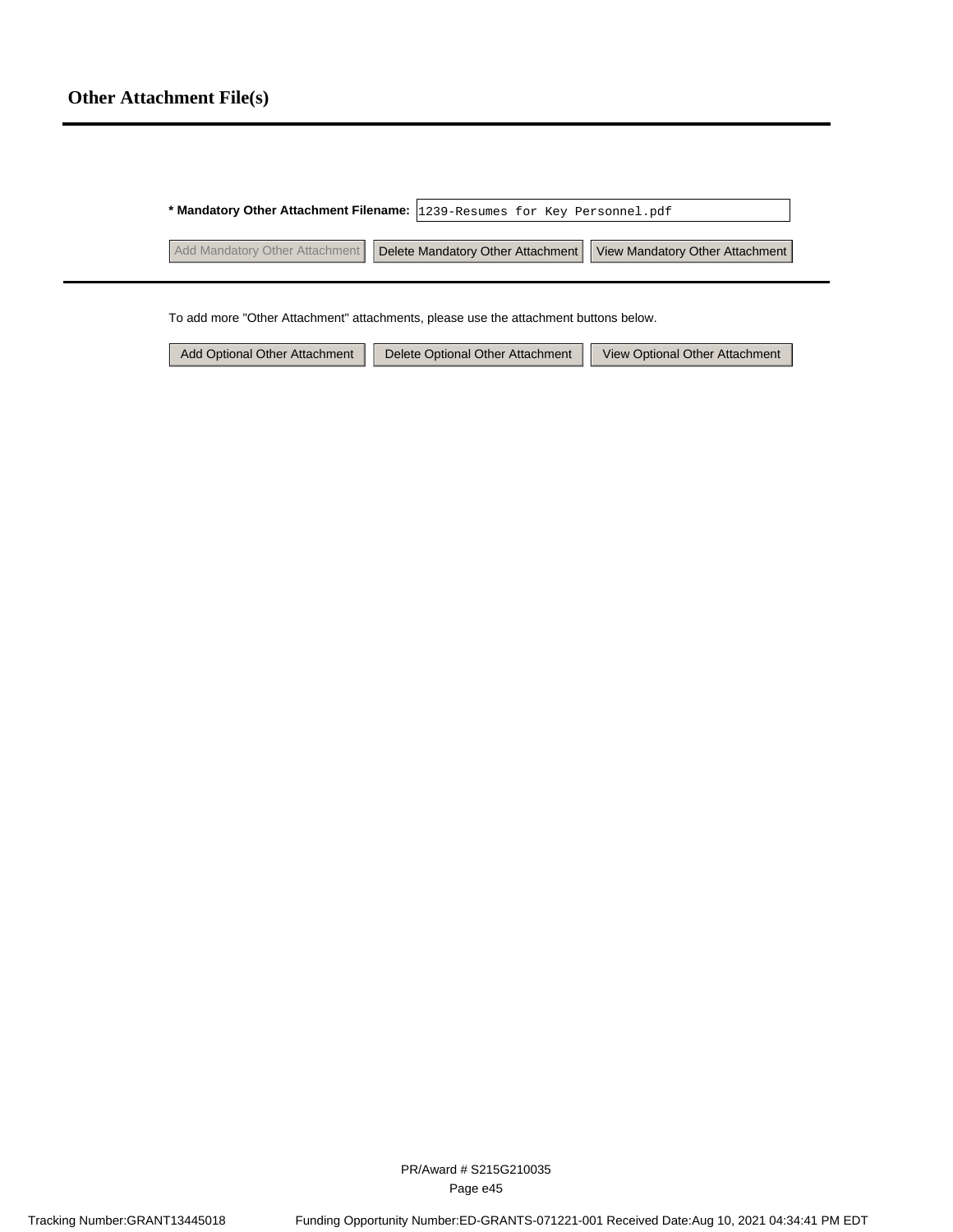## **Position Descriptions:**

- Community Literacy Coordinator
- Literacy Coach
- Project Director

## **Resumes:**

- Amon Couch, Principal Investigator
- Judy Kim, Evaluator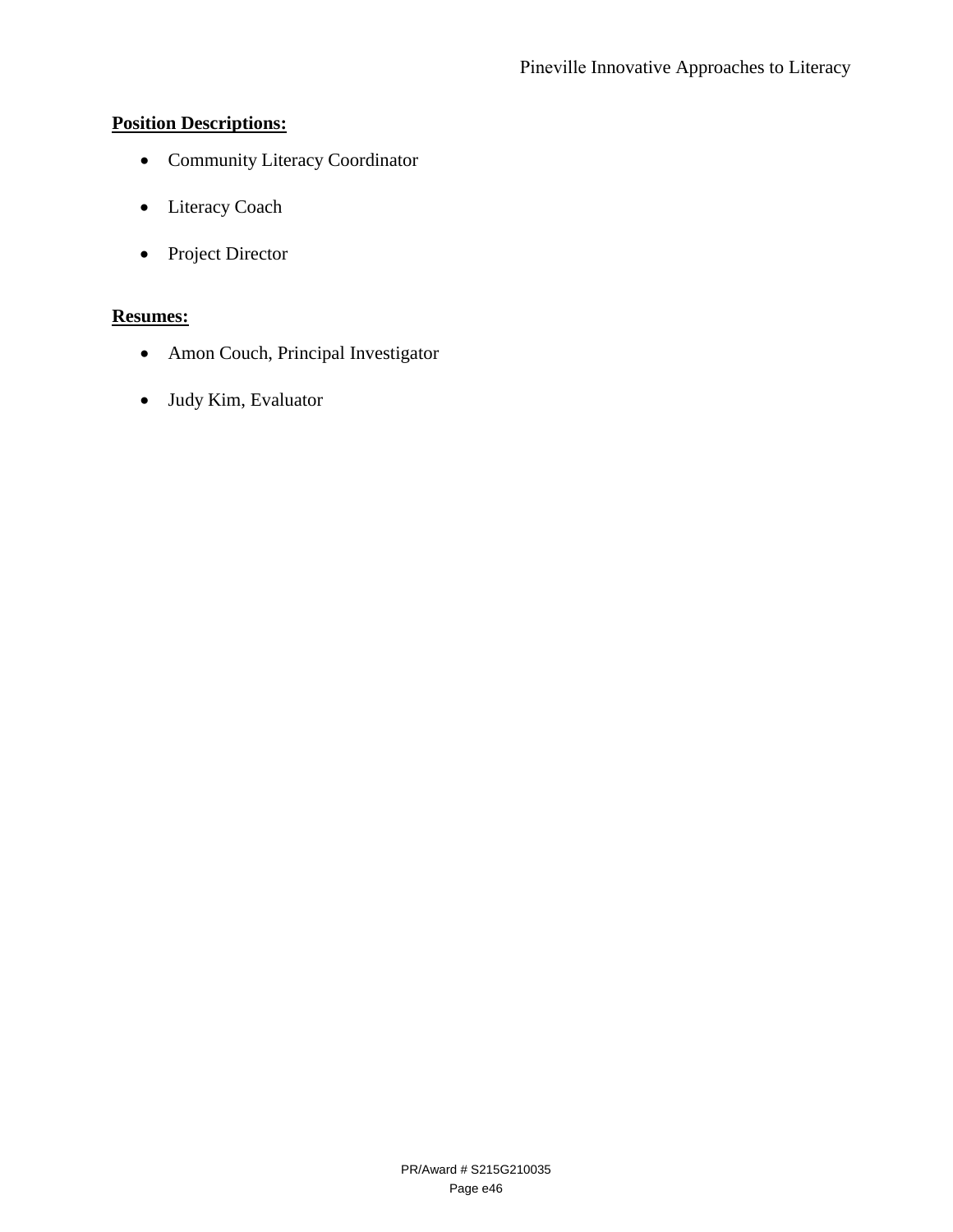## **HUMAN RESOURCES POSITION DESCRIPTION**

## **Position Title:** Community Literacy Coordinator

## **Title of Immediate Supervisor/Leader to Whom This Position Reports:** Project Director

## **\*Expected Daily Work Hours:** 8:00am – 5:00pm **\*Expected Weekly Work Schedule:** Monday – Friday

#### **Minimum Qualifications Required:** *(please be specific and respond to every question; indicate none if not applicable)*

#### **Education required to ensure success in this position:**

Bachelor's degree required; master's degree preferred in a field related to education, social work, or related field

### **Experience required to ensure success in this position:**

- Minimum of three effective years of experience working in the field of literacy or literacy education
- Proven results in the area of literacy attainment
- Strong knowledge of how children learn to read
- Knowledge and experience working with multi-sector groups
- Experience leading community-wide initiatives

#### **Special skills, knowledge and abilities:**

- Experience working in high-poverty schools providing services to students and families
- Excellent written and oral communications skills and presentation skills
- Exceptional organizational skills and ability to multi-task

## **License, certification, or registration necessary:**

- Valid driver's license
- Background check, including social media check

#### **Physical requirements:**

 Ability to work within a high energy office all day, ability to occasionally lift up to 20 pounds; strong verbal presentation skills; able to travel independently.

#### **Environmental conditions:**

Routine office environment with interruptions and noise due to frequency of visitors, students, staff, faculty, and callers.

#### **Ability to operate the following vehicles or equipment:**

- Standard office equipment computer, telephone, fax machine, ten-key calculator, copier, etc.
- Motor Vehicle

#### **Brief summary of this position:**

The Community Literacy Coordinator will engage families, community members and cross-sector stakeholders in developing a community literacy plan to ensure all young people are able to access educational opportunity and economic mobility. The CLC will connect public and private organizations to build robust, rigorous and relevant cradle to career literacy initiatives. The CLC will work closely with the literacy coaches to engage families of students who are below proficiency.

### **Primary duties and responsibilities:**

**To perform this job successfully, an individual must be able to perform each essential duty satisfactorily. The requirements listed below are representative of the knowledge, skill, and/or ability required. Regular and predictable attendance is essential. Reasonable**  accommodations may be made to enable individuals with diath it is a geography the essential functions.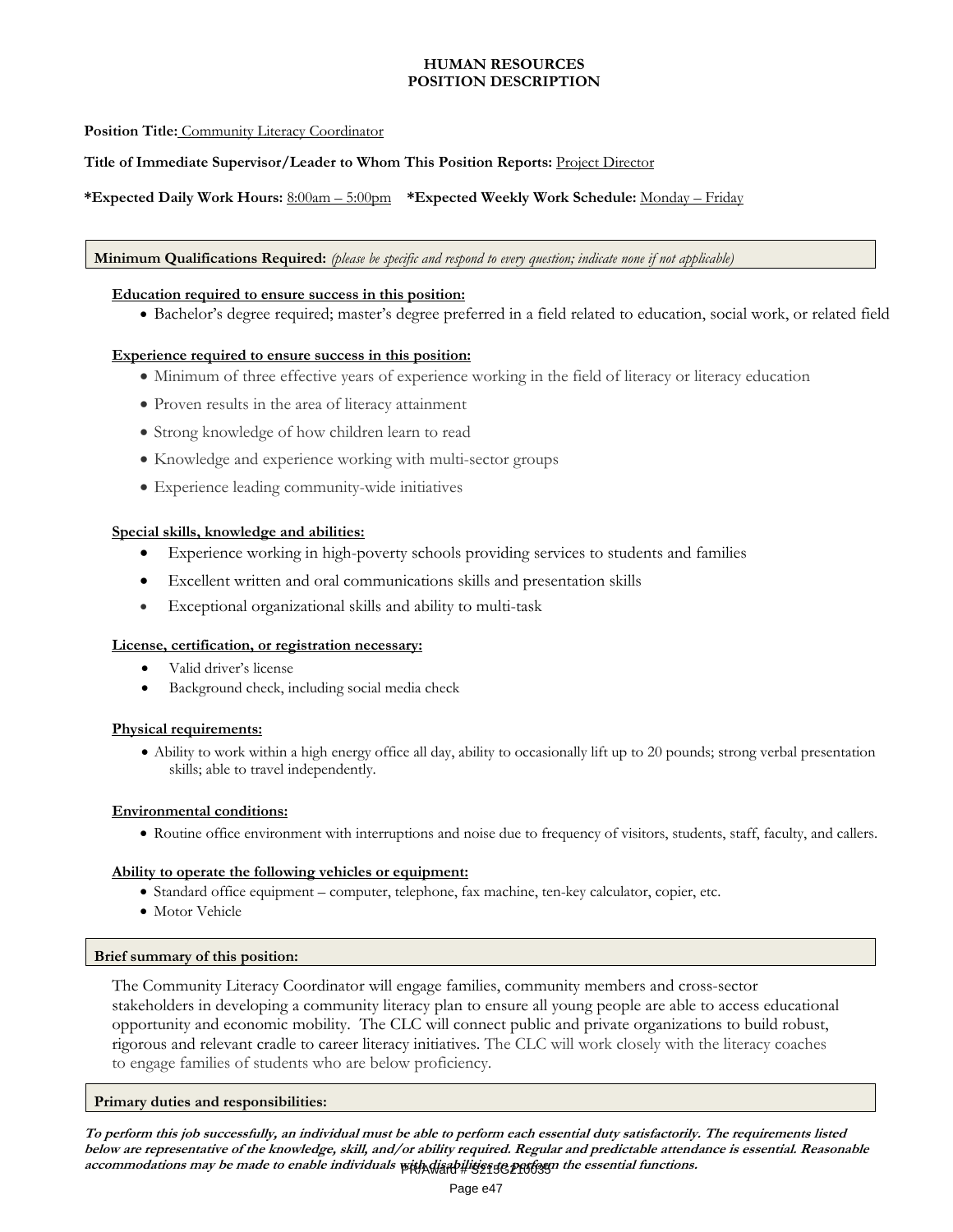- Coordinate and facilitate a locally-driven, cross-sector community literacy plan.
- Collaborate with school media specialists, the public librarian and other partners to align services to students and families.
- Align with Literacy Coaches to engage families of students performing below Proficient in reading and English language arts.
- Develop and implement out-of-school literacy programming for students and families.
- Design Family Literacy Nights.
- Coordinate distribution of literacy materials to students, families and community partners.
- Develop and facilitate literacy campaigns.
- Analyze data, identify trends, and report literacy data to the community.
- Communicate with leadership team on school-wide literacy progress.

**Other roles/duties will be assigned as necessary to assist the School in the attainment of the goals set forth and the enhancement of a positive, respectful learning environment for all staff, faculty and students.** 

### **Leadership requirements:**

- Does the person in this position directly supervise other staff/team members?□ Yes x No If yes, how many? \_
- Does the person in this position directly supervise students?  $\square$  Yes  $\times$  No If yes, how many?

| <b>APPROVED BY:</b>                |                             |
|------------------------------------|-----------------------------|
|                                    | Date: $\angle$ / /          |
|                                    | Date: $\angle$ / / $\angle$ |
|                                    |                             |
| FLSA Status: 0 Exempt 0 Non-Exempt |                             |
|                                    |                             |

**If changes have been made to the information on this position description, revision date is: updated 08/9/2021**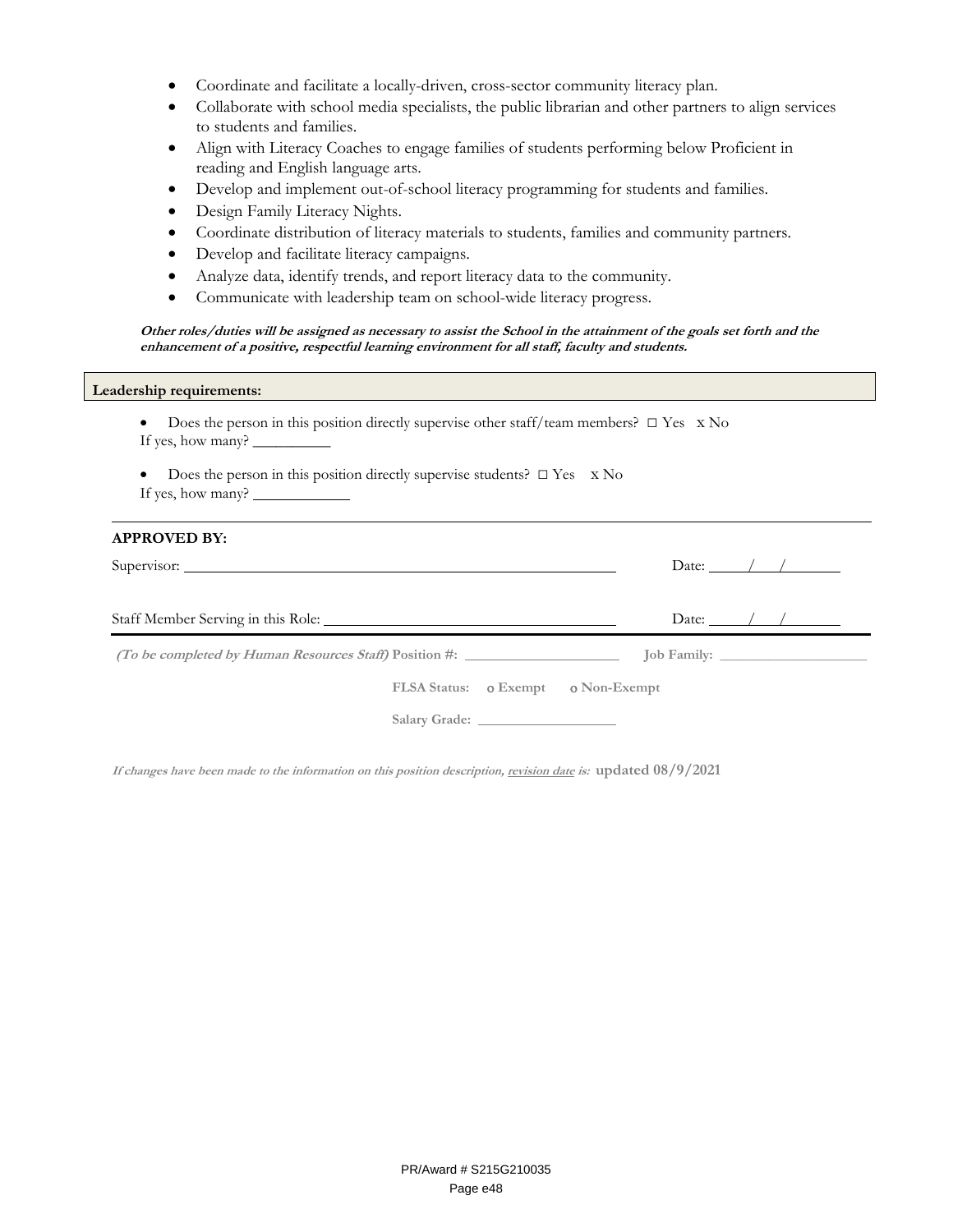## **HUMAN RESOURCES POSITION DESCRIPTION**

## **Position Title:** Literacy Coach (3 positions)

### **Title of Immediate Supervisor/Leader to Whom This Position Reports:** Project Director

## **\*Expected Daily Work Hours:** 8:00am – 5:00pm **\*Expected Weekly Work Schedule:** Monday – Friday

#### **Minimum Qualifications Required:** *(please be specific and respond to every question; indicate none if not applicable)*

#### **Education required to ensure success in this position:**

 Bachelor's degree required; master's degree preferred in a field related to education, English Language Arts, or counseling

#### **Experience required to ensure success in this position:**

- Minimum of three effective years of experience as a certified ELA teacher
- Proven results when working with struggling readers
- Strong knowledge of how children learn to read
- Experience with digital learning
- Knowledge and experience working with high quality reading curriculum

#### **Special skills, knowledge and abilities:**

- Experience working in high-poverty schools providing services to students and families
- Excellent written and oral communications skills and presentation skill

#### **License, certification, or registration necessary:**

- Valid driver's license
- Background check, including social media check

#### **Physical requirements:**

 Ability to work within a high energy office all day, ability to occasionally lift up to 20 pounds; strong verbal presentation skills; able to travel independently.

#### **Environmental conditions:**

Routine office environment with interruptions and noise due to frequency of visitors, students, staff, faculty, and callers.

#### **Ability to operate the following vehicles or equipment:**

- Standard office equipment computer, telephone, fax machine, ten-key calculator, copier, etc.
- Motor Vehicle

#### **Brief summary of this position:**

The Literacy Coach ensures students receive high quality literacy instruction and leads the development and improvement for 10-12 teachers in a school building via training, observations, model lessons, feedback conversation, data analysis and more. The Literacy Coach serves as the literacy content expert and provides support on curriculum, high-quality interactions, and the science of teaching reading. The LC will collaborate with the School Library Media Specialist to identify and implement evidence-based literacy programs, activities and services. They will monitor student data related to reading and ELA and will ensure students not at the proficiency performance level are provided appropriate services. The Literacy Coach will collaborate with school district teachers and leadership to identify evidence-based literacy best-practices and connect teachers to impactful professional development.

Primary duties and responsibilities: PR/Award # S215G210035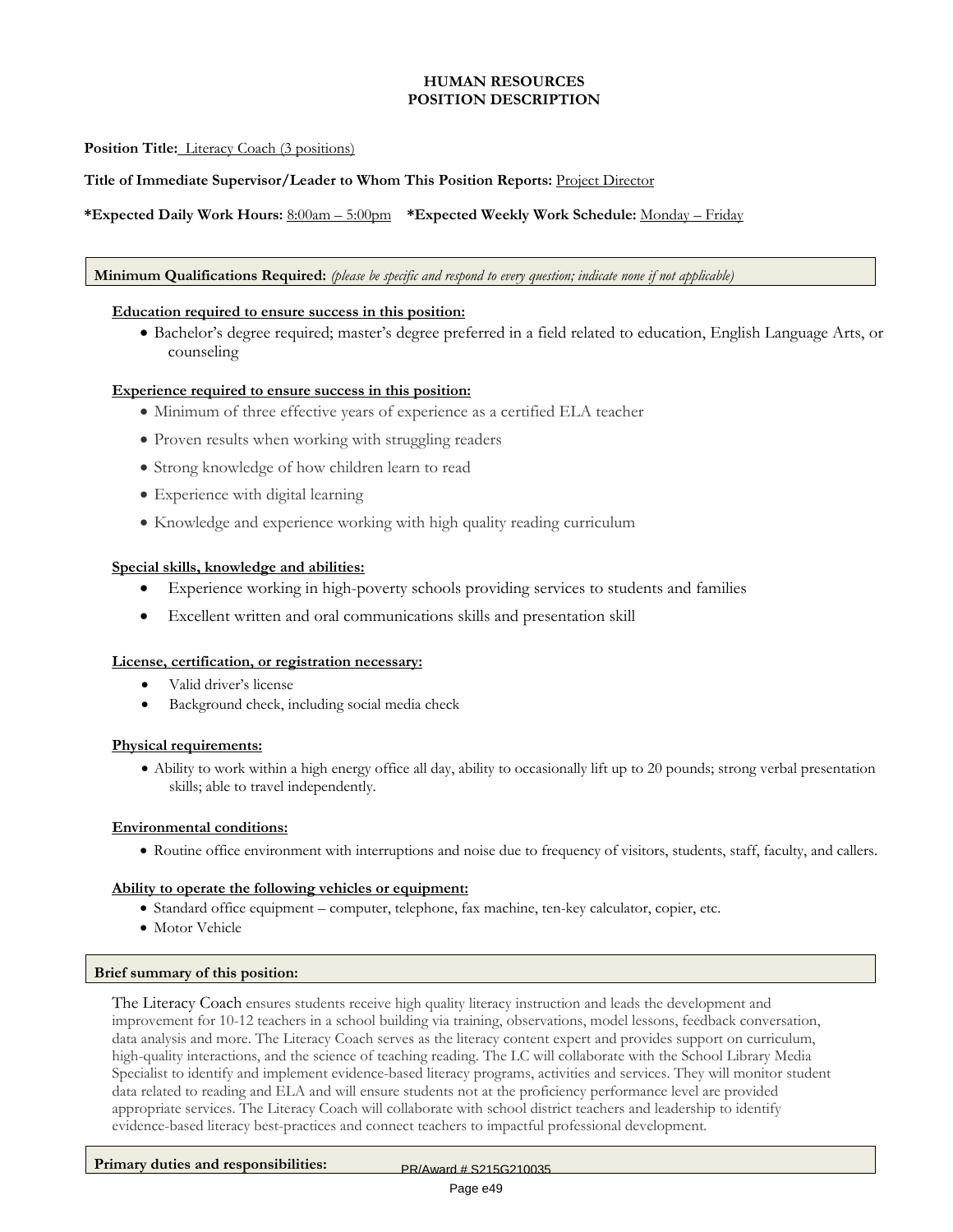**To perform this job successfully, an individual must be able to perform each essential duty satisfactorily. The requirements listed below are representative of the knowledge, skill, and/or ability required. Regular and predictable attendance is essential. Reasonable accommodations may be made to enable individuals with disabilities to perform the essential functions.** 

- Coordinate and implement high quality reading curriculum
- Facilitate professional development for teachers
- Observe teachers, provide feedback, and identify next steps to improve instruction in core ELA instruction for the purpose of support and not evaluation
- Monitor interventions conducted by the classroom teacher
- Model exemplar lessons
- Support lesson preparation using high-quality curriculum
- Model and support high-quality interactions with students
- Analyze data, identify trends, and support teachers to adjust instruction based on data
- Support teachers with effective parent communication and family involvement
- Communicate a belief in all students' abilities to become successful readers
- Attend all required meetings and trainings
- Communicate with leadership team on school-wide literacy progress

#### **Other roles/duties will be assigned as necessary to assist the School in the attainment of the goals set forth and the enhancement of a positive, respectful learning environment for all staff, faculty and students.**

#### **Leadership requirements:**

| • Does the person in this position directly supervise other staff/team members? $\Box$ Yes $\angle$ No |  |
|--------------------------------------------------------------------------------------------------------|--|
| If yes, how many? __                                                                                   |  |

Does the person in this position directly supervise students?  $\square$  Yes  $\times$  No If yes, how many?

## **APPROVED BY:**

| Supervisor:                        | Date: $\angle$ / / $\angle$ |
|------------------------------------|-----------------------------|
| Staff Member Serving in this Role: | Date: $\angle$ / / $\angle$ |
|                                    |                             |
| FLSA Status: 0 Exempt 0 Non-Exempt |                             |
|                                    |                             |

**If changes have been made to the information on this position description, revision date is: updated 08/9/2021**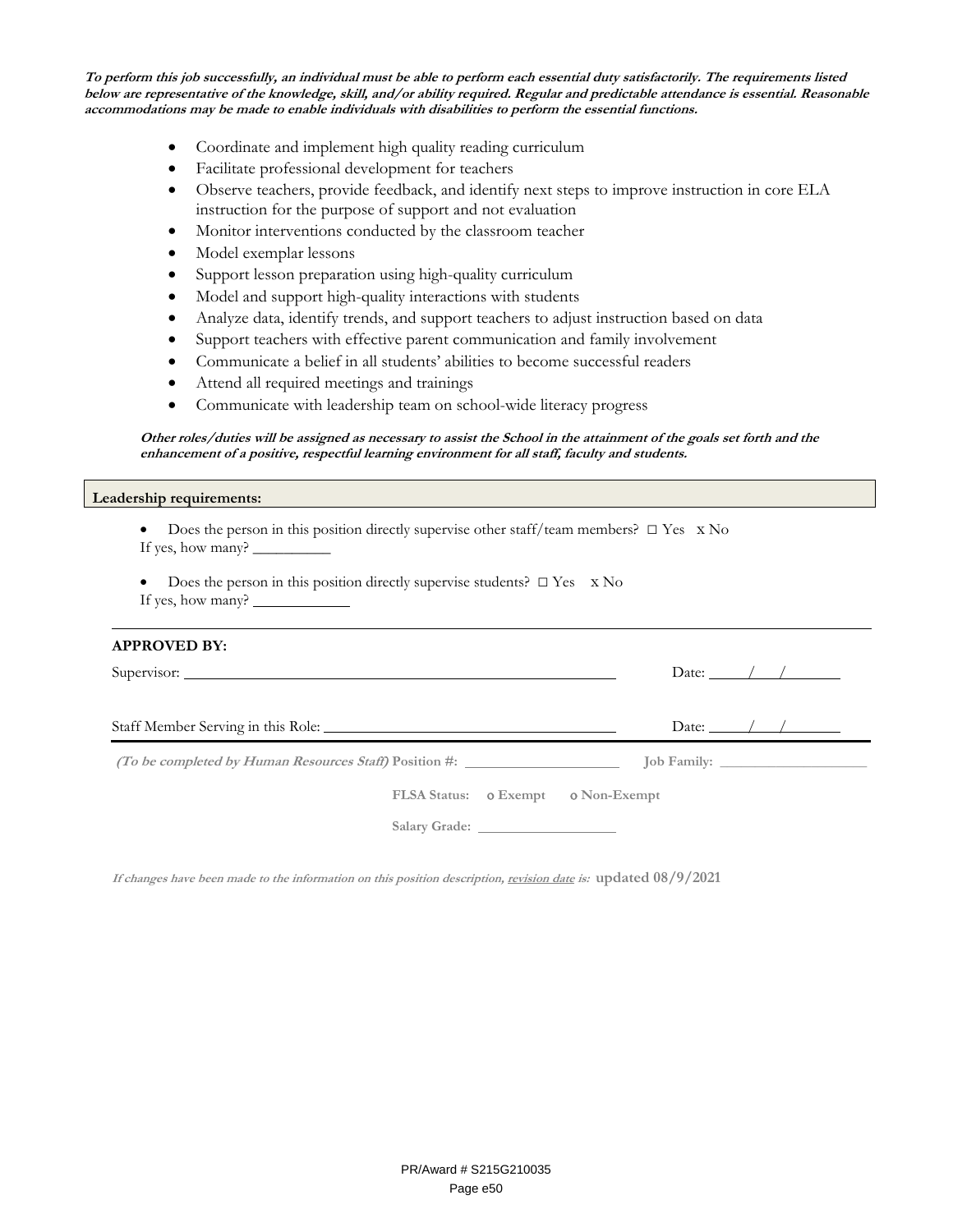## **HUMAN RESOURCES POSITION DESCRIPTION**

## **Position Title:** Project Director

**Title of Immediate Supervisor/Leader to Whom This Position Reports:** Principal Investigator

**\*Expected Daily Work Hours:** 8:00am – 5:00pm **\*Expected Weekly Work Schedule:** Monday – Friday

**Minimum Qualifications Required:** *(please be specific and respond to every question; indicate none if not applicable)*

## **Education required to ensure success in this position:**

Master's degree in educational administration, or related field, with a doctorate preferred

## **Experience required to ensure success in this position:**

- Minimum ten years' experience in personnel, program, and fiscal management;
- Demonstrated experience with federal grants management, including budget responsibility;
- Demonstrated knowledge and leadership in school reform, college/career readiness, and evaluation.

## **Special skills, knowledge and abilities:**

- Familiarity with literacy initiatives and with rural communities and schools
- Belief that all students can succeed; familiarity with the community school model
- Ability to communicate effectively with a variety of stakeholders
- Proven ability to coordinate a multi-faceted program
- Ability to work successfully in a team environment
- Proficient computer skills; experience with data processing and financial spreadsheets
- Understanding of low-income youth and families
- Experience with supervision of other staff
- Strong organizational skills
- Strong verbal presentation skills
- Excellent written and oral communication skills

## **License, certification, or registration necessary:**

- Valid driver's license
- Background check, including social media check

## **Physical requirements:**

 Ability to work within a high energy office all day, ability to occasionally lift up to 20 pounds; strong verbal presentation skills; able to travel independently.

## **Environmental conditions:**

 Routine office environment with interruptions and noise due to frequency of visitors, students, staff, faculty, and callers.

## **Ability to operate the following vehicles or equipment:**

- Standard office equipment computer, telephone, fax machine, ten-key calculator, copier, etc.
- Motor Vehicle

## **Brief summary of this position:**

The Project Director has responsibility for the vision, leadership and management of the project. The PD will develop and refine program operations to ensure that objectives are met; ensure the program is in compliance PR/Award # S215G210035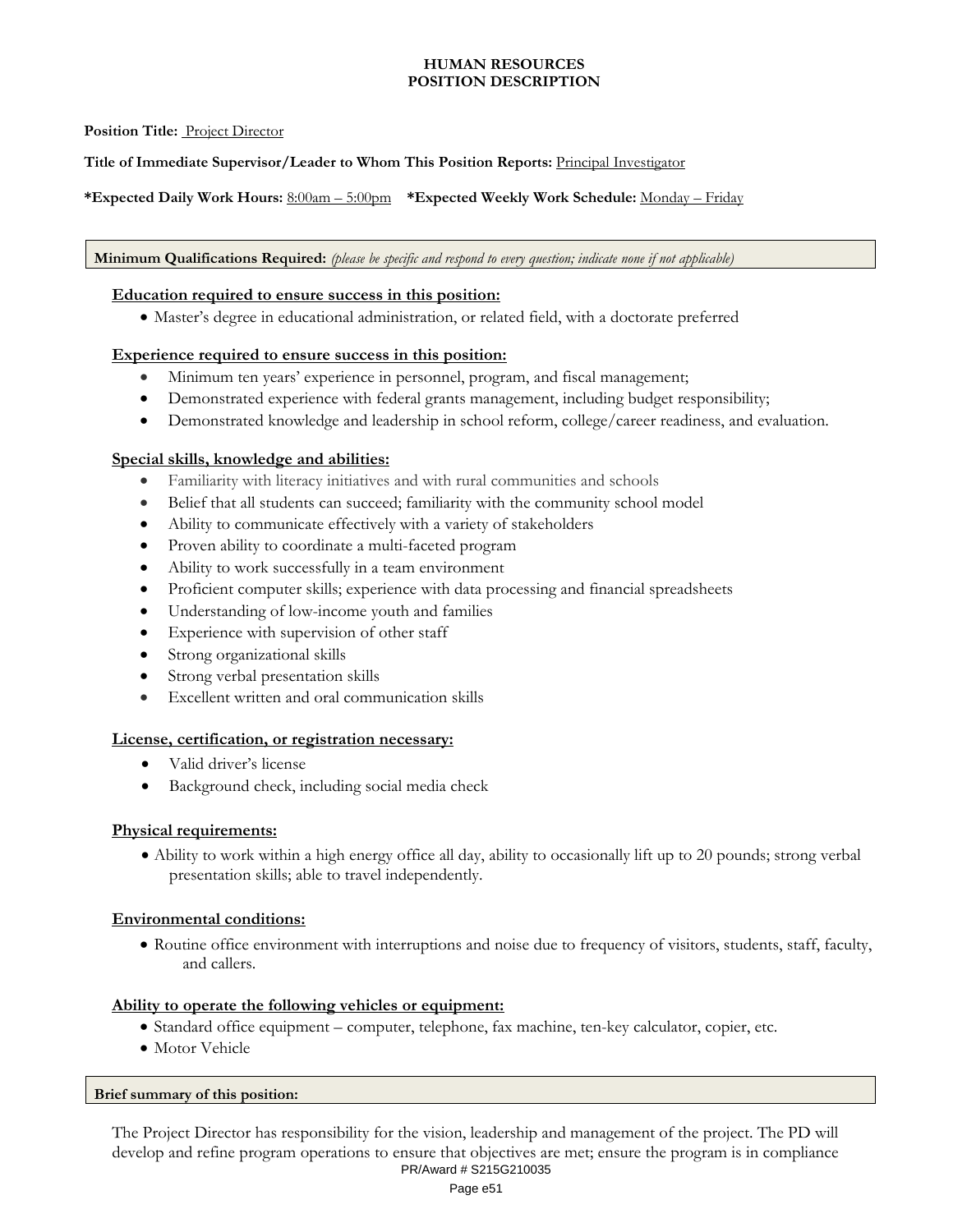with the grant guidelines; will manage the daily operation of the program through hiring, supervising, and training; will guide staff in the development, implementation, and evaluation of program activities; will ensure the project is operated in a fiscally prudent manner and is in compliance with all fiscal requirements.

### **Primary duties and responsibilities:**

**To perform this job successfully, an individual must be able to perform each essential duty satisfactorily. The requirements listed below are representative of the knowledge, skill, and/or ability required. Regular and predictable attendance is essential. Reasonable accommodations may be made to enable individuals with disabilities to perform the essential functions.** 

- Develop and refine project operations; supervise staff hiring, development, and performance evaluation; oversee budget planning
- Ensure services as proposed in the grant applications are being effectively and efficiently delivered
- Will ensure the project is operated in a fiscally prudent manner and is in compliance with all fiscal requirements Audit and approve all required reports and in compliance with ED guidelines
- Work with independent evaluator as necessary to ensure fidelity in delivery of services, alignment to logic model and progress toward outcomes
- Ensure data is collected in a timely and efficient manner and provide feedback to key stakeholders
- Guide development of yearly Results Plan ensuring strategies meet student, parent, and school professional development needs
- Identify and engage partners in supporting the model; develop a sustainability plan to expand and sustain the most effective programs.

**Other roles/duties will be assigned as necessary to assist the School in the attainment of the goals set forth and the enhancement of a positive, respectful learning environment for all staff, faculty and students.** 

#### **Leadership requirements:**

- Does the person in this position directly supervise other staff/team members?x Yes □ No If yes, how many?  $\frac{4}{-}$
- Does the person in this position directly supervise students?  $\square$  Yes  $\times$  No If yes, how many?

#### **APPROVED BY:**

| Supervisor:                        | Date: $\frac{1}{2}$ / |
|------------------------------------|-----------------------|
|                                    | Date: $\frac{1}{2}$ / |
|                                    |                       |
| FLSA Status: 0 Exempt 0 Non-Exempt |                       |
|                                    |                       |

**If changes have been made to the information on this position description, revision date is: updated 08/09/2021**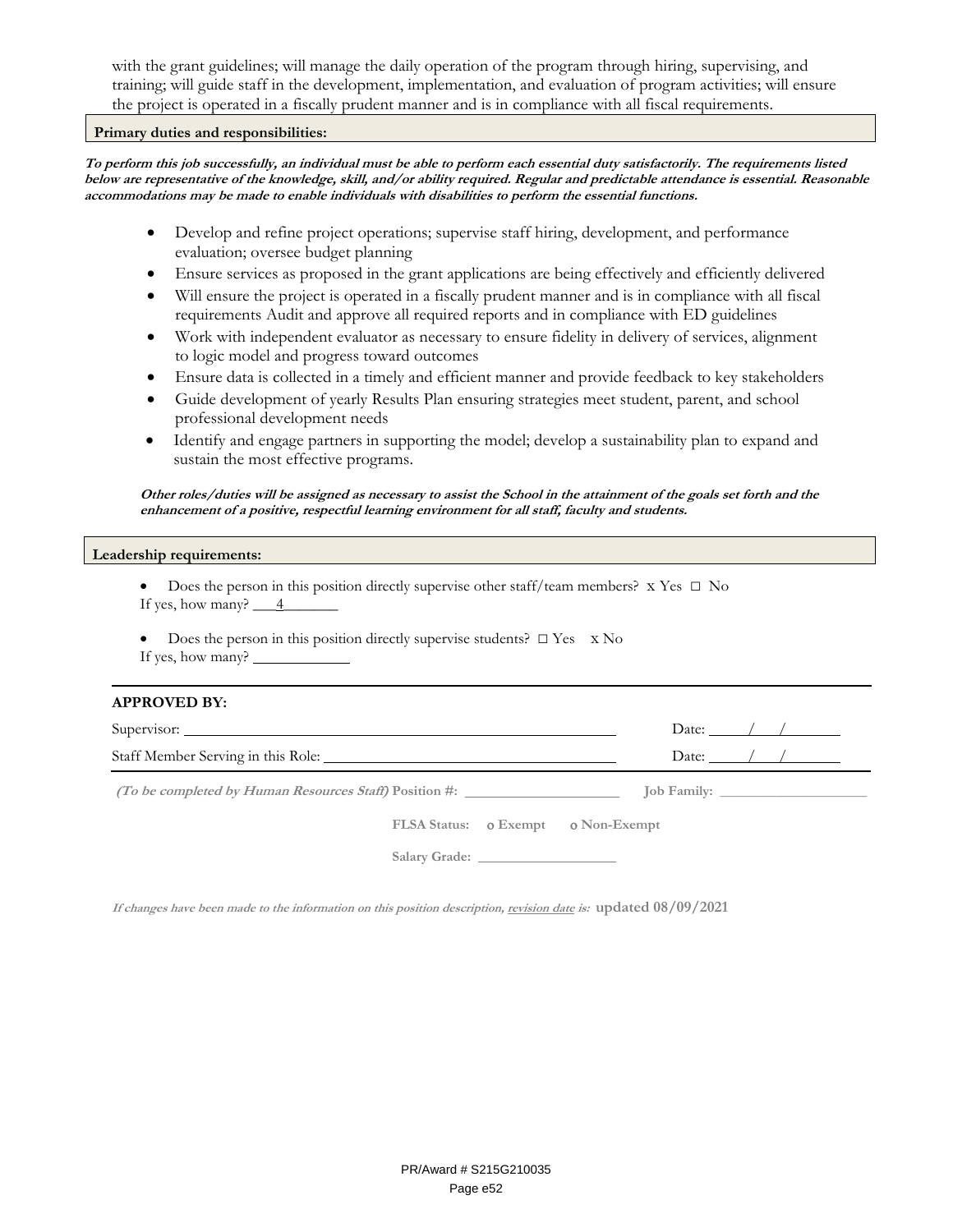# **Amon W. Couch, Ed.D**

| <b>Educational Experiences</b>                                                  |  |  |  |
|---------------------------------------------------------------------------------|--|--|--|
| The University of the Cumberlands - 2009-2012                                   |  |  |  |
| Ed.D. - Educational Leadership                                                  |  |  |  |
| Dissertation: "The Relationship Between Trust and Student Achievement in a K-12 |  |  |  |
| Public School Setting"                                                          |  |  |  |
|                                                                                 |  |  |  |
| <b>Eastern Kentucky University - 2005-2006</b>                                  |  |  |  |
| Superintendency / Supervisor of Instruction                                     |  |  |  |
|                                                                                 |  |  |  |
| Cumberland College - 1996-1997                                                  |  |  |  |
| Rank 1, Administration, P-12 Principalship                                      |  |  |  |
|                                                                                 |  |  |  |
| Cumberland College - 1994-1995                                                  |  |  |  |
| Master's Degree, Secondary Education                                            |  |  |  |
|                                                                                 |  |  |  |
| Cumberland College - 1987-1991                                                  |  |  |  |
| Bachelor of Arts Degree - Secondary Teaching Certification                      |  |  |  |
| Grade 7-12 History & English Teaching                                           |  |  |  |
| Magna Cum Laude - 3.861                                                         |  |  |  |
| J.T. Valandingham Honors Society                                                |  |  |  |
| Presidential Scholar Research Project Participant                               |  |  |  |
| Phi Alpha Theta National History Honors Society                                 |  |  |  |
| Sigma Tau Delta National English Honors Society                                 |  |  |  |
| <b>Student Government Association</b>                                           |  |  |  |

## **TEACHING AND PROFESSIONAL HISTORY:**

| <b>Hiring Institution</b>              | <b>Position</b>                 | <b>Date</b>  |
|----------------------------------------|---------------------------------|--------------|
| Berea College – Partners for Education | Director of Programs            | 2019-Present |
| University of the Cumberlands          | Adjunct Prof / Ed L'ship        | 2012-Present |
| Williamsburg Independent Schools       | Superintendent                  | 2016-2019    |
| Williamsburg Independent Schools       | Principal (P-12)                | 2015-2016    |
| <b>Clay County Public Schools</b>      | Superintendent                  | 2013-2015    |
| <b>Clay County Public Schools</b>      | <b>Assistant Superintendent</b> | 2010-2013    |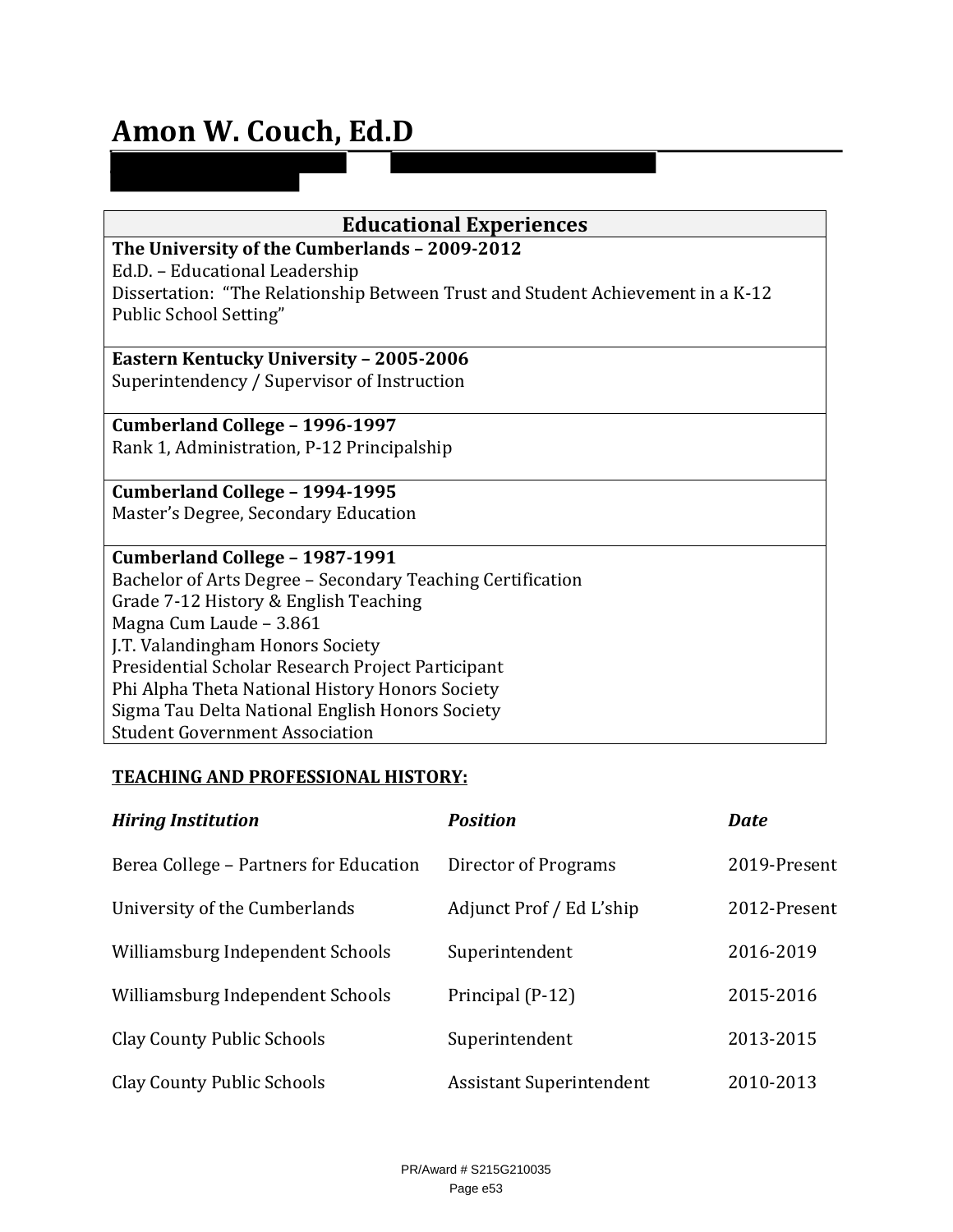| Kentucky Dept. of Education      | <b>Educational Recovery Leader</b>       | 2010      |
|----------------------------------|------------------------------------------|-----------|
| Kentucky Dept. of Education      | <b>Highly Skilled Educator</b>           | 2008-2010 |
| Corbin Independent Schools       | Principal – Central Primary              | 2002-2008 |
| Corbin Independent Schools       | <b>Assistant Principal - CHS</b>         | 2001-2002 |
| Williamsburg Independent Schools | Principal/Athletic Dir - WHS             | 2000-2001 |
| <b>Whitley County Schools</b>    | Principal – Boston Elementary            | 1999-2000 |
| Williamsburg Independent         | Teacher - 6-12 History &<br>English, G/T | 1992-1999 |

## **TEACHING / ADMIN CERTIFICATION(S):**

- Grades 7-12 History & English
- K-12 Principalship
- Supervision of Instruction (P-12)
- Superintendent of Schools (P-12)
- Ed. D Educational Administration

## **PUBLICATIONS, PRESENTATIONS, LEADERSHIP, & AFFILIATIONS:**

## *District Instructional Leader 2010 – 2019*

- As district Superintendent, I served as CEO for two different school districts, one rural county school district and one small independent district. I managed and oversaw all operations, financial and academic for the districts. I worked closely with the school boards to provide strategic leadership to the district and its stakeholders, both internal and external.
- As Assistant Superintendent in charge of curriculum and instruction, it is my job to coordinate all efforts in the district in regard to curricular and instructional issues. Currently, this pertains to the roll out of the new core standards in Kentucky and how we as a district will implement them.

## *District Contact For:*

- District Policies / Procedures
- Employee Discipline
- Certified Evaluation / PGES
- Curriculum & Instruction
- District / School Improvement Planning
- Website Design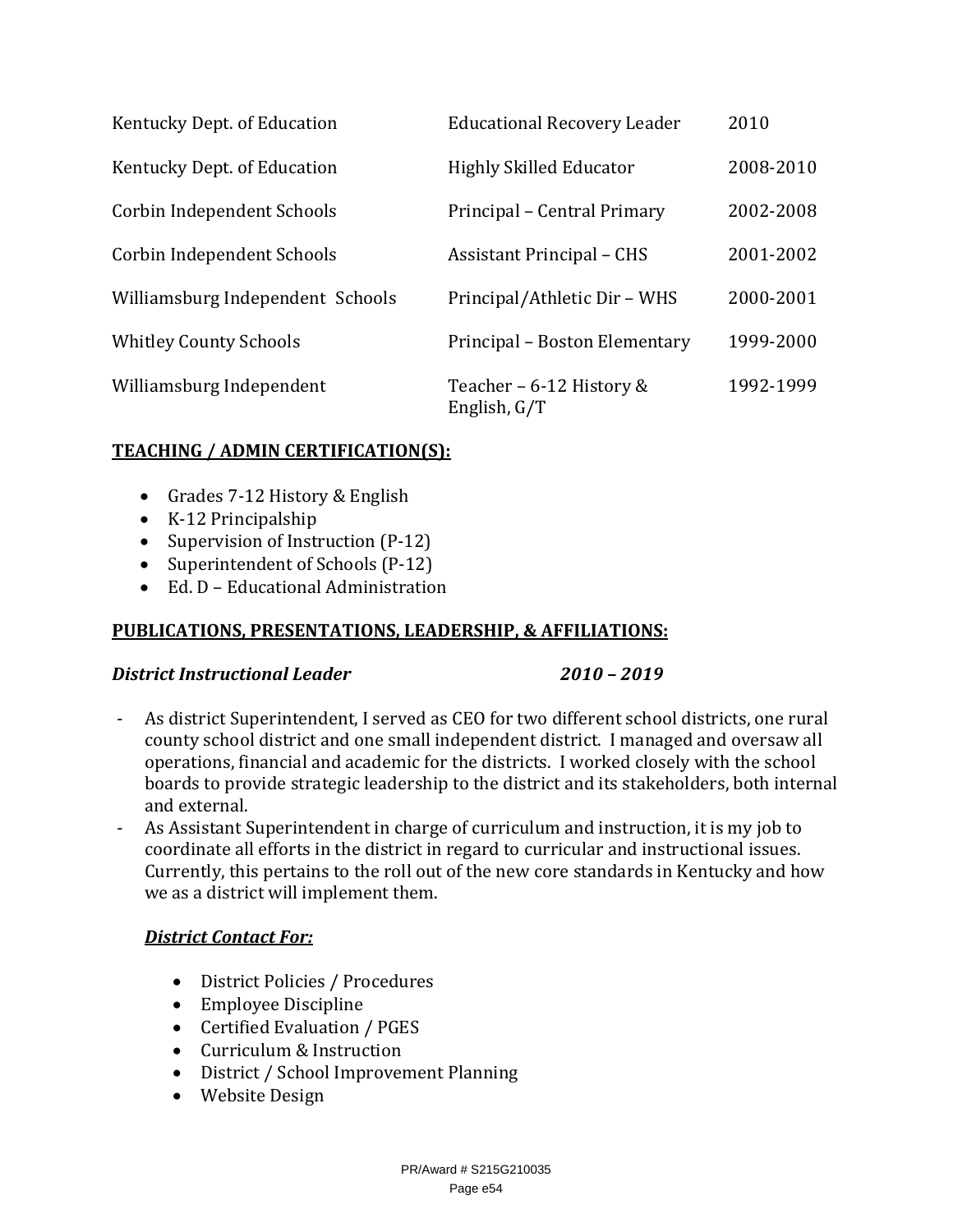PR/Award # S215G210035 Page e55

• Buildings & Grounds

## *Adjunct Professor of Educational Leadership (UC) 2012 – 2021*

- As an adjunct professor of Educational Leadership, I have taught courses in the University of the Cumberlands' educational leadership program. Courses taught include the following:
	- ADOL 644 Introduction to District Leadership
	- ADMOL 650 Introduction of School Leadership
	- ADMOL 675 School Principal's Role in Creating Org Structures & Operations
	- ELSOL 730 The Politics of Educational Decision Making
	- ADMOL 750 Superintendent as Instructional Leader

## *State wide Delivery of Professional Development / Presenter*

- While serving as Highly Skilled Educator and Educational Recovery Leader, I had the opportunity to present at various conferences around the state, training schools and districts on various school improvement initiatives.

## *School Instructional Leader* 1999-2008

- Served as principal of all grade levels P-12

## **Targeted Support Provider** *COOS-2010 COOS-2010*

- As a Highly Skilled Educator and as an Educational Recovery Leader, I assisted schools and districts in closing achievement gaps through comprehensive reworking of the school's total instructional program.

## **Professional Development Provider** 1998-Present

- Provided professional development to a variety of audiences, both at the local school district level and the state level

## *Pre‐Service Teacher Seminar Speaker* 1994-Present

- Cooperated regularly with Cumberland College's teacher preparation program to better instruct pre-service teachers on efficacy in the classroom

## **PROFESSIONAL ASSOCATIONS/AWARDS:**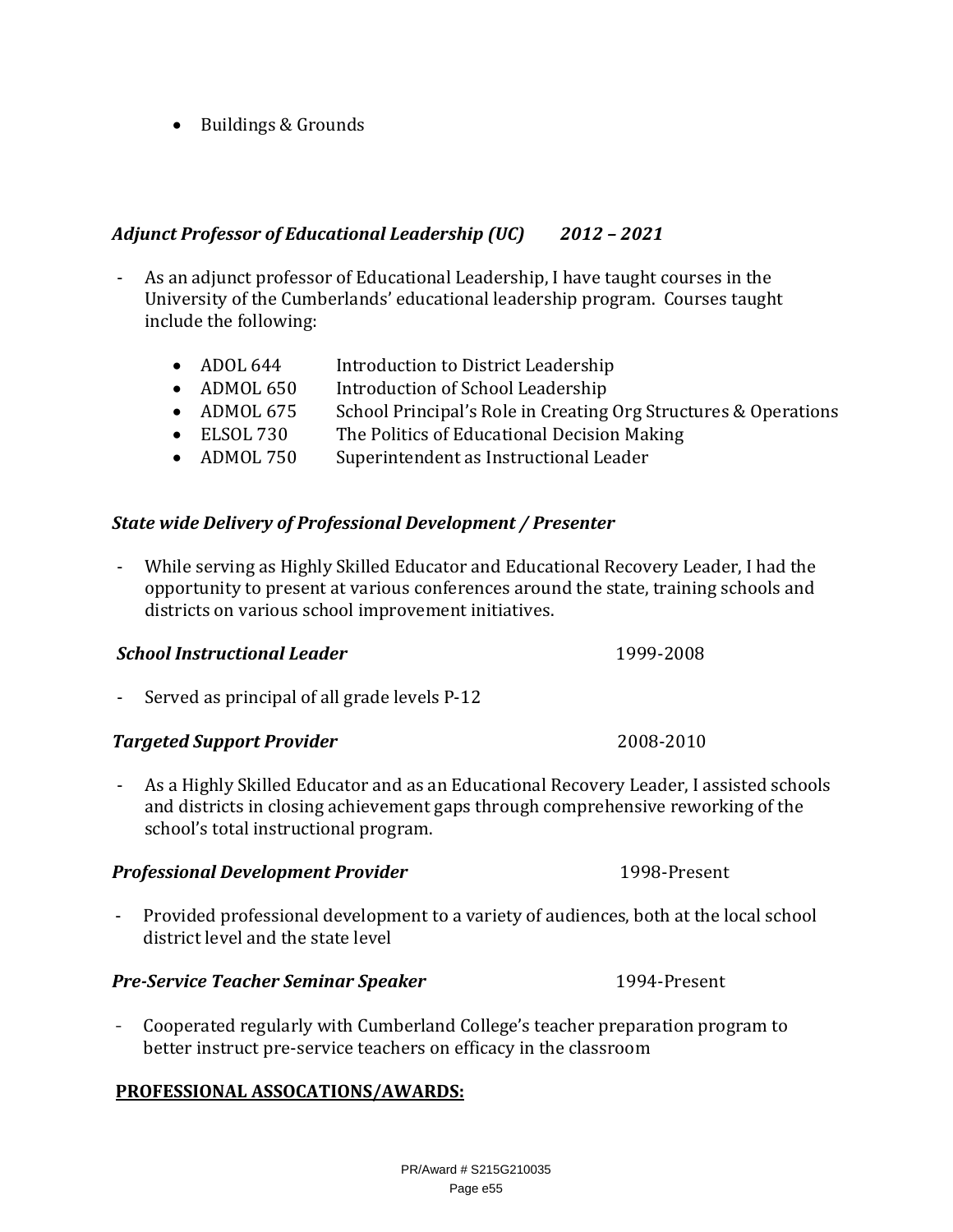2009 University of the Cumberlands 21st Century Leadership Award 1998 Williamsburg High School Teacher of the Year 1998 Campbellsville College Excellence in Teaching Award

Cumberland College History Department Alumni Board

Kentucky Education Association (KEA)

Kentucky Association of School Administrators Kentucky Association of School Superintendents

Association for Supervision and Curriculum Development (ASCD)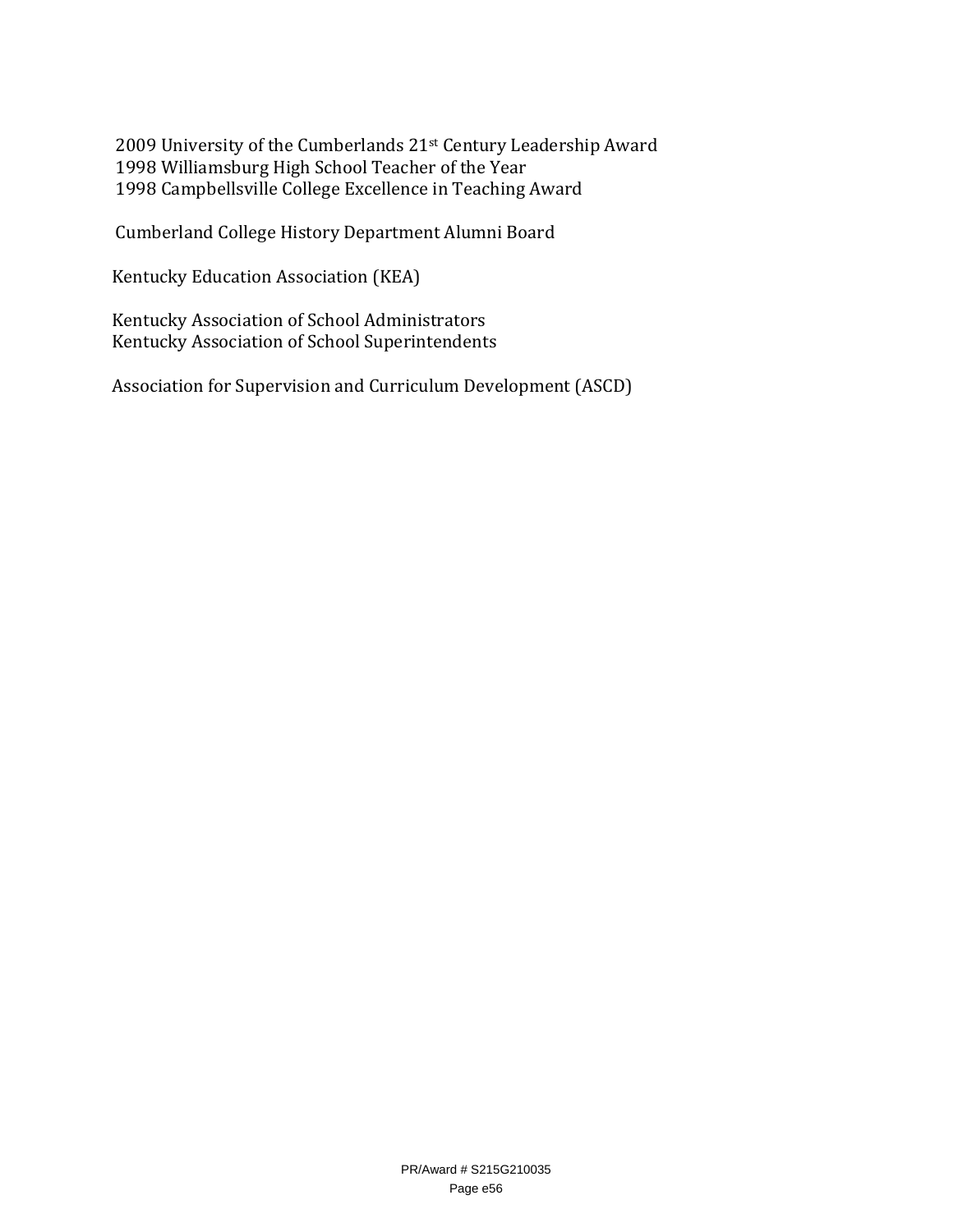# *JUDY H. KIM, Ph.D.*



## *The Evaluation Consulting Group:*

# **Current Projects**

## Prichard Committee for Academic Excellence - Lexington, KY

to 2020 Lead Evaluator

Duties: evaluating Kentucky's **Statewide Family Engagement Center** awarded by the U.S. Department of Education: designing and implementing a quasi-experimental design (QED) to assess outcomes of the National Center for Family Literacy's literacy program on student and parent outcomes; creating evaluation plan and design; setting benchmarks; analyzing student assessments; examining progress towards meeting goals and objectives conducting interviews and focus groups with students, teachers, school leaders, community members, state partners, and parents.

## Oct 2018 **College for Every Student Brilliant Pathways** – Essex, NY

to present Lead Evaluator

Duties: evaluating the U.S. Department of Education's **Gaining Early Awareness and Readiness for Undergraduate Programs (GEAR UP)** grant in upstate New York; designing and implementing a quasi-experimental design (QED) to assess outcomes of rigorous academic curricula on students' college and career outcomes; creating evaluation plan and design; setting benchmarks; conducting interviews and focus groups with students, teachers, school leaders, and parents; assisting in development of database; creating evaluation forms, tools, and surveys; analyzing student assessment results and school accountability reports; data analysis.

## Oct 2014 **Council on Legal Education Opportunities** – Washington, D.C.

to present *Lead Evaluator*

Duties: evaluating **Multi-State Mentoring** project, awarded by the U.S. Department of Justice Office of Juvenile Justice and Delinquency prevention, assessing project effectiveness and impact on at-risk and underserved populations; designing a quasiexperimental research design in addition to a process evaluation; developing and improving evaluation instruments; analyzing quantitative data; conducting person-toperson interviews and focus groups; meta-analysis of literature; writing and presenting reports to Board.

## Sept 2007 **West Kentucky Educational Cooperative** – Murray, KY

to present *Lead Evaluator* Duties: evaluating the U.S. Department of Education's **Gaining Early Awareness and Readiness for Undergraduate Programs (GEAR UP)** and **Innovative Approaches to Literacy (IAL)** grant in rural western Kentucky; designing and implementing a quasiexperimental design (QED) to assess outcomes of rigorous academic curricula on college and career outcomes and a QED to assess outcomes on early childhood students' literacy achievement; in 2015, began an evaluation on a state **Math and Science Partnership** grant funded by the Council on Postsecondary Education that provides math and science professional development to teachers in western Kentucky; created evaluation plan and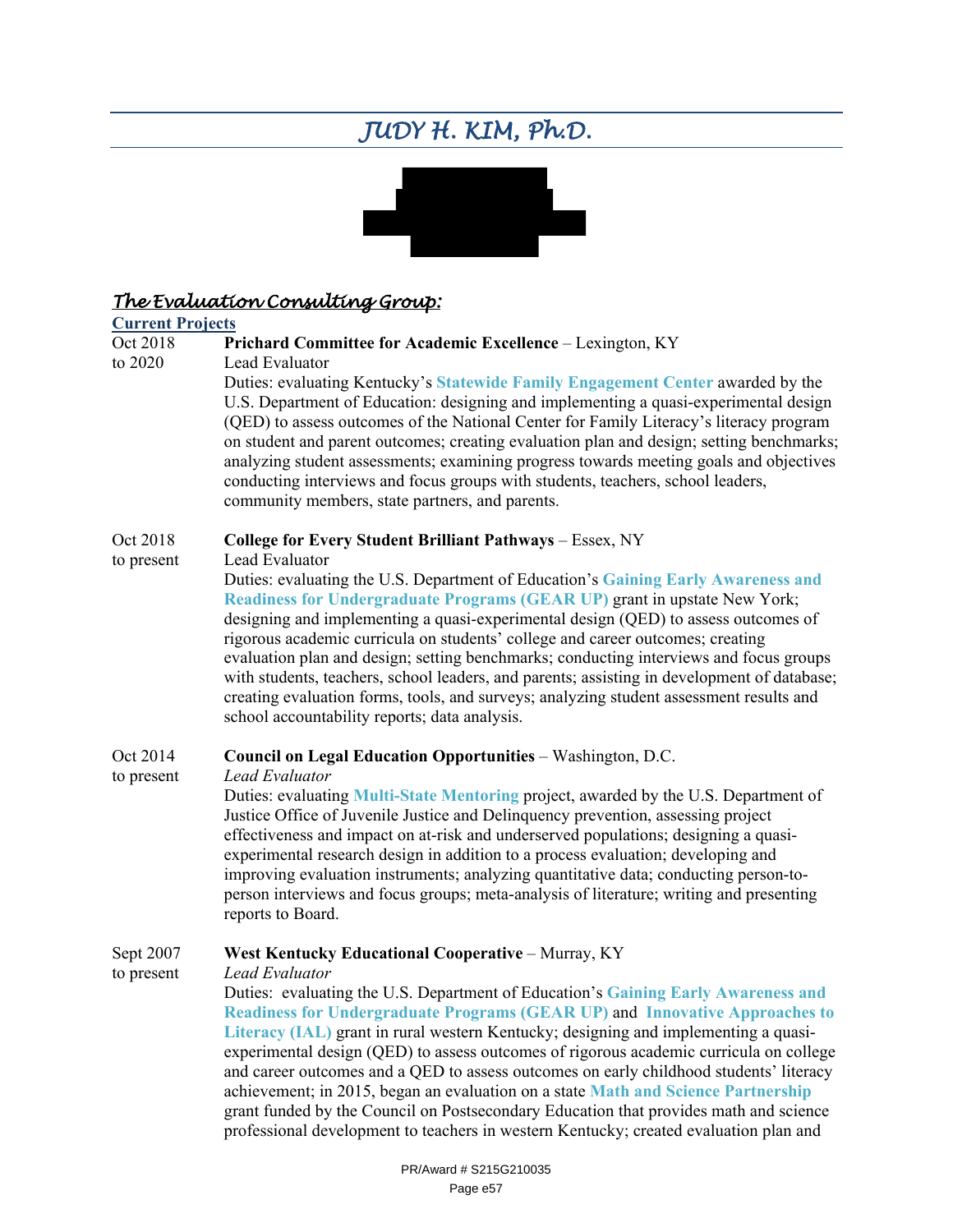design; setting benchmarks; analyzing student and teacher assessments; examining progress towards meeting goals and objectives.

Sept 2005 **Berea College** – Berea, KY

to present *Lead Evaluator*

Duties: evaluating eight federal grants funded by the U.S. Department of Education: **six Gaining Early Awareness and Readiness for Undergraduate Programs (GEAR UP)**, **two Full Service and Community Schools (FSCS)** grants; and **PartnerCorps STEM** grant from Corporation for National and Community Service; conducting interviews and focus groups with students, teachers, school leaders, and parents; implementing a quasiexperimental design; selecting control groups; submitting human subjects IRB proposal to the state; assisting in development database; creating evaluation forms, tools, and surveys; analyzing student assessment results and school accountability reports; data analysis; developing annual school reports utilizing formative assessment data (state assessment, ACT, SAT, CERT, iREADY, MAP); facilitating workshops; producing evidence-based research; writing articles for submission in scholarly and professional journals; presenting findings at meetings and national conferences; writing annual evaluation reports. Evaluated US ED's **i3** grant and U.S. Department of Labor's **Performance Partnership Pilots for Disconnected Youth (P3)** grant.

## **Past Projects**

## Sep 2011 **STEP PRIMES, University of Louisville** – Louisville, KY

to Aug 2016 *Lead Evaluator*

Duties: evaluated the Partnership for Retention Improvement in Mathematics, Engineering, and Science (PRIMES) program, a University of Louisville cross-college collaboration aimed at reducing attrition among STEM majors, funded by **National Science Foundation** (NSF); assessed impact of university-wide STEM integration; designed evaluation plan; conducted one-on-one interviews with key participants; developed tools and instruments; analyzed student retention data; conducted site visits; and report-writing.

## Jan 2013 **GEAR UP Kentucky 3.0, Council on Postsecondary Education** – Frankfort, KY

to Oct 2013 Lead Evaluator Duties: research on the impact of **GEAR UP Kentucky** II on college-going and persistence, quasi-experimental design, statistical analysis, report-writing, presentations to the state and at national conference.

## Mar 2012 **Civility and Free Expression, American Bar Association** – Chicago, IL

to Jul 2014 *Lead Evaluator*

Duties: evaluated the Civility and Free Expression in a Constitutional Democracy—A National Dialogue project funded by the **National Endowment for the Humanities** (NEH) and administered by the American Bar Association (ABA); developing evaluation design; creating evaluation tools and instruments; assessing needs; analyzing data; participating in site visits; conducting one-on-one interviews and focus groups with key stakeholders; document analysis; assisting in submitting annual reports; writing annual evaluation report.

## July 2010 **21st Century Education Enterprise, Morehead State University** – Morehead, KY to Aug 2015 *Lead Evaluator*

Duties: evaluating **Improving Educator Quality** grants for Reading and Math and the Increasing College Readiness Program, all three funded by the Kentucky Council on

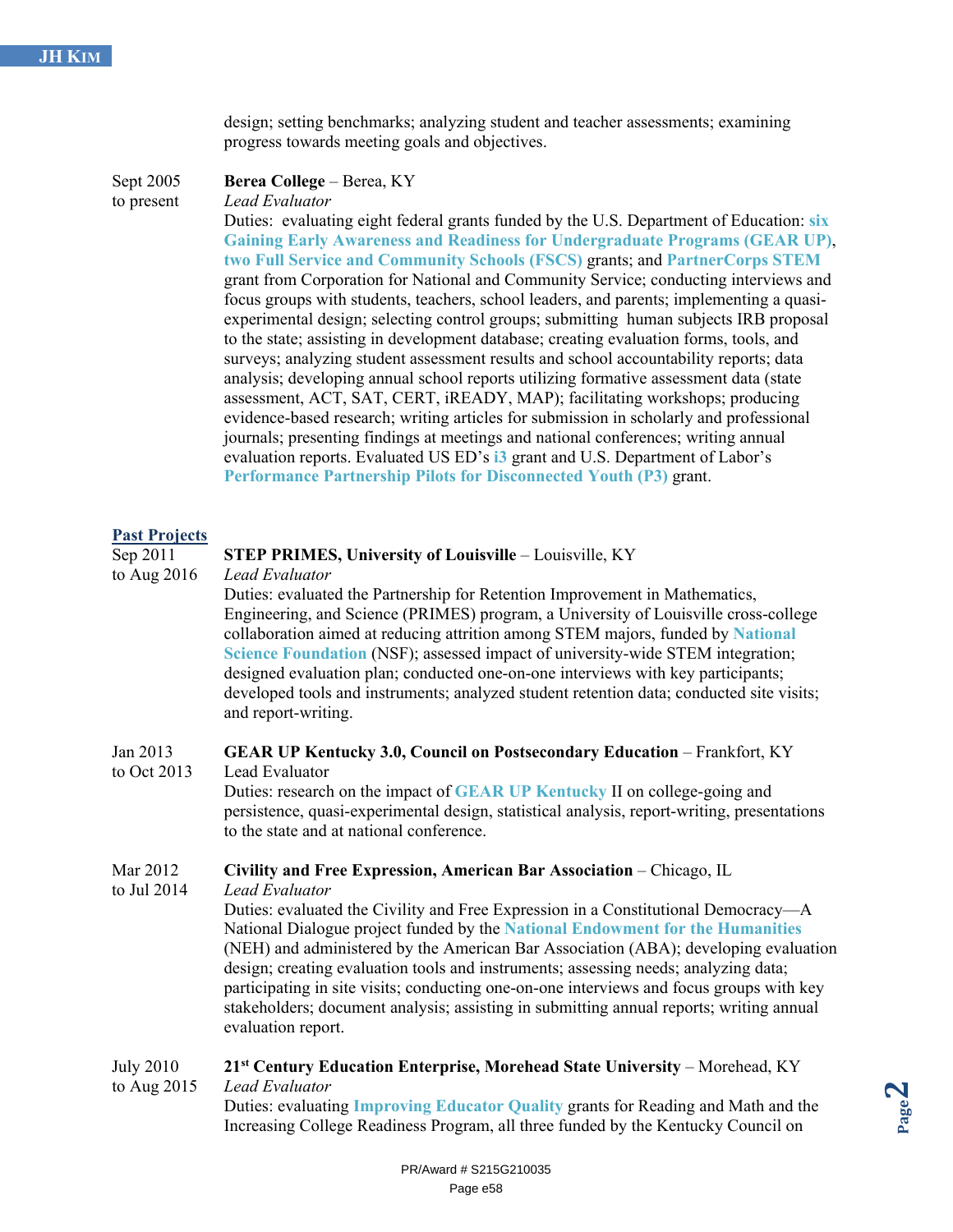|                                 | Postsecondary Education; analyzing surveys, pre- and post-test data; conducting focus<br>groups; document analysis; and site observations.                                                                                                                                                                                                                                                                                                                                                                                                                                                                                                                                                                             |
|---------------------------------|------------------------------------------------------------------------------------------------------------------------------------------------------------------------------------------------------------------------------------------------------------------------------------------------------------------------------------------------------------------------------------------------------------------------------------------------------------------------------------------------------------------------------------------------------------------------------------------------------------------------------------------------------------------------------------------------------------------------|
| <b>July 2009</b><br>to Feb 2010 | <b>National Center for Education Statistics - Washington, D.C.</b><br>Lead Evaluator<br>Duties: evaluated National Center for Education Statistic's federal contract with the<br>American Institutes for Research federal statistics program, Education Statistics Service<br>Institute; designed evaluation plan and instruments; conducted focus groups and<br>interviews with key personnel; document analysis; and report-writing.                                                                                                                                                                                                                                                                                 |
| <b>July 2009</b><br>to Dec 2013 | <b>Early STEM Noyce Scholarship Program</b> – Louisville, KY<br>Lead Evaluator<br>Duties: evaluating a federal grant funded by the National Science Foundation with the<br>University of Louisville; assessing impact of university-wide STEM integration;<br>designing evaluation plan; conducting focus groups with key participants; developing<br>tools and instruments; site visits; document analysis; and report-writing.                                                                                                                                                                                                                                                                                       |
| June 2009<br>to July $2014$     | <b>East Kentucky GEAR UP, Morehead State University - Morehead, KY</b><br>Lead Evaluator<br>Duties: evaluated a federal grant, Gaining Early Awareness and Readiness for<br>Undergraduate Programs (GEAR UP), funded by the U.S. Department of Education that<br>creates opportunity and access to postsecondary education for low-income students;<br>created evaluation plan and design; identified needs; developed evaluation forms, tools,<br>surveys, and questionnaires; data analysis; analyzed student assessment results and<br>school accountability reports; developed annual school reports utilizing EPAS (ACT)<br>data; created and maintained web-based database; and wrote annual evaluation reports. |
| May 2009<br>to Dec 2011         | Championing Our Students, American Bar Association - Chicago, IL<br>Lead Evaluator<br>Duties: conducted process evaluation of a U.S. Department of Justice, Office of Juvenile<br>Justice and Delinguency Prevention-funded National Mentoring program that                                                                                                                                                                                                                                                                                                                                                                                                                                                            |

Justice and Delinquency Prevention-funded **National Mentoring program** that coordinates a legal mentoring program nationwide; assessed needs; developed evaluation design, tools, and instruments; conducted person-to-person interviews and focus groups; wrote reports to leadership team.

## July 2005 **Groundwork Education in Mathematics and Science** – Louisville, KY

to June 2011 *Lead Evaluator*

Duties: evaluated a federal grant funded by the **National Science Foundation** that integrates the talents of math and science graduate students and middle school teachers; implemented formative and summative evaluation; created evaluation plan; designed evaluation forms, surveys, and questionnaires; conducted person-to-person and phone interviews; collected and analyzed quantitative and qualitative data attended conferences; wrote and presented reports to PI, Management Team, and NSF Program Manager.

## **WORK EXPERIENCES:**

July 2007 to **American Bar Association** – Chicago, IL

July 2008 *Associate Director, Division for Public Education*

Duties: contributed to developing strategic plans; developed and implemented program evaluation; managed juvenile justice programs, teen dating violence partnership program with Girls Scouts USA; developed new programs; enhanced and developed curriculum; wrote successful grants; supervised staff.

**Page** <u>ლ</u>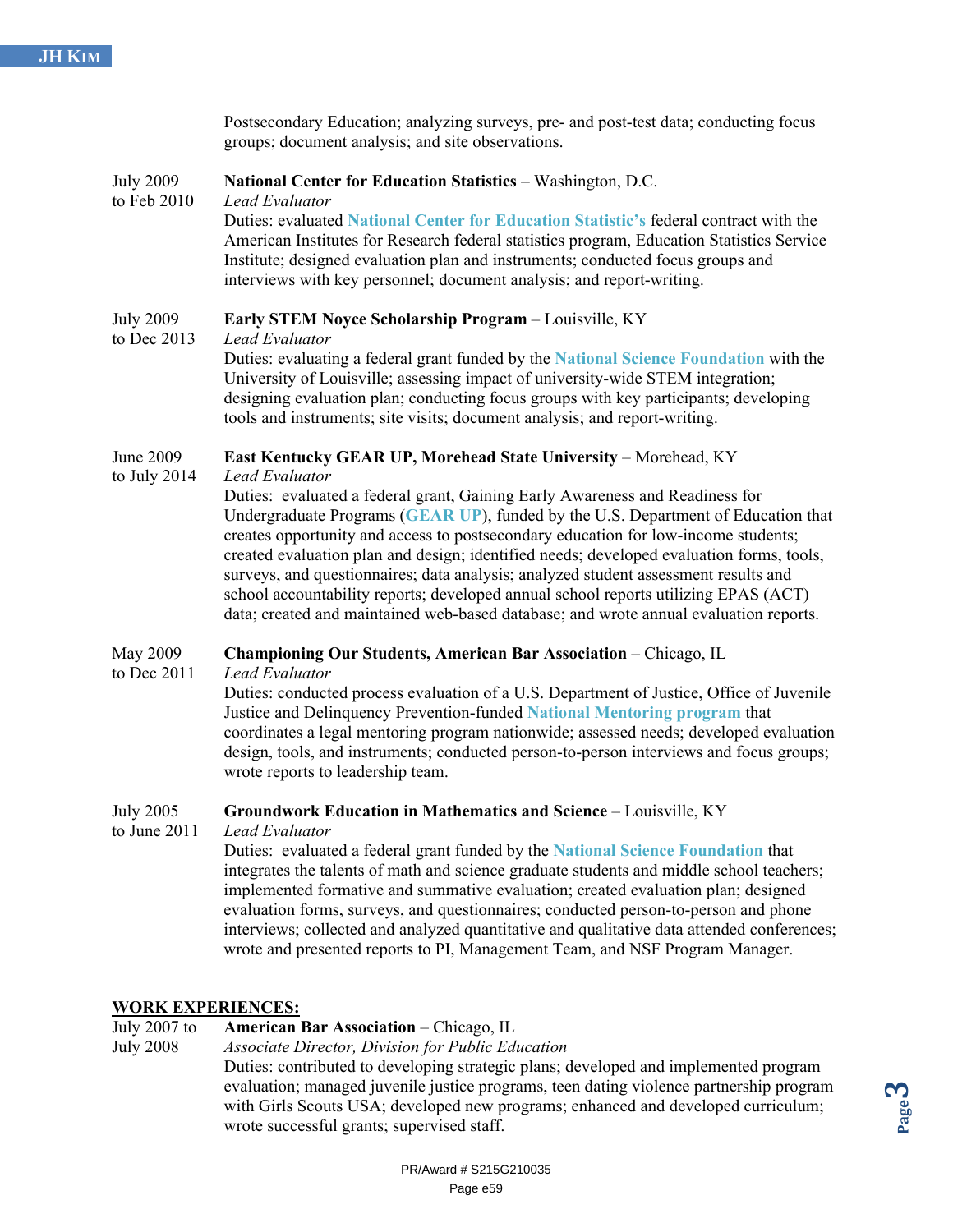## Dec 2004 to **Council on Postsecondary Education** – Frankfort, KY April 2006 *Associate Director of Planning and Assessment, GEAR UP Kentucky* Duties: developed strategic plans; oversight of the administration of statewide programs; ensured accountability of regional programs' performance standards; directed the implementation and analyses of assessments; managed data and data collection; supervised statewide staff; provided guidance and support to school district activities and plans of GEAR UP schools throughout the state; facilitated workshops; designed inhouse evaluations; created documents for marketing; prepared and conducted presentations and reports to advisory boards and state partners; successful grant-writing. Jan 2004 to **Boyd County High School** – Catlettsburg, KY June 2004 *English Teacher* Duties: taught English literature, grammar, and composition to Freshman and Sophomore students of varying abilities and needs; evaluated writing portfolios for state assessment; reviewed state grants. Dec 2000 to **Regional Institute for Community Policing** – Springfield, IL Dec 2002 *State Project Coordinator* Duties: coordinated a state-wide domestic violence training program funded by the Department of Justice; collaborated with experts, academics, professionals, and practitioners to produce a systems approach to utilizing community policing to reduce domestic violence; created a module focusing on the needs of immigrant populations; examined and altered curricula to best fit the needs of Illinois; assisted in creating training materials; facilitated training to domestic violence advocates, law enforcement officials, health/mental health care professionals, and criminal court officials. Jan 1998 to **Institute for Government and Public Affairs** – Urbana, IL

July 2000 *Postdoctoral Research Associate*

Duties: designed and coordinated program evaluations; researched government best practices of performance measures nationwide; assessed women's health policies in Illinois; analyzed the impact of health care policies in Illinois on underserved populations; examined effectiveness of a major government-funded community policing organization; designed questionnaires, conducted formal interviews with law enforcement officials, academic professionals, social service organizations, and community groups; analyzed data; prepared reports.

## **EDUCATION:**

Ph.D. Educational Policy Studies, University of Illinois at Urbana-Champaign received December 1997

M.S. Education & Social Policy, Northwestern University, Evanston, IL received August 1992

B.A. English Literature, University of Illinois at Urbana-Champaign received May 1990

## **HONORS AND AWARDS:**

Registry of Outcome Evaluators, What Works Clearinghouse National Institute of Justice Consulting Database, member

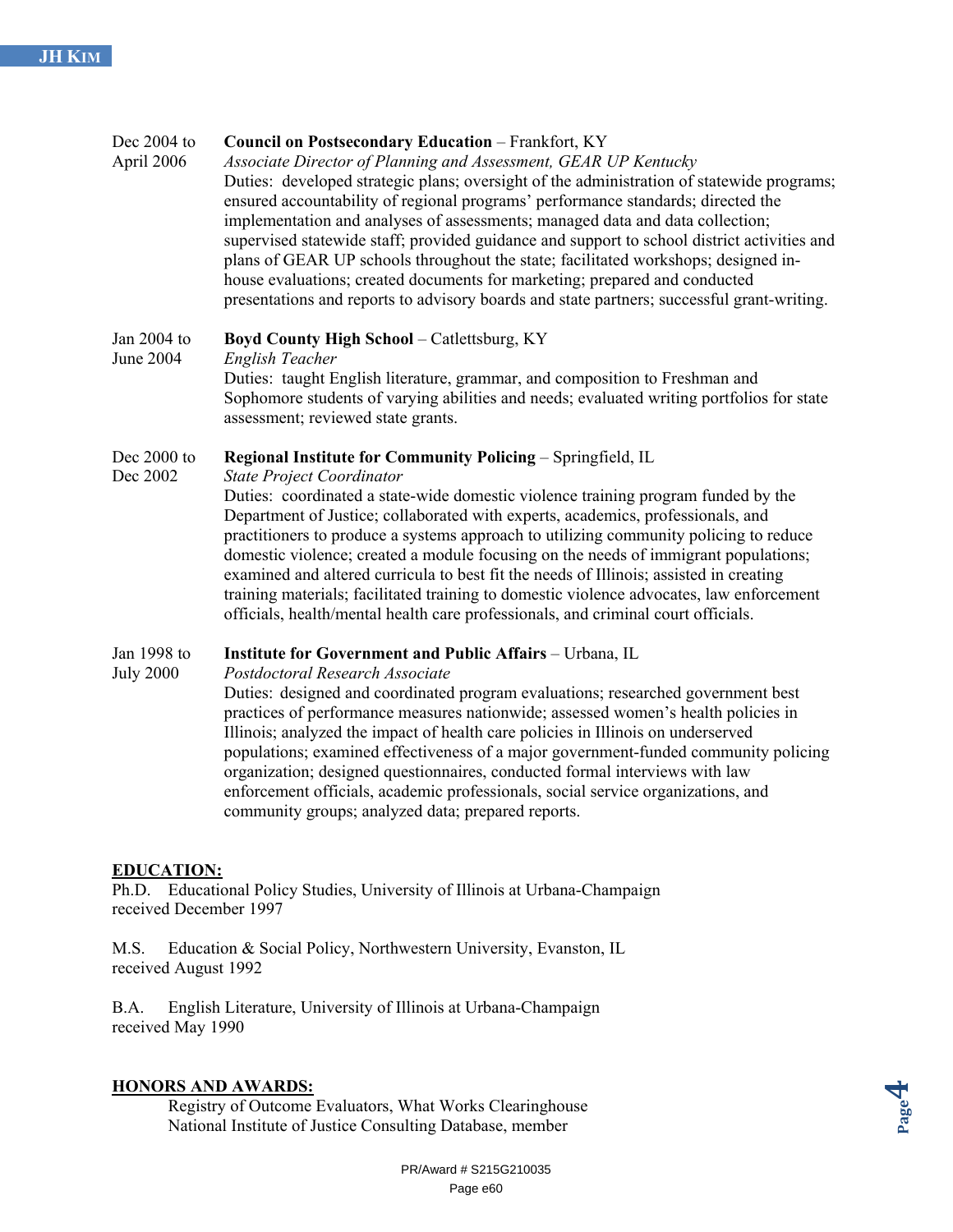| <b>2019 Poverty Estimates for School districts</b>                        |                              |  |
|---------------------------------------------------------------------------|------------------------------|--|
| Source: U.S. Census Bureau, Small Area Income and Poverty Program (SAIPE) |                              |  |
| <b>Release date: December 2020</b>                                        |                              |  |
| <b>State Postal Code</b>                                                  | KY                           |  |
| <b>State FIPS Code</b>                                                    | 21                           |  |
| District ID                                                               | 04860                        |  |
| Name                                                                      | Pineville Independent School |  |
|                                                                           | District                     |  |
| <b>Estimated Total Population</b>                                         | 1,652                        |  |
| <b>Estimated Population 5-17</b>                                          | 255                          |  |
| Estimated number of relevant children 5 to 17 years old in $ 84 $         |                              |  |
| poverty who are related to the householder                                |                              |  |
| Estimated percentage of relevant children 5 to 17 years                   | 33%                          |  |
| old in poverty who are related to the householder                         |                              |  |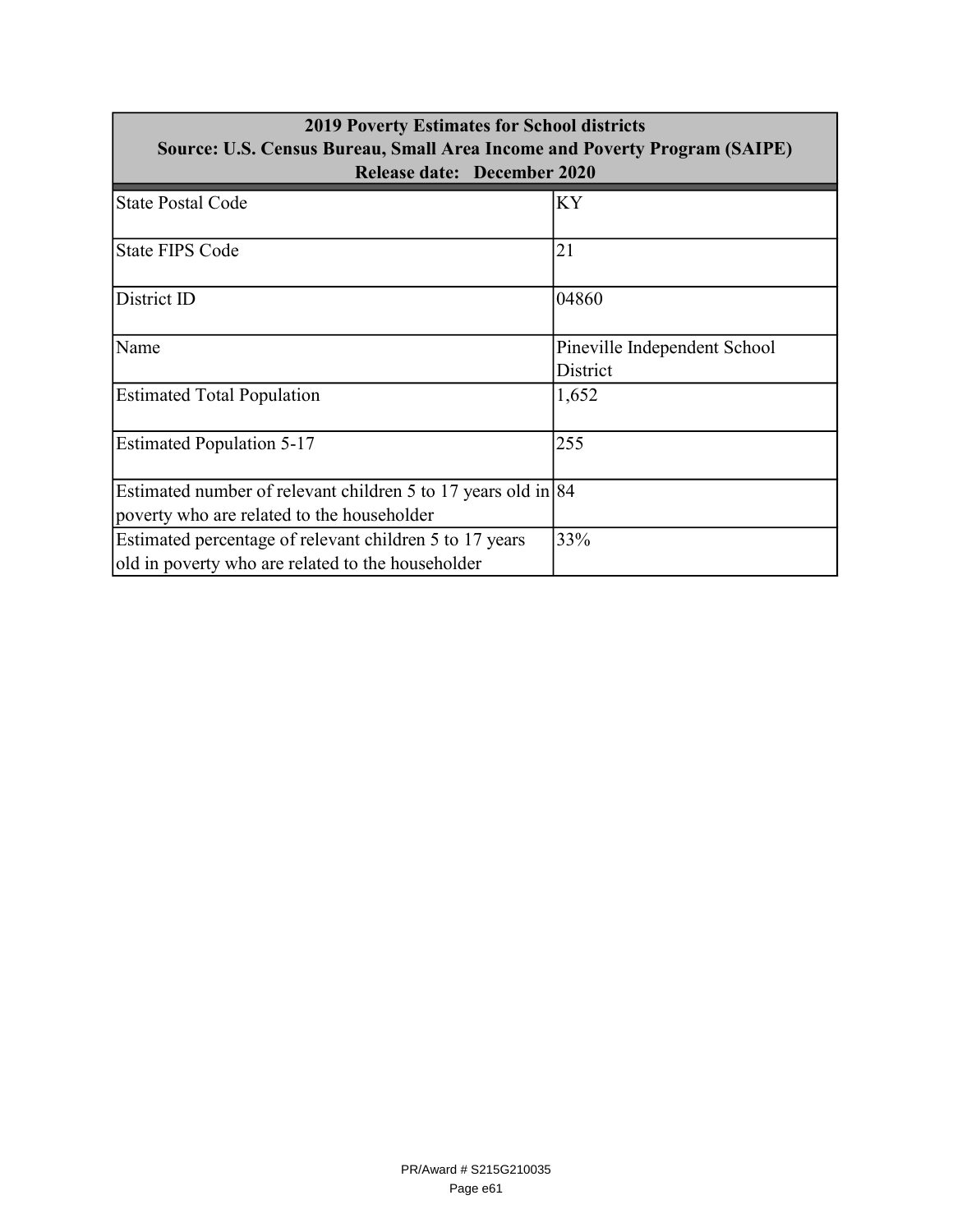## **Documentation of Non-Profit Status**

- Partners for Education at Berea College
- Save the Children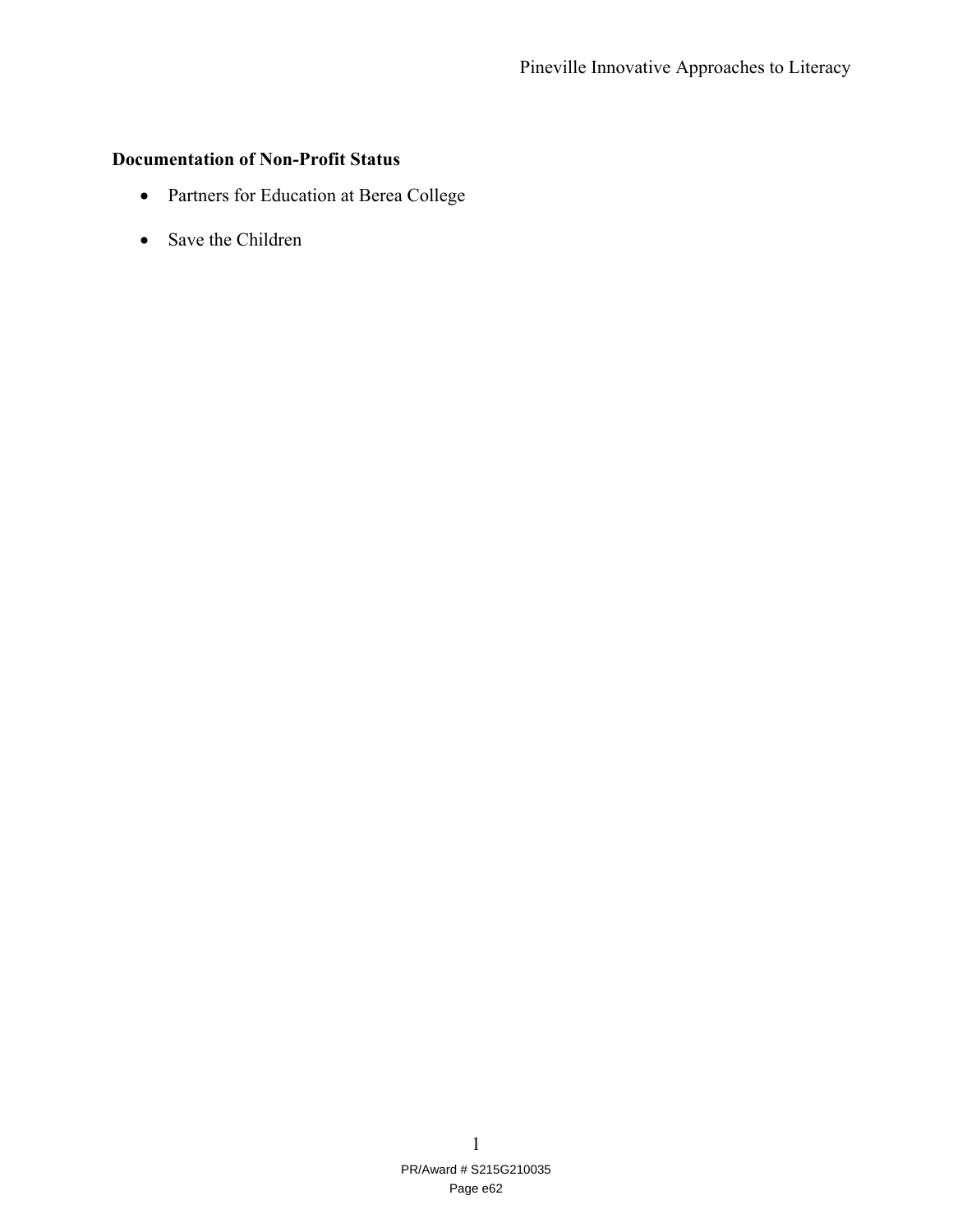

**BEREA COLLEGE** Berea, Kentucky 40404

Office of the President Larry Dwight Shinn  $(859)$  985-3520 Fax: (859) 985-3915

July 1, 2007

## TO WHOM IT MAY CONCERN,

Berea College has received a letter ruling from the Internal Revenue Service stating that it is exempt from federal income taxes under Section 501(c)(3) of the Internal Revenue Code and that contributions made to the College are deductible by the donors as provided in Section 170 of the Internal Revenue Code.

This is to certify that there has been no change in the purpose, character, or method of operation of Berea College subsequent to the issuance of the IRS determination letters and that such determination letter still applies.

Sincerely,

Larry D. Shinn President

LDS/bb

Federal Tax Id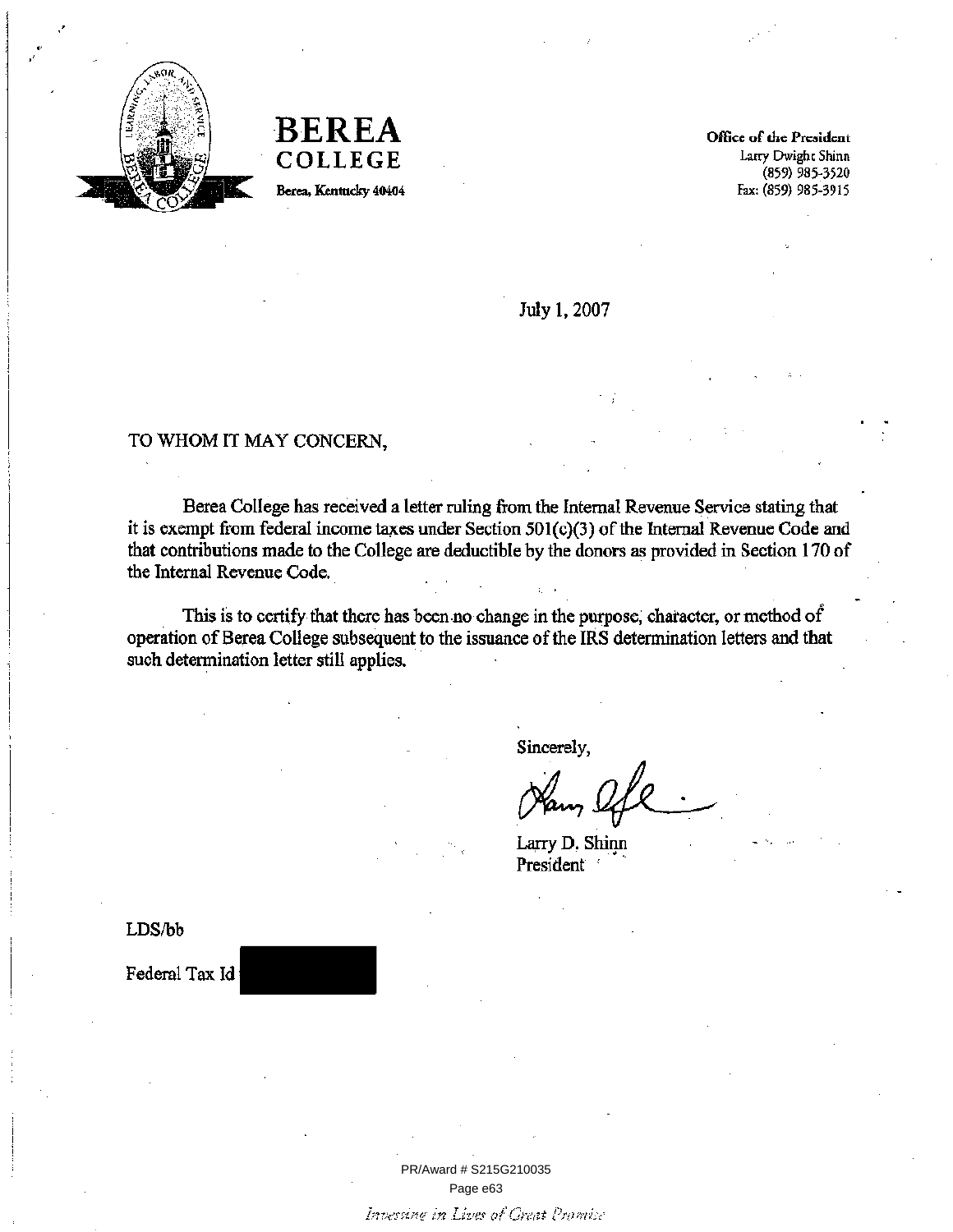## Internal Revenue Service

# Date: JUN 2 1 2000

Berea College CPO 2214 Berea, KY 40404-0001

## Department of the Treasury



Dear Sir or Madam:

This is in response to your request for a letter affirming your organization's exempt status.

In February 1953 we issued a determination letter that recognized your organization as exempt from federal income tax under section 101(6) of the Internal Revenue Code of 1939 (now section 501(c)(3) of the Internal Revenue Code of 1986). That determination letter is still in effect.

Based on information submitted subsequently, we classified your organization as a publicly supported organization, and not a private foundation, because it is described in sections 509(a)(1) and 170(b)(1)(A)(ii) of the Code. This classification was based on the assumption that your organization's operations would continue as stated in the application. If your organization's purposes, character, method of operations, or sources of support have changed, please let us know so we can consider the effect of the change on the organization's exempt status and foundation status.

Revenue Procedure 75-50, published in Cumulative Bulletin 1975-2 on page 587, sets forth guidelines and record keeping requirements for determining whether private schools have racially nondiscriminatory policies as to students. Your organization must comply with this revenue procedure to maintain its tax-exempt status.

Your organization is required to file Form 990, Return of Organization Exempt from Income Tax, only if its gross receipts each year are normally more than \$25,000. If a return is required, it must be filed by the 15th day of the fifth month after the end of the organization's annual accounting period. The law imposes a penalty of \$20 a day, up to a maximum of \$10,000, when a return is filed late, unless there is reasonable cause for the delay.

As of January 1, 1984, your organization is liable for taxes under the Federal Insurance Contributions Act (social security taxes) on remuneration of \$100 or more the organization pays to each of its employees during a calendar year. There is no liability for the tax imposed under the Federal Unemployment Tax Act (FUTA).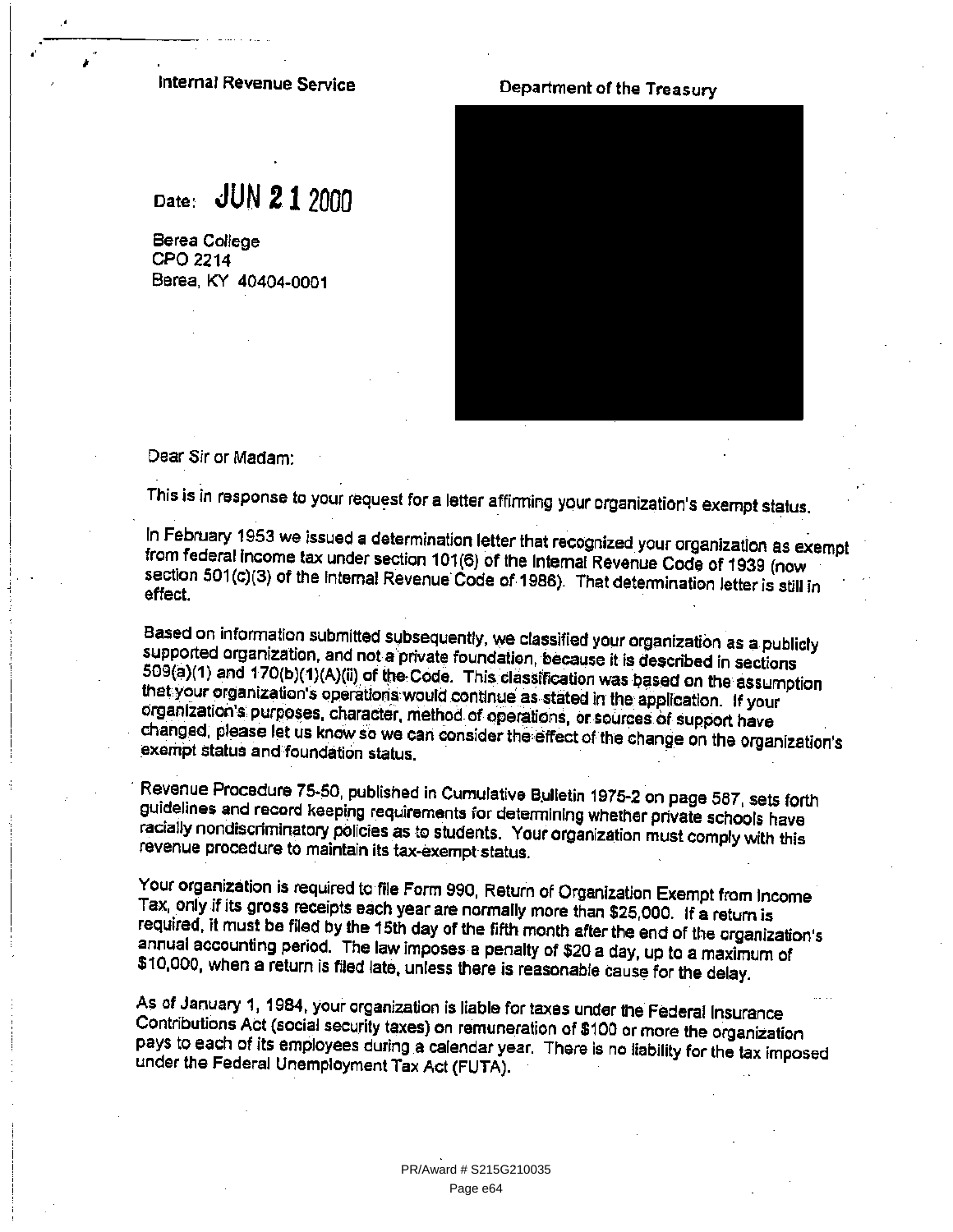<u> Berea Collána</u>

Organizations that are not private foundations are not subject to the excise taxes under Chapter 42 of the Code. However, these organizations are not automatically exempt from other federal excise taxes. If you have any questions about excise, employment, or other federal taxes, please let us know.

-2-

Donors may deduct contributions to your organization as provided in section 170 of the Code. Bequests, legacies, devises, transfers, or gifts to your organization or for its use are deductible for federal estate and gift tax purposes if they meet the applicable provisions of sections 2055. 2106, and 2522 of the Code.

Your organization is not required to file federal income tax returns unless it is subject to the tax on unrelated business income under section 511 of the Code. If your organization is subject to this tax, it must file an income tax return on Form 990-T, Exempt Organization Business Income Tax Return. In this letter, we are not determining whether any of your organization's present or proposed activities are unrelated trade or business as defined in section 513 of the Code.

The law requires you to make your organization's annual return available for public inspection without charge for three years after the due date of the return. If your organization had a copy of its application for recognition of exemption on July 15, 1987, it is also required to make available for public inspection a copy of the exemption application, any supporting documents and the exemption letter to any individual who requests such documents in person or in writing. You can charge only a reasonable fee for reproduction and actual postage costs for the copied materials. The law does not require you to provide copies of public inspection documents that are widely available, such as by posting them on the Internet (World Wide Web). You may be liable for a penalty of \$20 a day for each day you do not make these. documents available for public inspection (up to a maximum of \$10,000 in the case of an annual return).

Because this letter could help resoive any questions about your organization's exempt status and foundation status, you should keep it with the organization's permanent records.

If you have any questions, please call us at the telephone number shown in the heading of this letter.

> John E. Ricketts, Director, TE/GE **Customer Account Services**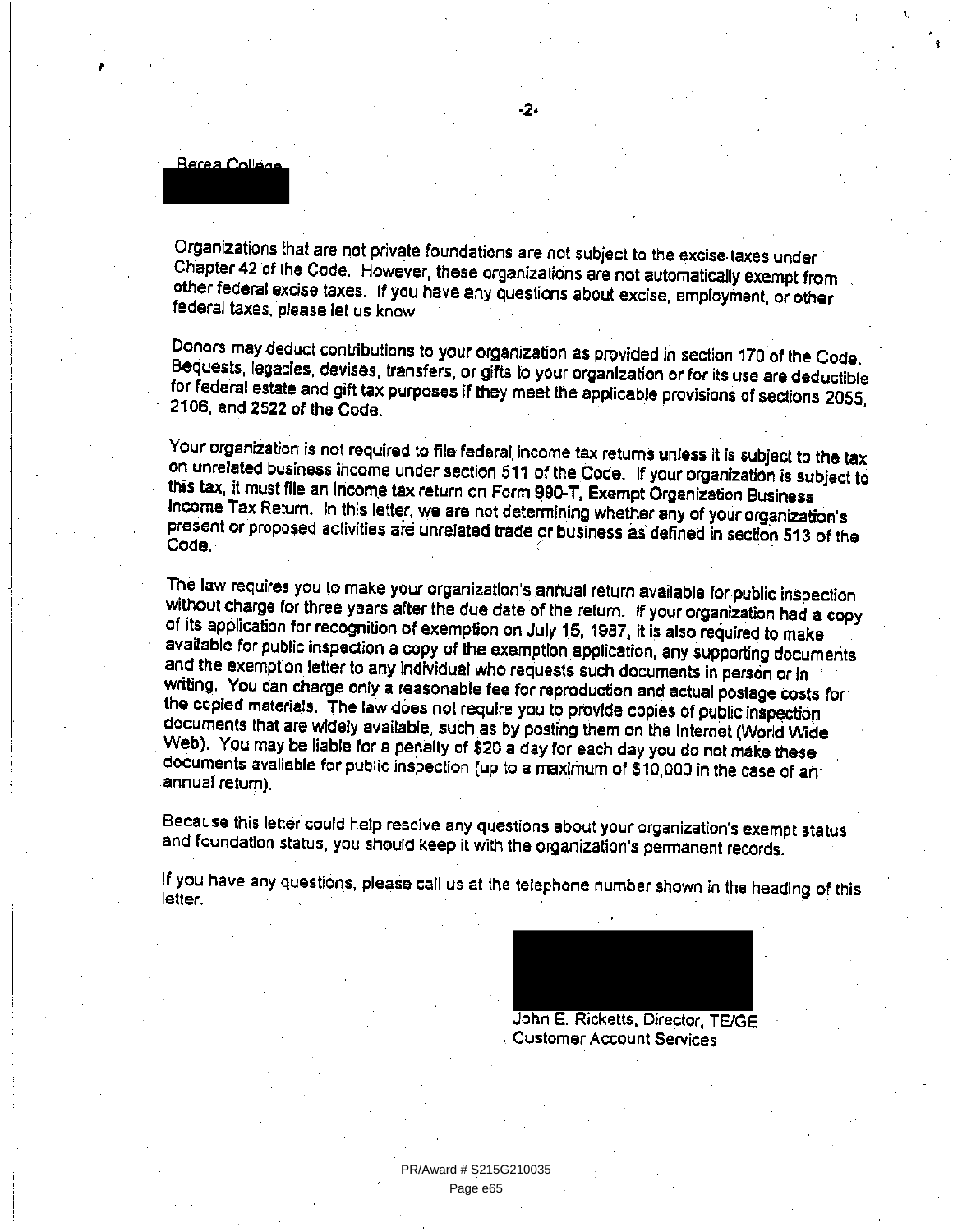## **Internal Revenue Service**

**District Director** 

«Berea College Attn: Leigh A. Jones Berea, KY 40404

Department of the Treasury

P.O. Box 3159 Cincinnati, Ohio 45201



Dear Sir or Madam:

In response to your inquiry Berea College

is exempt from Federal income tax by virtue of an individual ruling dated January 2, 1953. A copy of this determination letter is attached.

Please note, Section 101(6) of the 1939 Internal Revenue Code coincides with Section 501(c) (3) of the 1954 Code. Form 990 is your present filing requirement in lieu of the 990-A referred to in the determination letter.

Contributions to you are deductible as provided in Section 170 of the Internal Revenue Code. Bequests, legacies, devises, transfers or gifts are deductible for Federal, estate and gift tax purposes under Sections 2055, 2106 and 2522 of the Code.



Enclosure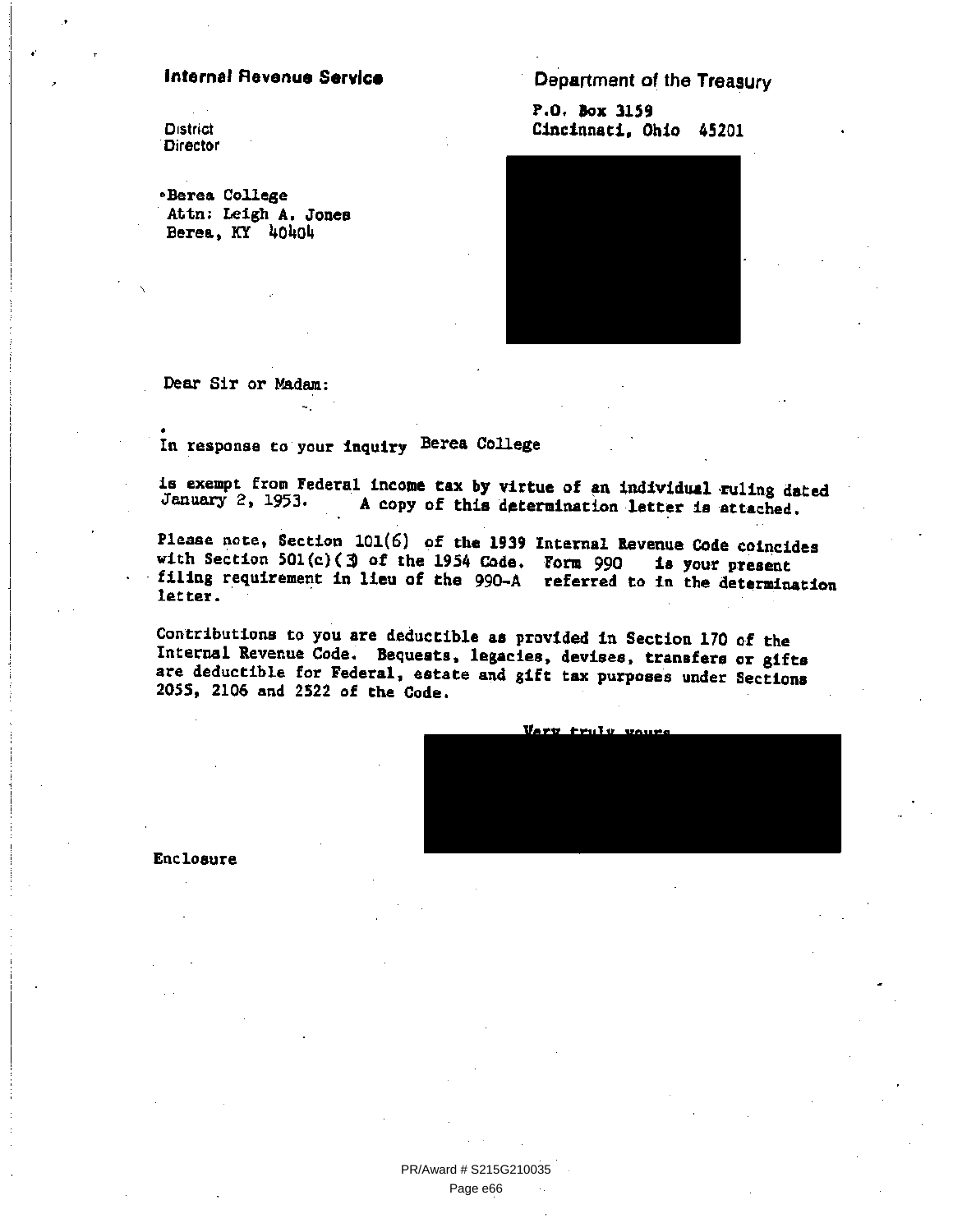

## **U.S. TREASURY DEPARTMENT WASHINGTON 25**

**COMMISSIONER OF INTERNAL REVENUE** 

ABOREES REPLY TO .<br>En af nattrikk reviser **AND REPER TO**  $T: S: EOS$ **MEN** 

JAN 2 1953

Berea College

Berea. Kentucky

Gentlement

It is the opinion of this office, based upon the evidence presented, that you are exempt from Federal income tax under the provisions of section 101(6) of the Internal Revenue Code as it is shown that you are erganized and operated exclusively for educational purposes.

Accordingly, you are not required to file income tax returns unless you change the character of your organization, the purposes for which you were organized, or your method of operation. Any such changes should be reported immediately to the Director of Internal Revenue for your district in order that their effect upon your exempt status may be determined.

Contributions made to you are deductible by the donors in computing their taxable net income in the manner and to the extent provided by section 23(o) and (q) of the Code.

Bequests, legacies, devises or transfers, to or for your use are deductible in computing the value of the net estate of a decedent for estate tax purposes in the manner and to the extent provided by sections 812(d) and 861(a)(3) of the Code. Gifts of property to you are deductible in computing net gifts for gift tax purposes in the manner and to the extent provided in section 1004(a)(2)(B) and 1004(b)(2) and (3) of the Code.

It will not be necessary for you to file the annual return of information, Form 990A, generally required of organizations exempt under section 101(6) of the Internal Revenue Code, as you come within the specific exceptions contained in section 54(f) of the Code.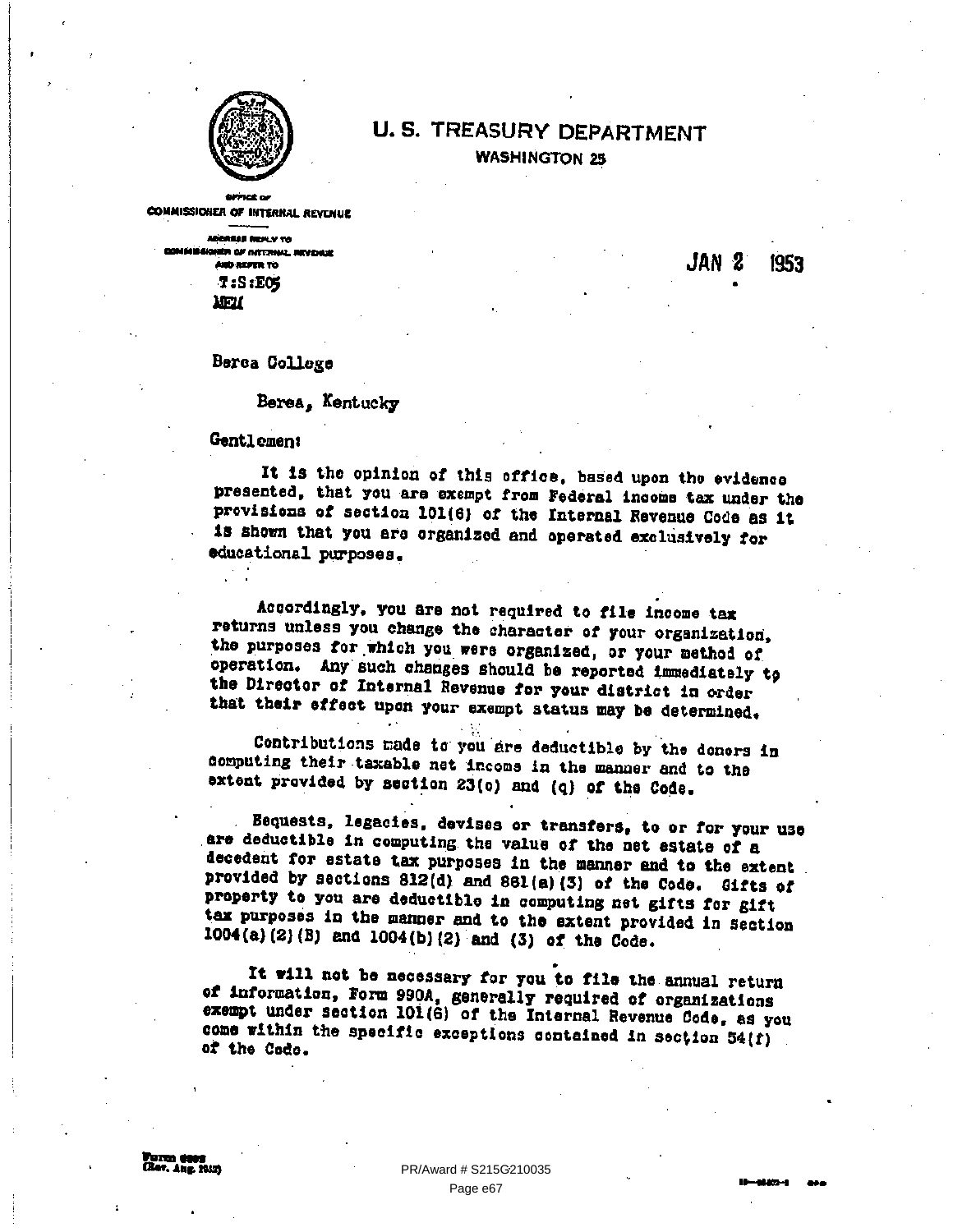## Berea College

In the event you have not filed a waiver of exemption certificate in accordance with the provisions of section 1428(1) of the Cods, no liability is incurred by you for the taxes imposed under the Federal Insurance Contributions Act. Tax liability is not incurred by you under the Federal Unemployment Fax Act by virtue of the provisions of section 1607(c)(8) of such Act.

The Director of Internal Revenue for your district is being advised of this action.

Since the information submitted shows that your business activities are substantially related to the performance of your educational functions and further, that substantially all of the work in carrying on such so-called trade or business is performed by your students, you are not required to file Form 990-T for the purpose of reporting income derived therefrom.

Bureau ruling of May N., 1928, holding you exampt under section 231(6) of the Revenue Act of 1926, which was affirmed April 5, 1938, under the Revenue Act of 1936, is hereby affirmed under asction 101(6) of the Internal Revenue Code.

Very truly yours,

Assistant Commissioner

By

Head, Exempt Organization or

Special Technical Services Division

PR/Award # \$215G210035 Page e68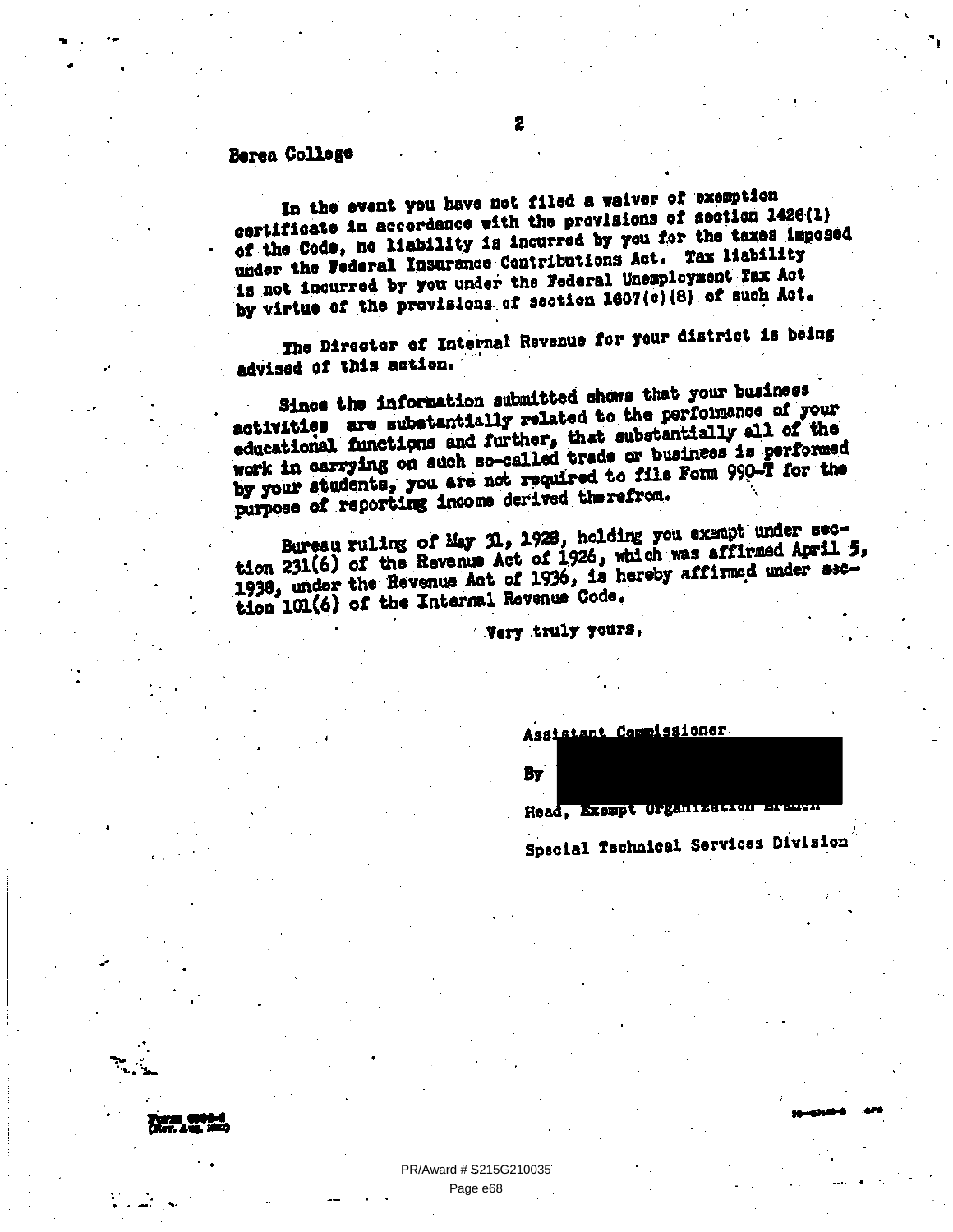

CINCINNATI OH 45999-0038

501 KINGS HIGHWAY EAST FAIRFIELD CT 06825

SAVE THE CHILDREN FEDERATION INC % sTACY BRANDON



011546

#### Form 990 required: YES

Dear Taxpayer:

This is in response to your request dated June 01, 2016, regarding your tax-exempt status.

 $\sim 100$ 

 $\sim 100$ 

We issued you a determination letter in July 1964, recognizing you as tax-exempt under Internal Revenue Code (IRC) Section 501(c) (3).

Our records also indicate you're not a private foundation as defined under IRC Section 509(a) because you're described in IRC Sections 509(a)(1) and 170(b)(1)(A)(vi).

Donors can deduct contributions they make to you as provided in IRC Section 170. You're also qualified to receive tax deductible bequests, legacies, devises, transfers, or gifts under IRC Sections 2055, 2106, and 2522.

In the heading of this letter, we indicated whether you must file an annual information return. If a return is required, you must file Form 990, 990-EZ, 990-N, or 990-PF by the 15th day of the fifth month after the end of your annual accounting period. IRC Section 6033(j) provides that, if you don't file a required annual information return or notice for three consecutive years, your exempt status will be automatically revoked on the filing due date of the third required return or notice.

For tax forms, instructions, and publications, visit www.irs.govor call 1-800-TAX-FORM (1-800-829-3676).

If you have questions, call 1-877-829-5500 between 8 a.m. and 5 p.m., local time, Monday through Friday (Alaska and Hawaii follow Pacific Time).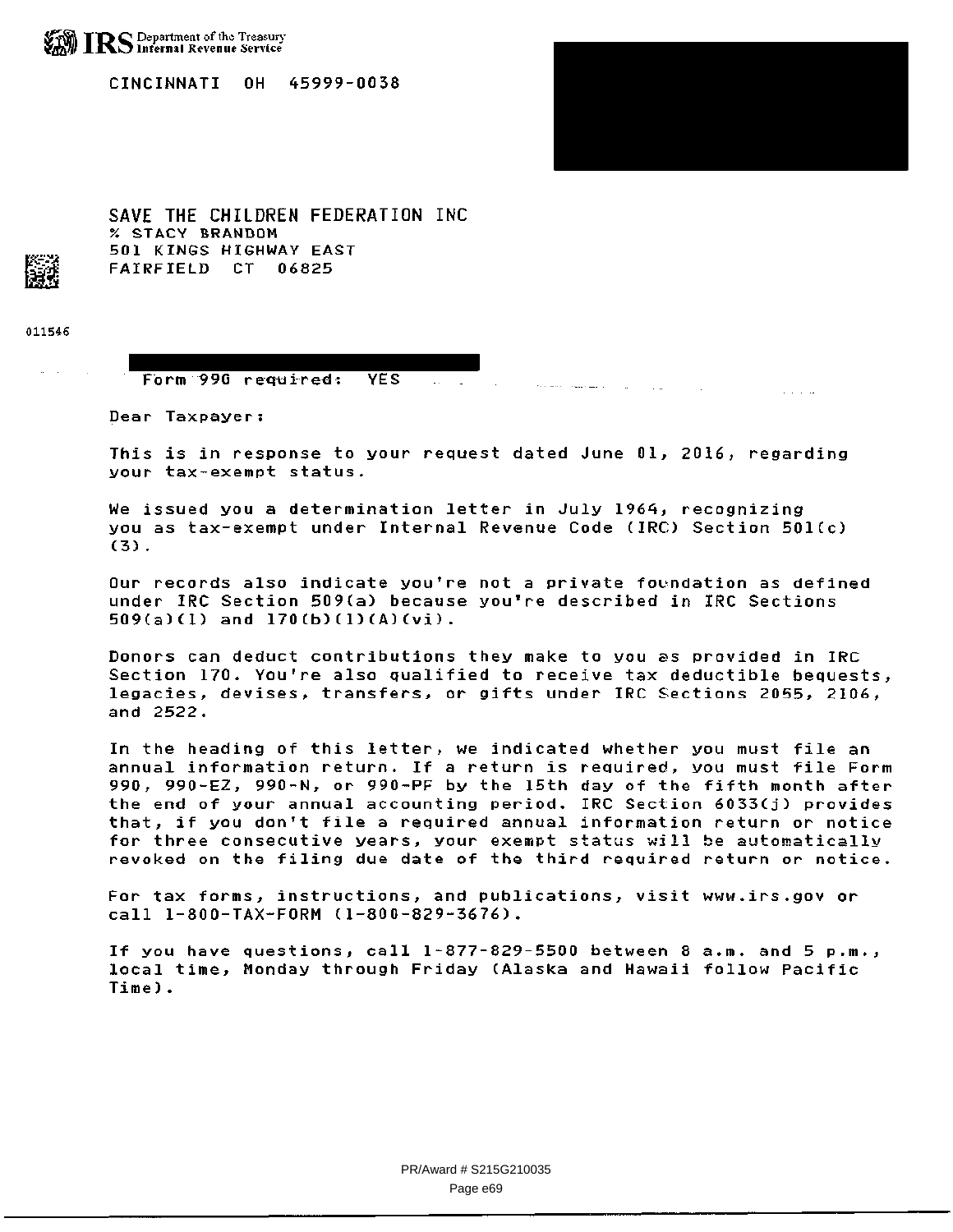

Ĥ

SAVE THE CHILDREN FEDERATION INC % STACY BRANDOM 501 KINGS HIGHWAY EAST FAIRFIELD CT 06825

 $\Delta\Delta\phi$  and  $\Delta\phi$  are the second contributions of the  $\Delta\phi$ 

 $\mathcal{L}_{\mathcal{A}}$ 

Sincerely yours,

 $\mathcal{L}_{\mathbf{z}}$  , where  $\mathcal{L}_{\mathbf{z}}$ 

Doris Kenwright, Operation Mgr Accounts Management Operations 1

 $\sim 10$ 

 $\mathcal{L}^{\text{max}}_{\text{max}}$  , where  $\mathcal{L}^{\text{max}}_{\text{max}}$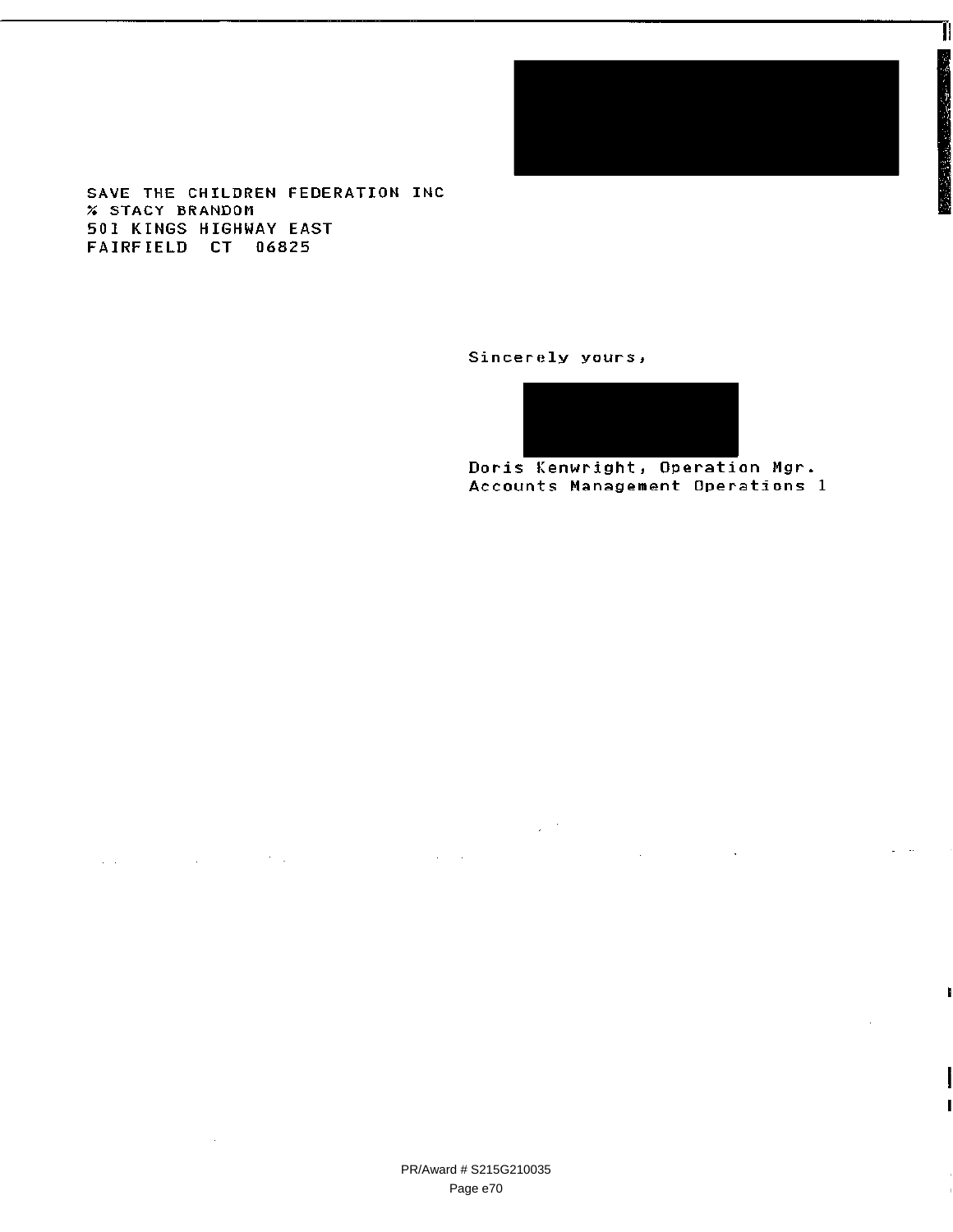## **Kentucky Department of Education Indirect Cost Rates used for FY 2021 - 2022 Based on FYE 2019- 2020**

|                                | Non<br>Restricted | <b>Restricted</b> |
|--------------------------------|-------------------|-------------------|
| <b>District</b>                | <b>Rates</b>      | Rates             |
| 001 Adair County               | 10.78             | 1.74              |
| 005 Allen County               | 13.65             | 2.15              |
| 006 Anchorage Independent      | 25.24             | 7.11              |
| 011 Anderson County            | 11.37             | 1.97              |
| 012 Ashland Independent        | 12.60             | 0.93              |
| 013 Augusta Independent        | 14.47             | 2.99              |
| 015 Ballard County             | 18.51             | 4.18              |
| 016 Barbourville Independent   | 17.66             | 5.08              |
| 017 Bardstown Independent      | 11.21             | 2.06              |
| 021 Barren County              | 13.42             | 2.00              |
| 025 Bath County                | 13.68             | 1.61              |
| 026 Beechwood Independent      | 15.44             | 3.37              |
| 031 Bell County                | 15.67             | 1.61              |
| 032 Bellevue Independent       | 16.75             | 3.57              |
| 034 Berea Independent          | 10.88             | 1.93              |
| 035 Boone County               | 13.81             | 4.20              |
| 041 Bourbon County             | 13.25             | 1.96              |
| 042 Bowling Green Independent  | 18.01             | 1.85              |
| 045 Boyd County                | 14.97             | 1.54              |
| 051 Boyle County               | 14.04             | 3.95              |
| 055 Bracken County             | 10.95             | 0.95              |
| 061 Breathitt County           | 10.95             | 1.53              |
| 065 Breckinridge County        | 16.24             | 3.64              |
| 071 Bullitt County             | 10.39             | 1.57              |
| 072 Burgin Independent         | 13.86             | 2.98              |
| 075 Butler County              | 12.23             | 2.23              |
| 081 Caldwell County            | 15.33             | 1.48              |
| 085 Calloway County            | 11.45             | 1.79              |
| 091 Campbell County            | 14.65             | 2.94              |
| 092 Campbellsville Independent | 15.90             | 1.58              |
| 095 Carlisle County            | 12.69             | 2.66              |
| 101 Carroll County             | 14.26             | 2.55              |
| 105 Carter County              | 14.10             | 1.34              |
| 111 Casey County               | 15.00             | 2.30              |
| 113 Caverna Independent        | 9.69              | 0.05              |
| 115 Christian County           | 15.96             | 3.24              |
| 121 Clark County               | 14.22             | 1.77              |
| 125 Clay County                | 9.72              | 0.88              |
| 131 Clinton County             | 11.54             | 0.90              |
| 132 Cloverport Independent     | 15.57             | 6.25              |
| 133 Corbin Independent         | 11.82             | 2.54              |
| 134 Covington Independent      | 16.07             | 3.96              |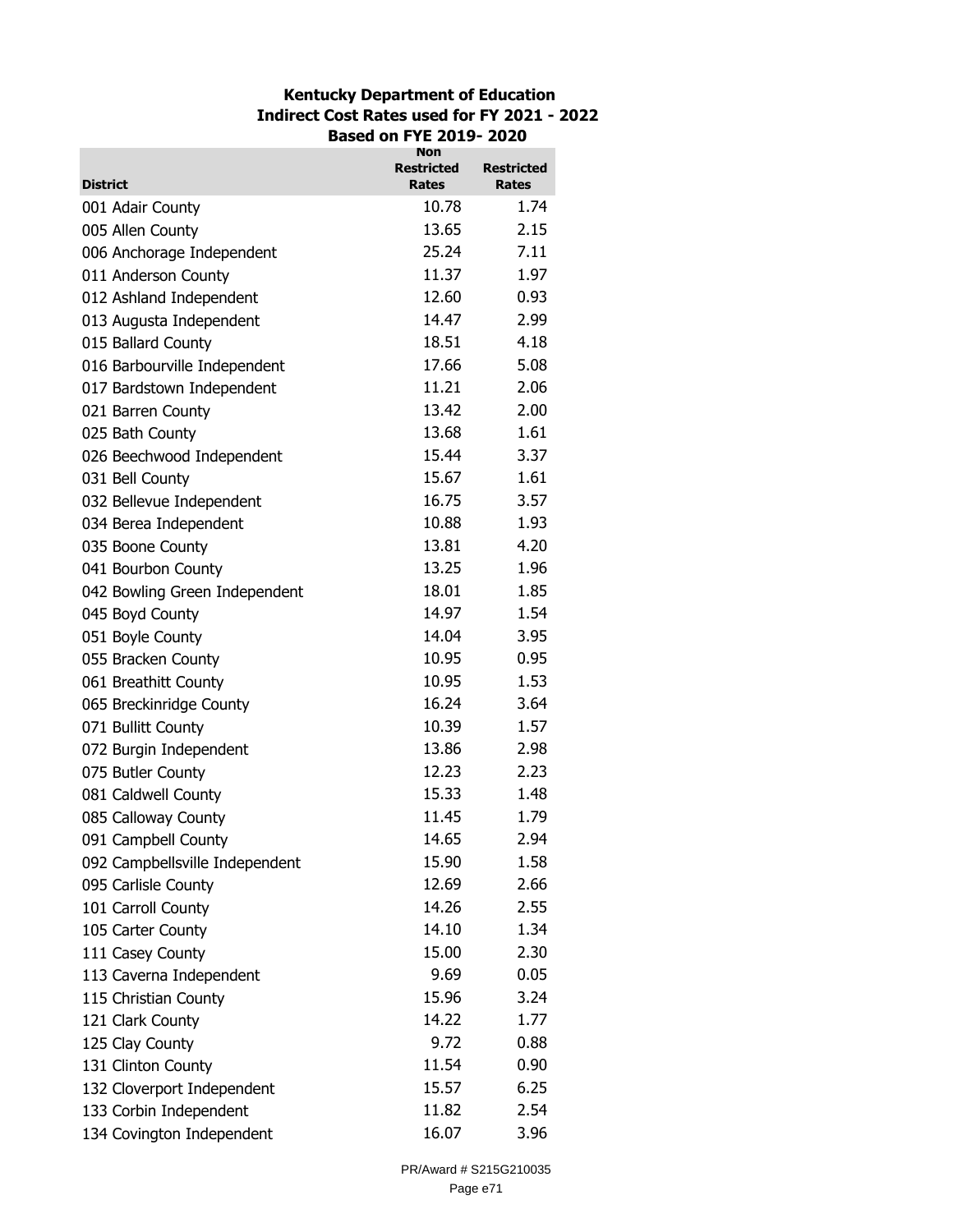| 135 Crittenden County            | 13.31 | 1.74 |
|----------------------------------|-------|------|
| 141 Cumberland County            | 13.24 | 3.25 |
| 143 Danville Independent         | 12.84 | 1.72 |
| 145 Daviess County               | 10.63 | 1.86 |
| 146 Dawson Springs Independent   | 14.93 | 3.93 |
| 147 Dayton Independent           | 14.45 | 3.11 |
| 149 East Bernstadt Independent   | 16.00 | 4.22 |
| 151 Edmonson County              | 14.00 | 2.28 |
| 152 Elizabethtown Independent    | 16.80 | 2.09 |
| 155 Elliott County               | 17.67 | 3.46 |
| 156 Eminence Independent         | 10.69 | 1.83 |
| 157 Erlanger-Elsmere Independent | 9.10  | 1.45 |
| 161 Estill County                | 13.90 | 2.21 |
| 162 Fairview Independent         | 21.77 | 6.29 |
| 165 Fayette County               | 17.23 | 6.00 |
| 171 Fleming County               | 12.73 | 0.15 |
| 175 Floyd County                 | 15.69 | 1.31 |
| 176 Fort Thomas Independent      | 13.96 | 2.47 |
| 177 Frankfort Independent        | 17.39 | 4.93 |
| 181 Franklin County              | 11.45 | 1.78 |
| 185 Fulton County                | 16.38 | 3.34 |
| 186 Fulton Independent           | 13.33 | 2.98 |
| 191 Gallatin County              | 16.81 | 3.52 |
| 195 Garrard County               | 11.75 | 1.72 |
| 197 Glasgow Independent          | 8.94  | 1.11 |
| 201 Grant County                 | 15.20 | 1.63 |
| 205 Graves County                | 11.42 | 1.41 |
| 211 Grayson County               | 10.18 | 1.20 |
| 215 Green County                 | 12.90 | 2.11 |
| 221 Greenup County               | 14.07 | 1.66 |
| 225 Hancock County               | 12.88 | 2.81 |
| 231 Hardin County                | 11.08 | 1.36 |
| 235 Harlan County                | 14.56 | 1.31 |
| 236 Harlan Independent           | 11.84 | 1.87 |
| 241 Harrison County              | 15.74 | 2.29 |
| 245 Hart County                  | 14.44 | 2.11 |
| 246 Hazard Independent           | 14.34 | 2.55 |
| 251 Henderson County             | 15.28 | 2.37 |
| 255 Henry County                 | 12.04 | 1.83 |
| 261 Hickman County               | 16.56 | 2.73 |
| 265 Hopkins County               | 18.16 | 4.20 |
| 271 Jackson County               | 11.75 | 2.17 |
| 272 Jackson Independent          | 13.36 | 1.62 |
| 275 Jefferson County             | 14.63 | 3.57 |
| 276 Jenkins Independent          | 21.74 | 5.86 |
| 281 Jessamine County             | 13.98 | 3.77 |
| 285 Johnson County               | 12.10 | 1.39 |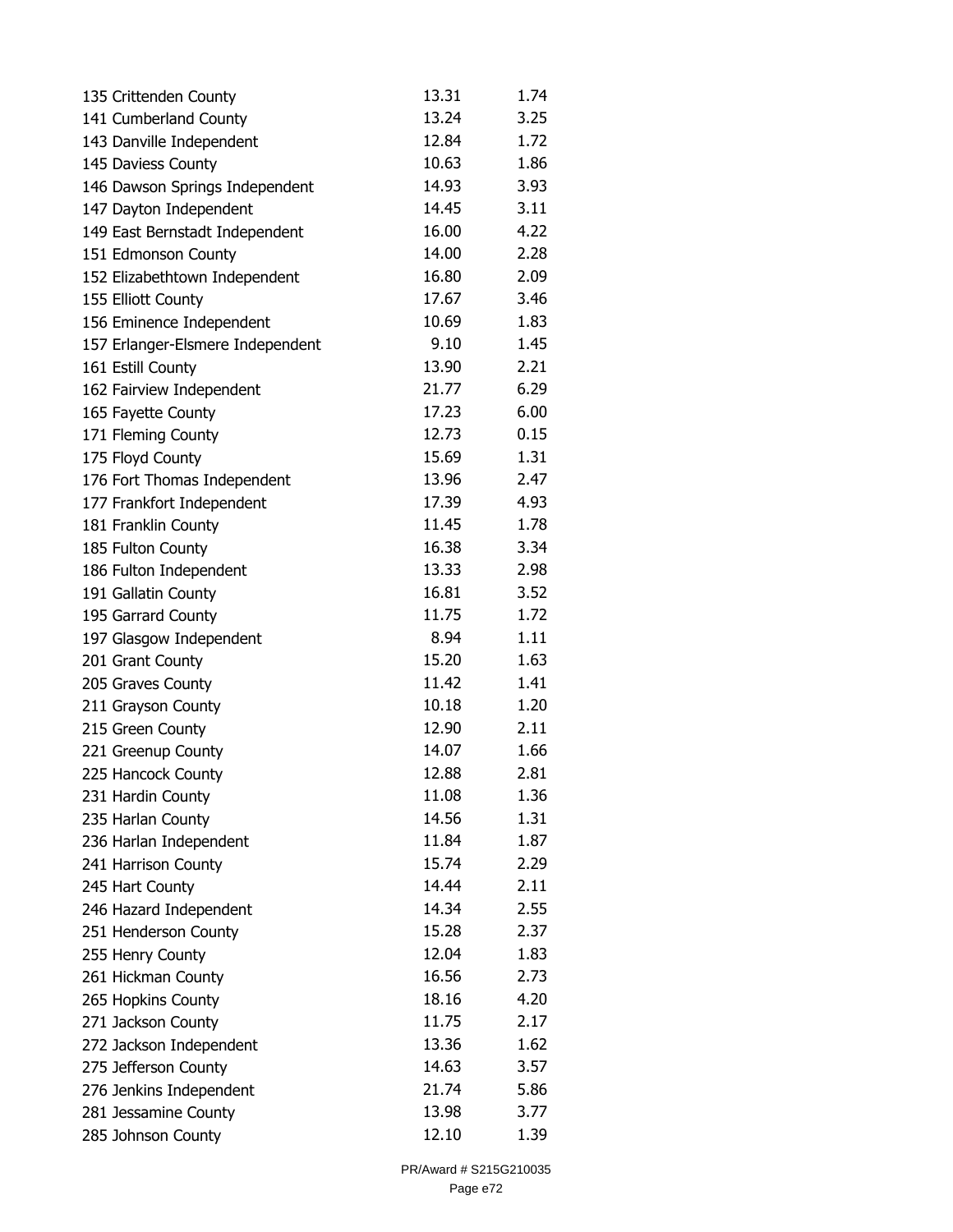| 291 Kenton County           | 13.70 | 2.07 |
|-----------------------------|-------|------|
| 295 Knott County            | 12.96 | 2.08 |
| 301 Knox County             | 12.56 | 1.57 |
| 305 LaRue County            | 11.73 | 2.45 |
| 311 Laurel County           | 14.80 | 2.37 |
| 315 Lawrence County         | 17.53 | 1.15 |
| 321 Lee County              | 20.47 | 3.77 |
| 325 Leslie County           | 13.57 | 1.26 |
| 331 Letcher County          | 15.78 | 2.16 |
| 335 Lewis County            | 13.94 | 2.96 |
| 341 Lincoln County          | 13.92 | 2.36 |
| 345 Livingston County       | 12.52 | 1.78 |
| 351 Logan County            | 14.31 | 1.32 |
| 354 Ludlow Independent      | 11.15 | 0.85 |
| 361 Lyon County             | 16.45 | 2.56 |
| 365 Madison County          | 11.66 | 1.39 |
| 371 Magoffin County         | 12.02 | 1.51 |
| 375 Marion County           | 11.55 | 2.38 |
| 381 Marshall County         | 14.50 | 2.16 |
| 385 Martin County           | 20.40 | 1.76 |
| 391 Mason County            | 12.61 | 2.43 |
| 392 Mayfield Independent    | 13.65 | 1.32 |
| 395 McCracken County        | 15.90 | 2.68 |
| 401 McCreary County         | 13.66 | 2.61 |
| 405 McLean County           | 15.37 | 2.45 |
| 411 Meade County            | 13.78 | 1.39 |
| 415 Menifee County          | 14.78 | 2.94 |
| 421 Mercer County           | 10.83 | 2.01 |
| 425 Metcalfe County         | 14.68 | 2.96 |
| 426 Middlesboro Independent | 13.91 | 1.88 |
| 431 Monroe County           | 18.12 | 2.49 |
| 435 Montgomery County       | 15.96 | 3.18 |
| 441 Morgan County           | 19.32 | 2.18 |
| 445 Muhlenberg County       | 16.31 | 2.22 |
| 446 Murray Independent      | 9.17  | 1.43 |
| 451 Nelson County           | 14.08 | 2.65 |
| 452 Newport Independent     | 16.60 | 2.63 |
| 455 Nicholas County         | 12.32 | 1.73 |
| 461 Ohio County             | 16.25 | 3.39 |
| 465 Oldham County           | 12.10 | 3.43 |
| 471 Owen County             | 13.72 | 1.66 |
| 472 Owensboro Independent   | 13.55 | 3.07 |
| 475 Owsley County           | 12.30 | 1.18 |
| 476 Paducah Independent     | 18.49 | 3.04 |
| 477 Paintsville Independent | 12.10 | 2.19 |
| 478 Paris Independent       | 18.35 | 4.40 |
| 481 Pendleton County        | 15.63 | 3.05 |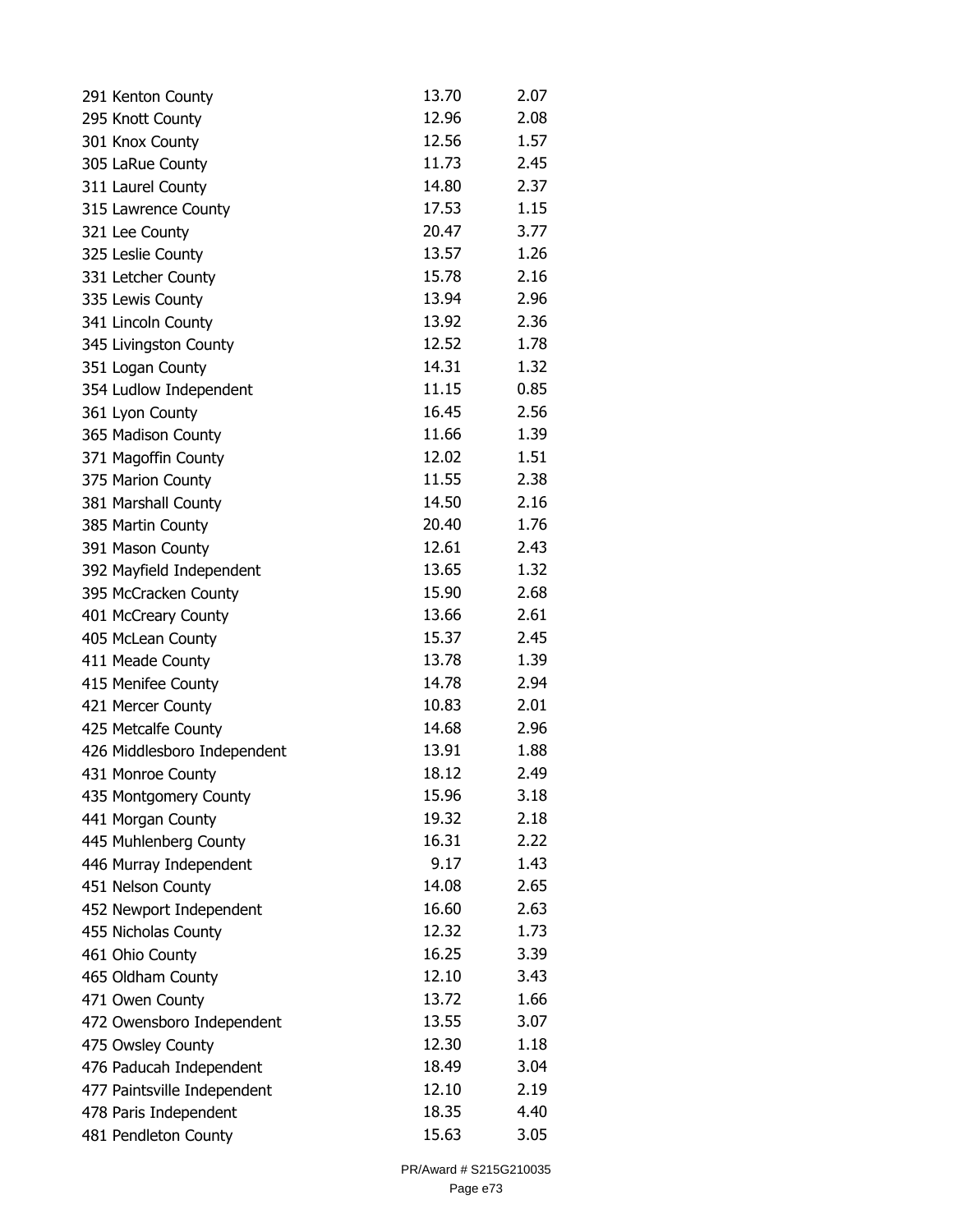| 485 Perry County              | 16.28 | 2.26                     |
|-------------------------------|-------|--------------------------|
| 491 Pike County               | 17.35 | 1.42                     |
| 492 Pikeville Independent     | 16.74 | 1.02                     |
| 493 Pineville Independent     | 18.82 | 2.25                     |
| 495 Powell County             | 9.50  | 1.09                     |
| 501 Pulaski County            | 13.78 | 0.99                     |
| 502 Raceland Independent      | 20.09 | 2.11                     |
| 505 Robertson County          | 14.51 | 2.29                     |
| 511 Rockcastle County         | 10.82 | 0.76                     |
| 515 Rowan County              | 13.12 | 0.68                     |
| 521 Russell County            | 13.02 | 3.44                     |
| 522 Russell Independent       | 14.71 | 0.97                     |
| 523 Russellville Independent  | 16.06 | 2.54                     |
| 524 Science Hill Independent  | 12.37 | 2.54                     |
| 525 Scott County              | 12.56 | 1.67                     |
| 531 Shelby County             | 13.43 | 2.08                     |
| 535 Simpson County            | 14.43 | 2.68                     |
| 536 Somerset Independent      | 15.30 | 2.03                     |
| 537 Southgate Independent     | 6.98  | $\overline{\phantom{m}}$ |
| 541 Spencer County            | 10.68 | 2.70                     |
| 545 Taylor County             | 14.76 | 2.79                     |
| 551 Todd County               | 15.24 | 2.57                     |
| 555 Trigg County              | 12.88 | 2.95                     |
| 561 Trimble County            | 16.53 | 4.39                     |
| 565 Union County              | 15.30 | 3.22                     |
| 567 Walton Verona Independent | 12.41 | 1.49                     |
| 571 Warren County             | 15.14 | 2.41                     |
| 575 Washington County         | 15.30 | 2.84                     |
| 581 Wayne County              | 9.92  | 1.01                     |
| 585 Webster County            | 17.57 | 1.91                     |
| 591 Whitley County            | 10.36 | 1.63                     |
| 592 Williamsburg Independent  | 11.22 | 1.83                     |
| 593 Williamstown Independent  | 12.18 | 2.65                     |
| 595 Wolfe County              | 11.78 | 1.88                     |
| 601 Woodford County           | 14.10 | 2.65                     |

Kentucky Department of Education Office of Finance and Operations Division of District Support District Funding and Reporting Branch Date: May 4, 2021 Source: based on 2019-2020 audited Annual Financial Reports (AFRs)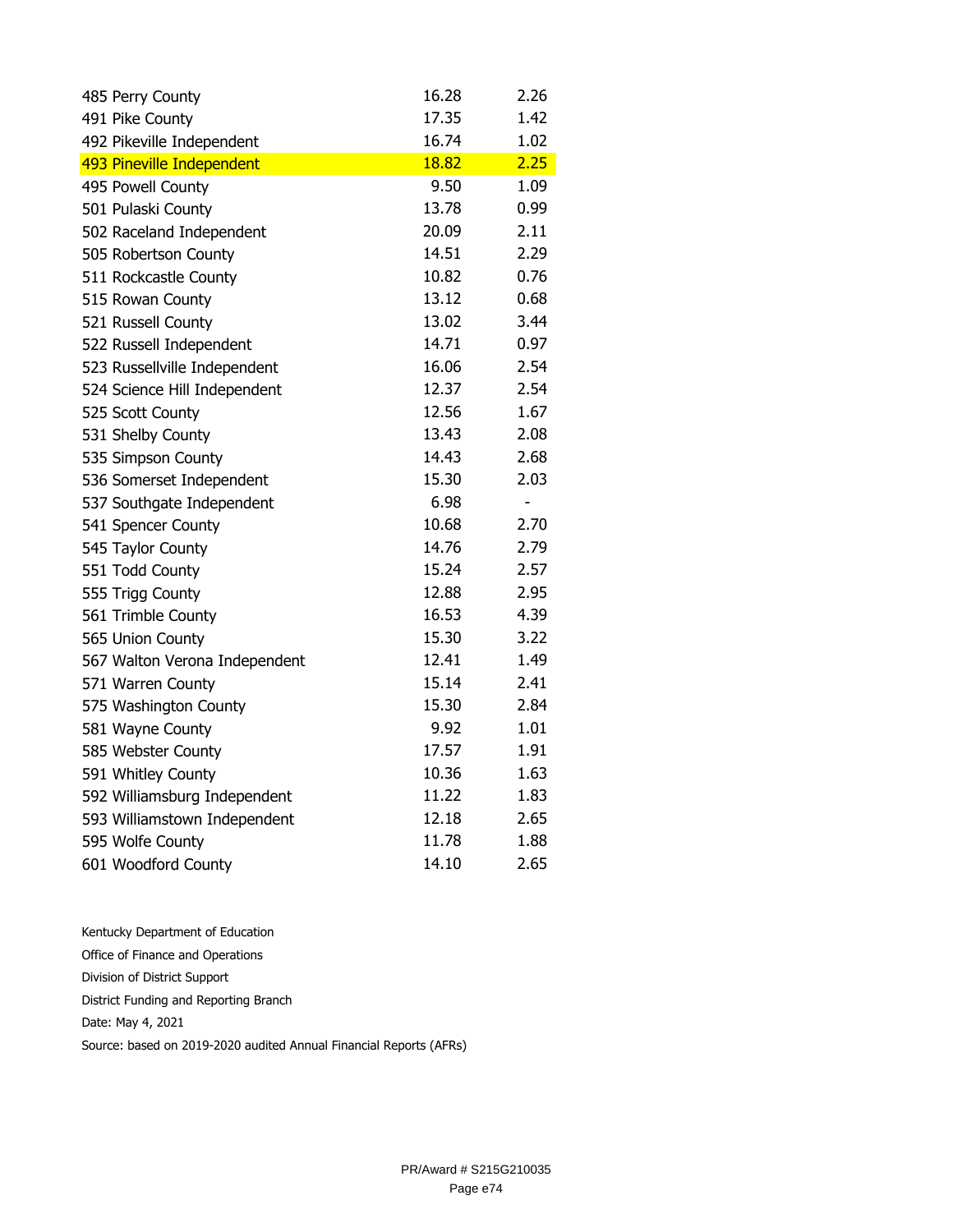# **Pineville Innovative Approaches to Literacy Logic Model**

| <b>Inputs</b>                                                                                                                                                                                                                                | <b>Activities</b>                                                                                                                                                                                                                                                | <b>Outputs</b>                                                                                                                                                                                                                                                                                                                         | <b>Outcomes</b>                                                                                                                                                                                                                                                                               |
|----------------------------------------------------------------------------------------------------------------------------------------------------------------------------------------------------------------------------------------------|------------------------------------------------------------------------------------------------------------------------------------------------------------------------------------------------------------------------------------------------------------------|----------------------------------------------------------------------------------------------------------------------------------------------------------------------------------------------------------------------------------------------------------------------------------------------------------------------------------------|-----------------------------------------------------------------------------------------------------------------------------------------------------------------------------------------------------------------------------------------------------------------------------------------------|
| <b>Early Learning &amp;</b><br><b>Development</b><br>Evidence & Research-<br>based Programs,<br>Practices<br>Age-appropriate books<br>Capacity building for<br>families & educators<br>Early literacy services<br>IAL Staff and partners     | <b>Book Distribution</b><br><b>Family Literacy</b><br>Academies<br>Home visiting programs<br>School Library family<br>events                                                                                                                                     | #/% birth-5 who participate<br>#/% birth-5 children in average<br>range, PPVT at age 3.<br>#/% who receive book, annually<br>#/% of with increase in kindergarten<br>readiness                                                                                                                                                         | Children gain language<br>skills; enter K ready<br>to learn.<br>Families support child's<br>literacy growth<br>Children have books at<br>home                                                                                                                                                 |
| Supports, $entry - 12th$<br><b>Resources to School</b><br>Libraries<br>IAL staff and partners<br>Age-appropriate books<br>Evidence and research-<br>based Programs<br><b>Engaged families and</b><br>community                               | Book distribution, to<br>students<br>Library events connect<br>literacy skills to careers<br>Monitor student progress,<br>interventions provided<br>Implement Check &<br>Connect<br>Evidence based programs<br>selected and implemented                          | #/% who participate in school<br>library activities<br>#/% with an increase in Lexile<br>score<br>#/% proficient, KY $3rd$ , $8th$ grade<br>assessment.<br>#/% who receive book, annually<br>#/% exploring careers connected<br>to local economy<br>#/% scoring benchmark, ACT,<br>11 <sup>th</sup>                                    | Students, entry to 12th, show<br>growth in literacy skills<br>Students have books of own<br>School libraries strengthened<br>Librarians and teachers support<br>literacy development<br>Students have literacy skills for<br>21 <sup>st</sup> century workforce,<br>including local workforce |
| <b>School, Family, Community</b><br>Cross-sector partners<br>IAL staff<br>Engaged families and<br>communities<br>Collective impact approach<br>Evidence and research-<br>based programs<br>Capacity building for<br>librarians and educators | Professional Development<br>for educators, librarians<br>Family activities; Literacy<br><b>Connection Academies</b><br>Community and School<br>library Literacy Events<br>Community plan to connect<br>literacy skills to<br>economy<br><b>Book</b> distribution | #/% of teachers & librarians participate<br>in PD; #/% exhibiting increased<br>skills<br>#/% of families who participate $&$ self-<br>report increased knowledge<br>#/% of community orgs participate in<br>community plan<br>#/% of literacy activities/books<br>distributed by school library<br>% increase in book-to-student ratio | Teachers and librarians<br>have increased skills in<br>supporting literacy<br>development.<br>Parents build capacity to<br>support student's literacy<br>development<br>School-Community culture<br>supports literacy; connect<br>skills to local economy                                     |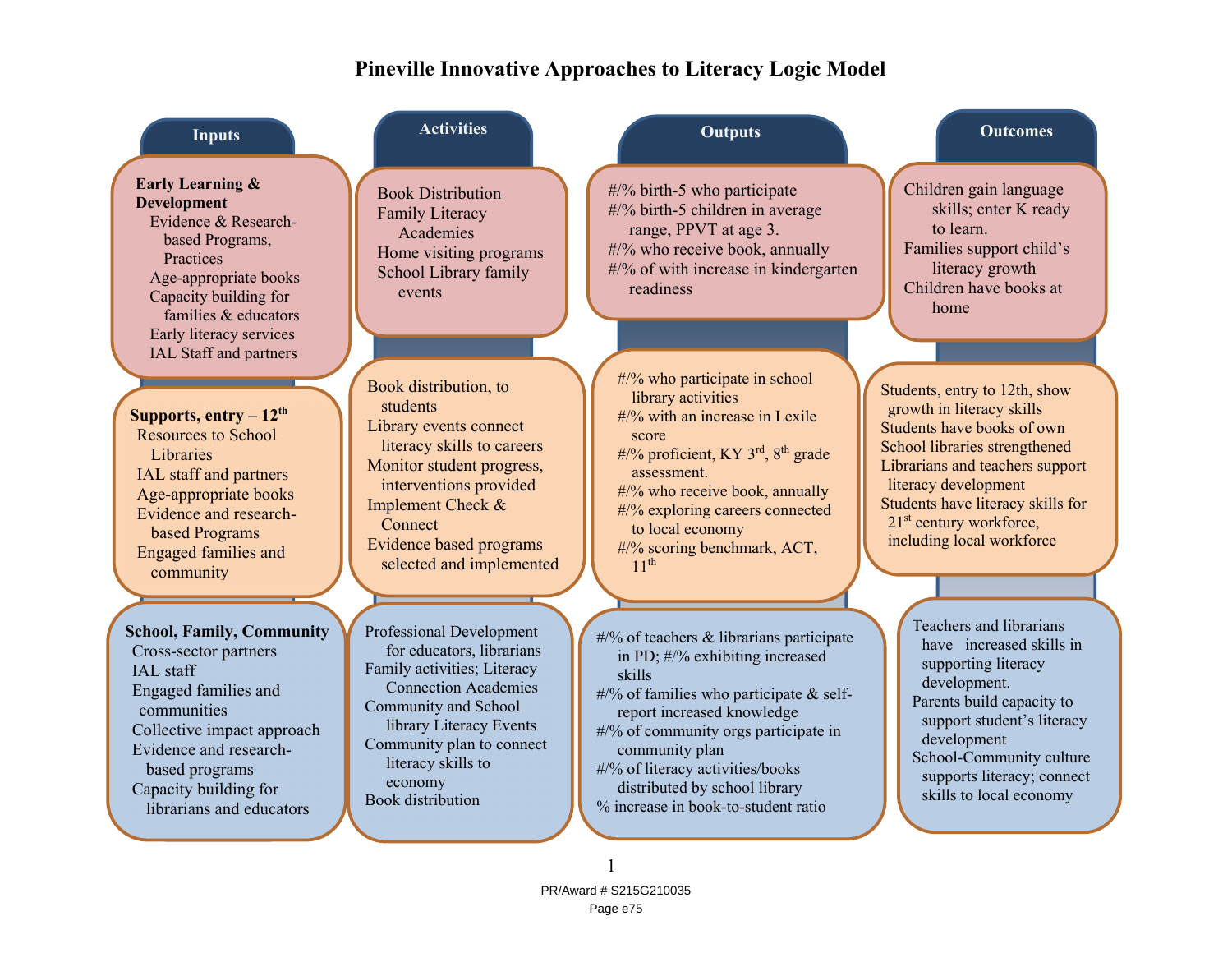#### **Budget Narrative File(s)**

| * Mandatory Budget Narrative Filename: 1235-Budget Narrative.pdf   |                                 |
|--------------------------------------------------------------------|---------------------------------|
| Add Mandatory Budget Narrative   Delete Mandatory Budget Narrative | View Mandatory Budget Narrative |
|                                                                    |                                 |

To add more Budget Narrative attachments, please use the attachment buttons below.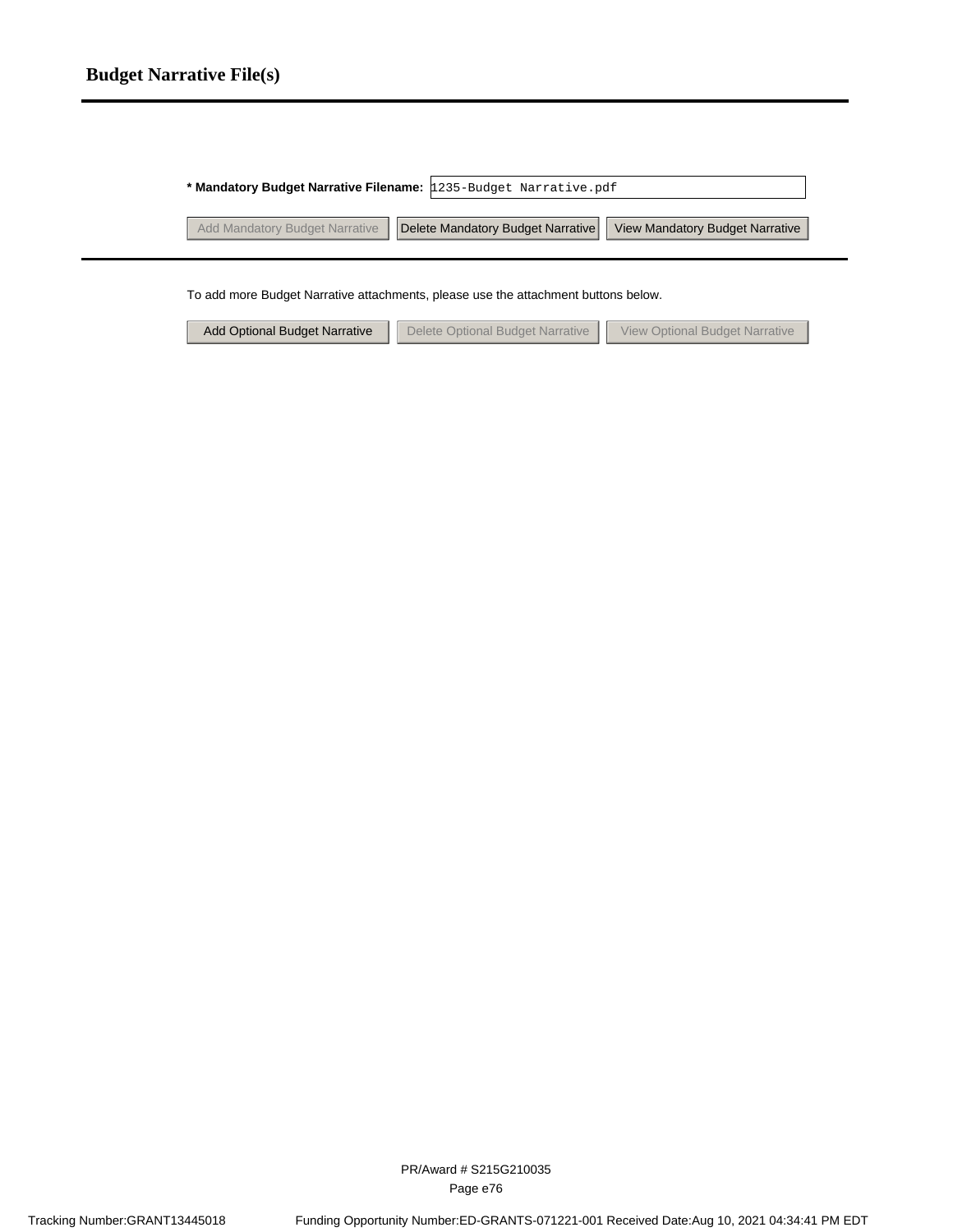#### **Pineville Innovative Approaches to Literacy Federal Budget**

A five-year budget detailing annual costs is included with the grant application. The project budget supports the project implementation activities and the cost is reasonable compared to the long-lasting, systemic change we expect from the project. Each line item has been carefully calculated, using Pineville School District's costing principles, procedures, guidelines, restrictions and limitations and the OMB Uniform Guidance.

Our budget and budget narrative display a clear link between the specific project activities and the proposed budget items. All items listed in the budget are also detailed in the project narrative. The budget narrative and worksheet support all costs included in the budget and explain how the costs of goods and services are determined and how they will fulfill the overall program objective.

All costs are linked to required and allowable activities. Over the five-year project, we anticipate more than 3,290 students and their families will receive increased access to high-quality literature and literacy resources, and the annual federal investment averages less than per student. Additionally, the program will enable training of families, teachers and librarians to ensure the project's outcomes are sustainable past the federal funding period.

| <b>Budget Category/Description of Cost</b>     | Year 1 | Year 2 | Year 3 | Year 4 | Year 5 | <b>Total</b> |
|------------------------------------------------|--------|--------|--------|--------|--------|--------------|
| <b>Personnel</b>                               |        |        |        |        |        |              |
| Literacy Coach (LC) (3 positions, full-time,   |        |        |        |        |        |              |
| 100%): The LCs will report to the PD and       |        |        |        |        |        |              |
| will collaborate with the School Library       |        |        |        |        |        |              |
| Media Specialist to identify and implement     |        |        |        |        |        |              |
| evidence-based and research-based literacy     |        |        |        |        |        |              |
| programs, activities, and services. The LCs    |        |        |        |        |        |              |
| will monitor student data related to literacy  |        |        |        |        |        |              |
| development and will ensure students not at    |        |        |        |        |        |              |
| proficiency are provided appropriate services. |        |        |        |        |        |              |
| The LCs will connect teachers to professional  |        |        |        |        |        |              |
| development. The LCs will spend 100% of        |        |        |        |        |        |              |
| their time on the project with a salary of     |        |        |        |        |        |              |
| The salary includes an annual cost of          |        |        |        |        |        |              |
| living increase and is based on our salary     |        |        |        |        |        |              |
| matrices and position classifications.         |        |        |        |        |        |              |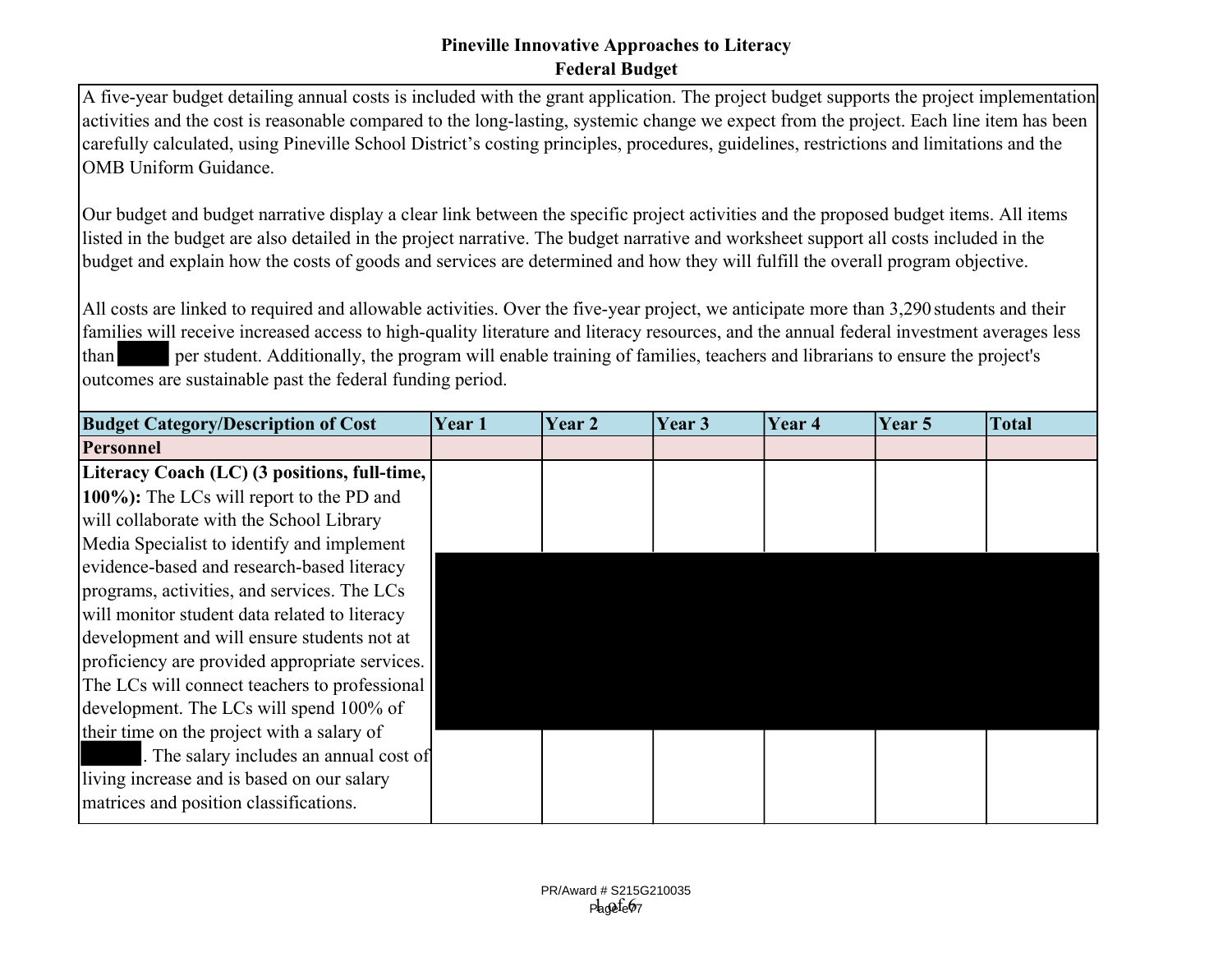### **Pineville Innovative Approaches to Literacy**

**Federal Budget**

| <b>Budget Category/Description of Cost</b>          | Year 1 | Year <sub>2</sub> | Year 3 | Year <sub>4</sub> | Year 5 | <b>Total</b> |
|-----------------------------------------------------|--------|-------------------|--------|-------------------|--------|--------------|
| <b>Community Literacy Coordinator (CLC)</b>         |        |                   |        |                   |        |              |
| $(1$ position, full-time, $100\%$ ): The CLC will   |        |                   |        |                   |        |              |
| report to the PD and will engage families,          |        |                   |        |                   |        |              |
| community members and cross-sector                  |        |                   |        |                   |        |              |
| stakeholders in developing a community              |        |                   |        |                   |        |              |
| literacy plan. The CLC will work with               |        |                   |        |                   |        |              |
| partners to align services to students and          |        |                   |        |                   |        |              |
| families, including book distribution. The          |        |                   |        |                   |        |              |
| CLC will spend 100% of their time on the            |        |                   |        |                   |        |              |
| project with a salary of<br>. The salary            |        |                   |        |                   |        |              |
| includes an annual cost of living increase and      |        |                   |        |                   |        |              |
| is based on our salary matrices and position        |        |                   |        |                   |        |              |
| classifications.                                    |        |                   |        |                   |        |              |
| <b>Total Personnel</b>                              |        |                   |        |                   |        |              |
| Fringe                                              |        |                   |        |                   |        |              |
| <b>Fringe Benefits: Pineville School District's</b> |        |                   |        |                   |        |              |
| fringe benefits average<br>of wages and             |        |                   |        |                   |        |              |
| include employer paid taxes (                       |        |                   |        |                   |        |              |
| Admin (<br>and<br>insurance (                       |        |                   |        |                   |        |              |
| retirement (                                        |        |                   |        |                   |        |              |
| <b>Total Fringe</b>                                 |        |                   |        |                   |        |              |
| <b>Travel</b>                                       |        |                   |        |                   |        |              |
| Local Travel: The CLC and LCs will travel           |        |                   |        |                   |        |              |
| locally to meet with partners and families.         |        |                   |        |                   |        |              |
| 500 miles $x$ 12 months $x$<br>per mile.            |        |                   |        |                   |        |              |
| <b>Total Travel</b>                                 |        |                   |        |                   |        |              |
| Equipment                                           |        |                   |        |                   |        |              |
| Not Applicable                                      |        |                   |        |                   |        |              |
| <b>Total Equipment</b>                              |        |                   |        |                   |        |              |
| <b>Supplies</b>                                     |        |                   |        |                   |        |              |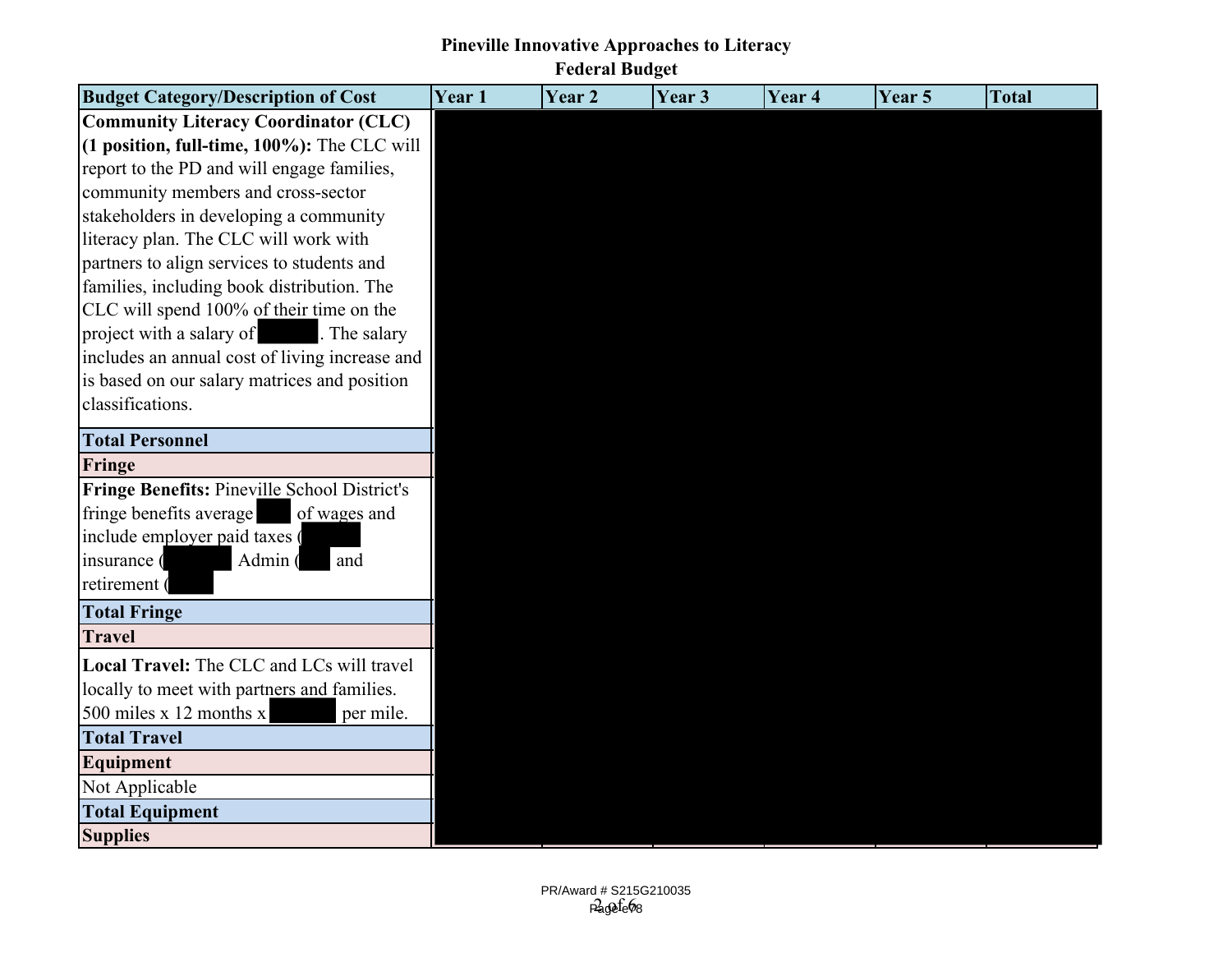# **Pineville Innovative Approaches to Literacy**

**Federal Budget**

| <b>Budget Category/Description of Cost</b>        | Year 1 | Year <sub>2</sub> | Year 3 | Year 4 | Year 5 | <b>Total</b> |
|---------------------------------------------------|--------|-------------------|--------|--------|--------|--------------|
| <b>Book Distribution: Print and Digital books</b> |        |                   |        |        |        |              |
| will be distributed through multiple project      |        |                   |        |        |        |              |
| avenues. This project will provide books to       |        |                   |        |        |        |              |
| each of the three schools served to be            |        |                   |        |        |        |              |
| distributed to students and their families as     |        |                   |        |        |        |              |
| well as to the school libraries. Save the         |        |                   |        |        |        |              |
| Children will also be providing books for the     |        |                   |        |        |        |              |
| distribution as in-kind resources.                |        |                   |        |        |        |              |
| <b>Literacy Connection Academy Supplies:</b>      |        |                   |        |        |        |              |
| Supplies will be purchased for 80 families in     |        |                   |        |        |        |              |
| years 1 and 2, 60 families in years 3 and 4 and   |        |                   |        |        |        |              |
| 40 families in year 5 to attend Literacy          |        |                   |        |        |        |              |
| <b>Connection Academies. Family Engagement</b>    |        |                   |        |        |        |              |
| supplies include the cost for training and        |        |                   |        |        |        |              |
| workshop materials for families. The              |        |                   |        |        |        |              |
| instruction for families on technological         |        |                   |        |        |        |              |
| devices is a key component of minimizing the      |        |                   |        |        |        |              |
| digital divide. The cost per family is \$         |        |                   |        |        |        |              |
| This is based on historical cost for family       |        |                   |        |        |        |              |
| literacy and engagement supplies.                 |        |                   |        |        |        |              |
|                                                   |        |                   |        |        |        |              |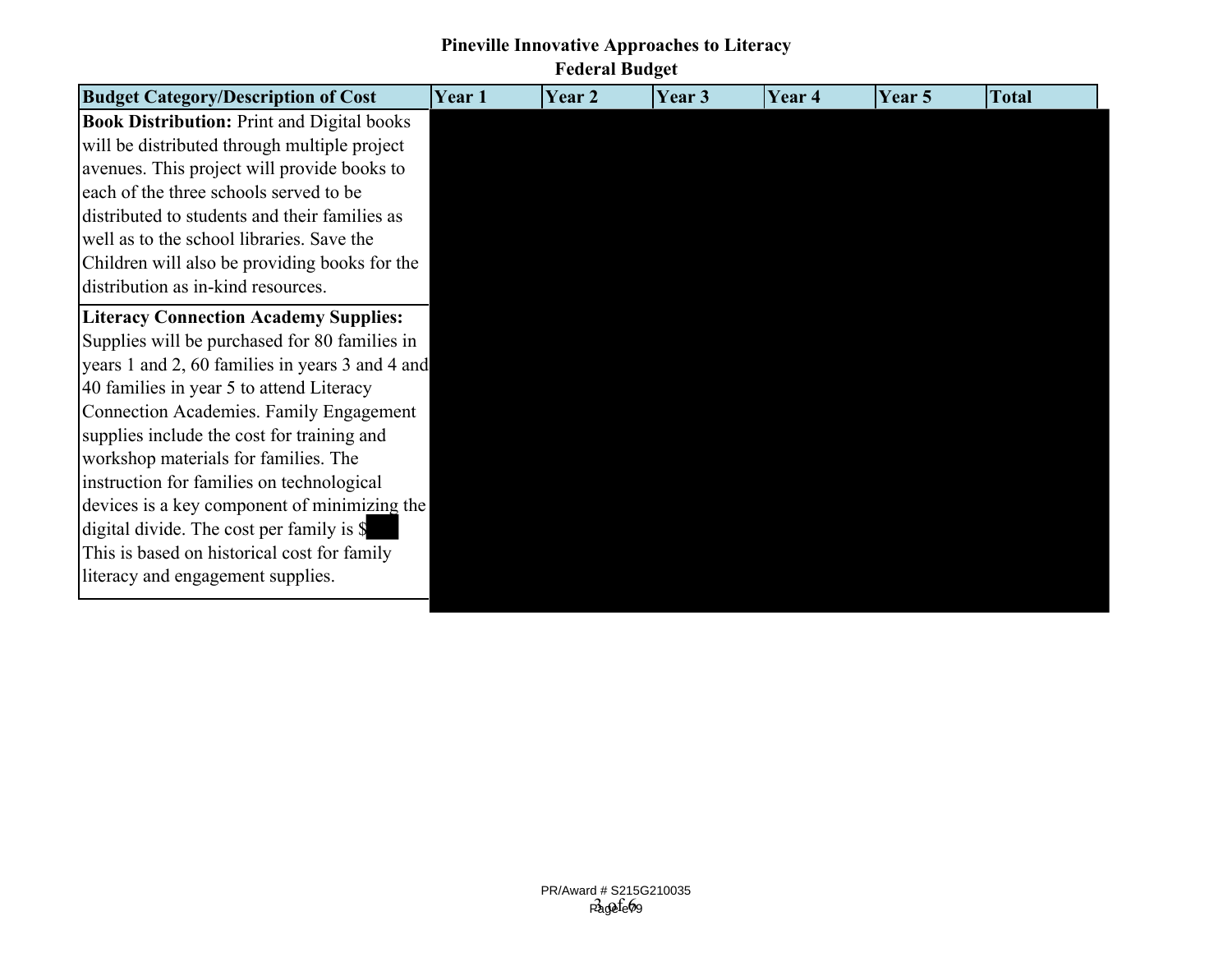### **Pineville Innovative Approaches to Literacy Federal Budget**

| <b>Budget Category/Description of Cost</b>        | Year 1 | Year 2 | Year 3 | Year 4 | Year 5 | <b>Total</b> |
|---------------------------------------------------|--------|--------|--------|--------|--------|--------------|
| <b>Strengthening Libraries Supplies: Supplies</b> |        |        |        |        |        |              |
| will be provided for library literacy activities  |        |        |        |        |        |              |
| for students and families. These activities will  |        |        |        |        |        |              |
| provide students with literacy skills to          |        |        |        |        |        |              |
| develop students' 21st-century literacy skills -  |        |        |        |        |        |              |
| creativity, critical thinking, collaboration, and |        |        |        |        |        |              |
| communication - that prepare them for             |        |        |        |        |        |              |
| economic mobility. The cost per activity is       |        |        |        |        |        |              |
| There will be 8 activities in years 1<br>\$       |        |        |        |        |        |              |
| and 2, 6 activities in years 3 and 4 and 4        |        |        |        |        |        |              |
| activities in year 5. This is based on the        |        |        |        |        |        |              |
| historical cost for library literacy activities.  |        |        |        |        |        |              |
| <b>Total Supplies</b>                             |        |        |        |        |        |              |
| Contractual                                       |        |        |        |        |        |              |
| Early Literacy: Applicant Save the Children       |        |        |        |        |        |              |
| will provide professional development and         |        |        |        |        |        |              |
| services to students and families for literacy    |        |        |        |        |        |              |
| and early childhood programming. This cost        |        |        |        |        |        |              |
| is based on historical costs for similar          |        |        |        |        |        |              |
| projects.                                         |        |        |        |        |        |              |
| <b>Community Results Planning and Job-</b>        |        |        |        |        |        |              |
| <b>Embedded Professional Development:</b>         |        |        |        |        |        |              |
| Applicant PFE will provide job-embedded           |        |        |        |        |        |              |
| professional development for school library       |        |        |        |        |        |              |
| personnel and results action planning to          |        |        |        |        |        |              |
| develop a community results plan focused on       |        |        |        |        |        |              |
| literacy. This cost is based on historical costs  |        |        |        |        |        |              |
| for similar projects.                             |        |        |        |        |        |              |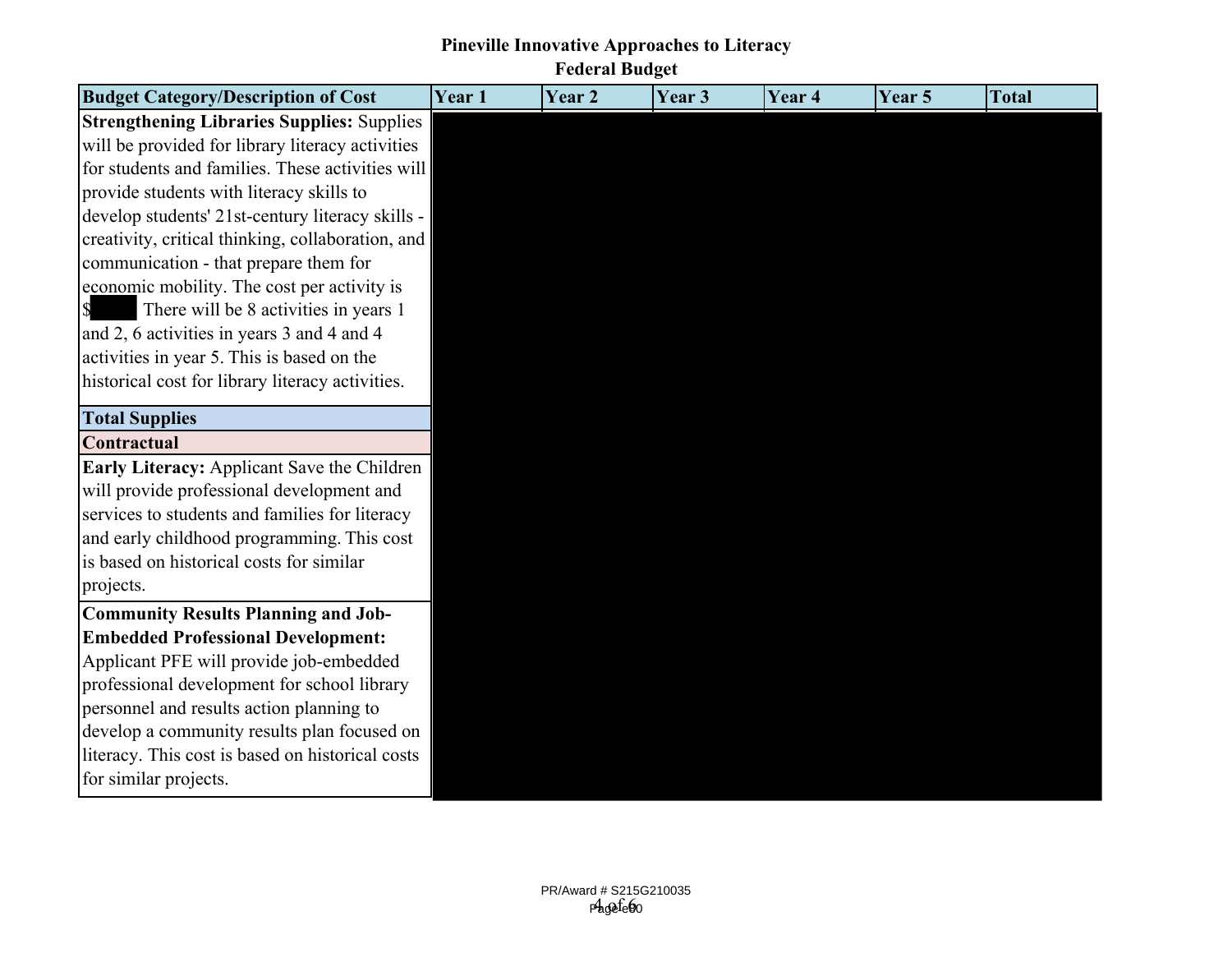## **Pineville Innovative Approaches to Literacy Federal Budget**

| <b>Budget Category/Description of Cost</b>       | Year 1 | Year 2 | Year <sub>3</sub> | Year <sub>4</sub> | Year 5 | <b>Total</b> |
|--------------------------------------------------|--------|--------|-------------------|-------------------|--------|--------------|
| <b>Evaluation:</b> Evaluation Consulting Group   |        |        |                   |                   |        |              |
| will evaluate the program to monitor the         |        |        |                   |                   |        |              |
| progress toward the project objectives. Dr.      |        |        |                   |                   |        |              |
| Kim is the lead evaluator and has several        |        |        |                   |                   |        |              |
| years of experience working on project data      |        |        |                   |                   |        |              |
| and evaluation with federal grants. The          |        |        |                   |                   |        |              |
| evaluator will spend a total of 50 days at \$    |        |        |                   |                   |        |              |
| per day on evaluation for this project each      |        |        |                   |                   |        |              |
| year. This cost is based on historical costs for |        |        |                   |                   |        |              |
| evaluation for similar projects.                 |        |        |                   |                   |        |              |
| <b>Program Leadership and Management:</b>        |        |        |                   |                   |        |              |
| Applicant PFE will provide oversight and         |        |        |                   |                   |        |              |
| management for the grant. The PD (100%)          |        |        |                   |                   |        |              |
| will oversee the project and coordinate with     |        |        |                   |                   |        |              |
| project staff and community partners. The PI     |        |        |                   |                   |        |              |
| (15%) will articulate IAL's strategic direction  |        |        |                   |                   |        |              |
| and theory of change. An annual cost of living   |        |        |                   |                   |        |              |
| is included, as well as supplies, travel, and    |        |        |                   |                   |        |              |
| indirect.                                        |        |        |                   |                   |        |              |
| <b>Evidence-Based Programs: AmeriCorps</b>       |        |        |                   |                   |        |              |
| members and community members will               |        |        |                   |                   |        |              |
| implement check and connect and other            |        |        |                   |                   |        |              |
| evidence-based programs. This cost is based      |        |        |                   |                   |        |              |
| on historical costs for similar projects.        |        |        |                   |                   |        |              |
| <b>Total Contractual</b>                         |        |        |                   |                   |        |              |
| <b>Construction</b>                              |        |        |                   |                   |        |              |
| Not Applicable                                   |        |        |                   |                   |        |              |
| <b>Total Construction</b>                        |        |        |                   |                   |        |              |
| Other                                            |        |        |                   |                   |        |              |

 $\mathbf{I}$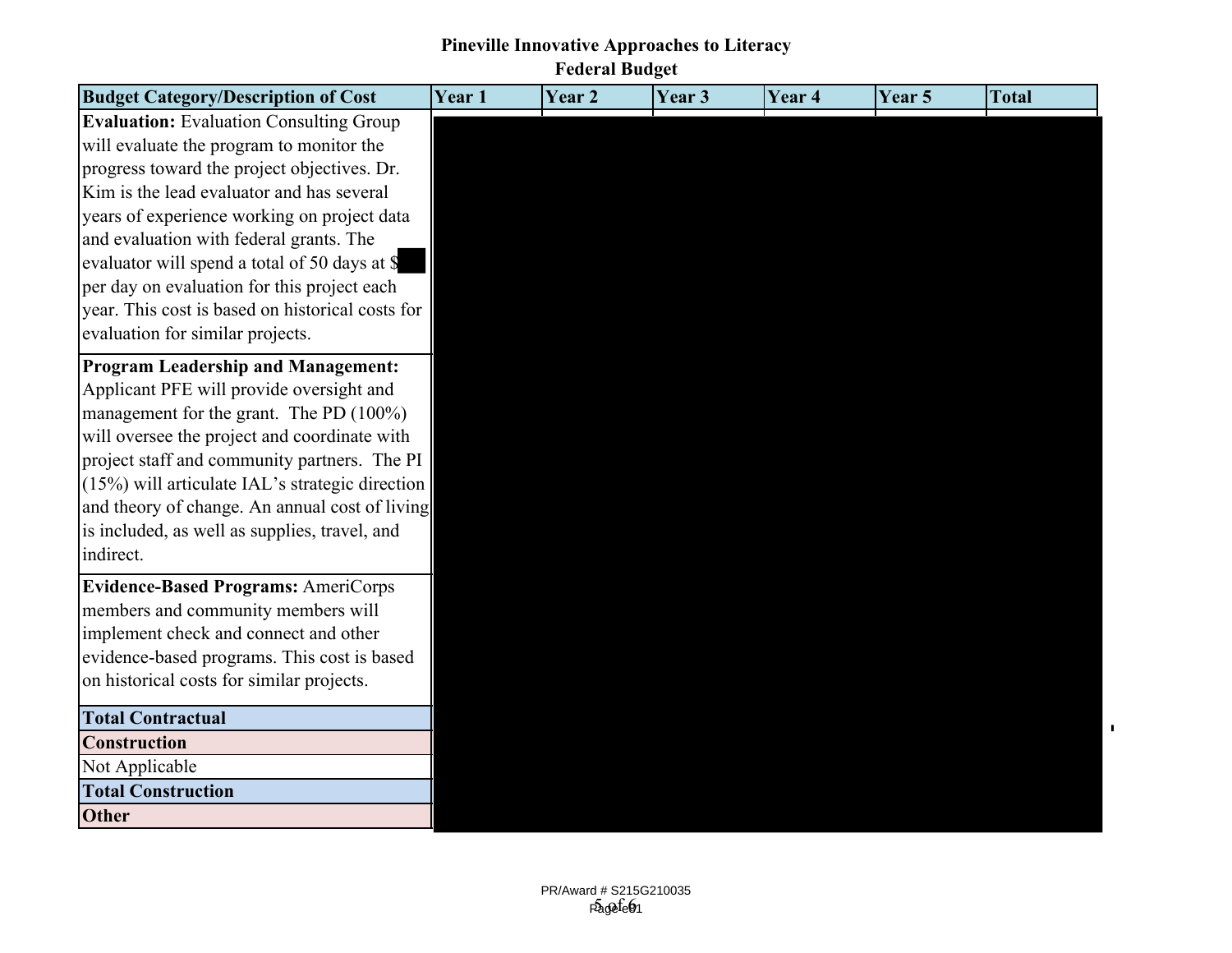### **Pineville Innovative Approaches to Literacy**

## **Federal Budget**

| <b>Budget Category/Description of Cost</b>               | <b>Year 1</b> | Year 2 | Year 3 | Year 4 | Year 5 | <b>Total</b> |
|----------------------------------------------------------|---------------|--------|--------|--------|--------|--------------|
| Background Checks: A criminal background                 |               |        |        |        |        |              |
| check will be requested for each staff person            |               |        |        |        |        |              |
| to ensure the protection of the students. Each           |               |        |        |        |        |              |
| $\beta$ background check is $\beta$ There are 6 staff in |               |        |        |        |        |              |
| year 1.                                                  |               |        |        |        |        |              |
| <b>Total Other</b>                                       |               |        |        |        |        |              |
| <b>Total Direct Costs</b>                                |               |        |        |        |        |              |
| <b>Indirect Costs: Pineville School District's</b>       |               |        |        |        |        |              |
| approved restricted indirect cost rate is                |               |        |        |        |        |              |
| of total directs costs of the project less               |               |        |        |        |        |              |
| excluded costs.                                          |               |        |        |        |        |              |
| <b>Training Stipends</b>                                 |               |        |        |        |        |              |
| <b>Total Costs</b>                                       |               |        |        |        |        |              |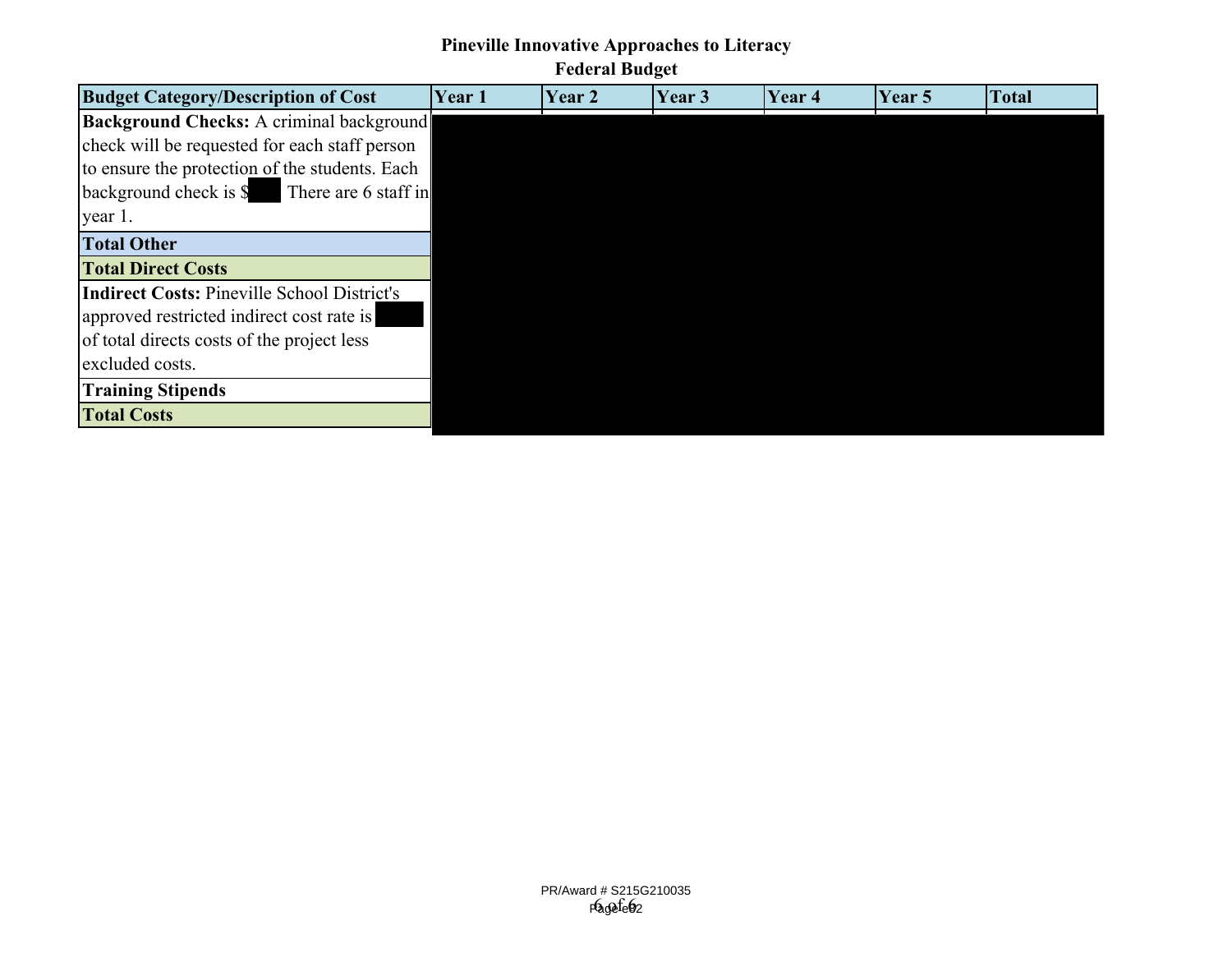

#### **U.S. DEPARTMENT OF EDUCATION BUDGET INFORMATION NON-CONSTRUCTION PROGRAMS**

OMB Number: 1894-0008 Expiration Date: 09/30/2023

|  | Name of Institution/Organization |
|--|----------------------------------|
|--|----------------------------------|

Pineville Independent School District

Applicants requesting funding for only one year should complete the column under "Project Year 1." Applicants requesting funding for multi-year grants should complete all applicable columns. Please read all instructions before completing form.

#### **SECTION A - BUDGET SUMMARY U.S. DEPARTMENT OF EDUCATION FUNDS**

| 1. Personnel<br>2. Fringe Benefits<br>3. Travel<br>4. Equipment<br>5. Supplies<br>6. Contractual<br>7. Construction<br>8. Other<br>9. Total Direct Costs<br>$(lines 1-8)$<br>10. Indirect Costs*<br>11. Training Stipends<br>12. Total Costs<br>$(lines 9-11)$<br>*Indirect Cost Information (To Be Completed by Your Business Office): If you are requesting reimbursement for indirect costs on line 10, please answer the following questions:<br>Do you have an Indirect Cost Rate Agreement approved by the Federal government?<br>$\boxtimes$ Yes<br>(1)<br>No<br>If yes, please provide the following information:<br>(2)<br>Period Covered by the Indirect Cost Rate Agreement:<br>From: 07/01/2021<br>To:<br>06/30/2022<br>(mm/dd/yyyy)<br>Approving Federal agency:<br>ED<br>M<br>Other (please specify): Kentucky Department of Education<br>The Indirect Cost Rate is<br>$2.25\%$ .<br>If this is your first Federal grant, and you do not have an approved indirect cost rate agreement, are not a State, Local government or Indian Tribe, and are not funded under a training rate<br>(3)<br>program or a restricted rate program, do you want to use the de minimis rate of 10% of MTDC?<br>If yes, you must comply with the requirements of 2 CFR § 200.414(f).<br>Yes<br>  No<br>If you do not have an approved indirect cost rate agreement, do you want to use the temporary rate of 10% of budgeted salaries and wages?<br>(4)<br>No If yes, you must submit a proposed indirect cost rate agreement within 90 days after the date your grant is awarded, as required by 34 CFR § 75.560.<br>l Yes<br>For Restricted Rate Programs (check one) -- Are you using a restricted indirect cost rate that:<br>(5)<br>%.<br>$\vert\chi\vert$ Is included in your approved Indirect Cost Rate Agreement? Or, $\vert\;\;\vert$<br>Complies with 34 CFR 76.564(c)(2)?<br>The Restricted Indirect Cost Rate is<br>2.25<br>For Training Rate Programs (check one) -- Are you using a rate that:<br>(6) | <b>Budget</b><br>Categories | Project Year 1<br>(a) | Project Year 2<br>(b) | Project Year 3<br>(c) | Project Year 4<br>(d) | Project Year 5<br>(e) | Project Year 6<br>(f) | Project Year 7<br>(g) | Total<br>(h) |
|------------------------------------------------------------------------------------------------------------------------------------------------------------------------------------------------------------------------------------------------------------------------------------------------------------------------------------------------------------------------------------------------------------------------------------------------------------------------------------------------------------------------------------------------------------------------------------------------------------------------------------------------------------------------------------------------------------------------------------------------------------------------------------------------------------------------------------------------------------------------------------------------------------------------------------------------------------------------------------------------------------------------------------------------------------------------------------------------------------------------------------------------------------------------------------------------------------------------------------------------------------------------------------------------------------------------------------------------------------------------------------------------------------------------------------------------------------------------------------------------------------------------------------------------------------------------------------------------------------------------------------------------------------------------------------------------------------------------------------------------------------------------------------------------------------------------------------------------------------------------------------------------------------------------------------------------------------------------------------------------------------------|-----------------------------|-----------------------|-----------------------|-----------------------|-----------------------|-----------------------|-----------------------|-----------------------|--------------|
|                                                                                                                                                                                                                                                                                                                                                                                                                                                                                                                                                                                                                                                                                                                                                                                                                                                                                                                                                                                                                                                                                                                                                                                                                                                                                                                                                                                                                                                                                                                                                                                                                                                                                                                                                                                                                                                                                                                                                                                                                  |                             |                       |                       |                       |                       |                       |                       |                       |              |
|                                                                                                                                                                                                                                                                                                                                                                                                                                                                                                                                                                                                                                                                                                                                                                                                                                                                                                                                                                                                                                                                                                                                                                                                                                                                                                                                                                                                                                                                                                                                                                                                                                                                                                                                                                                                                                                                                                                                                                                                                  |                             |                       |                       |                       |                       |                       |                       |                       |              |
|                                                                                                                                                                                                                                                                                                                                                                                                                                                                                                                                                                                                                                                                                                                                                                                                                                                                                                                                                                                                                                                                                                                                                                                                                                                                                                                                                                                                                                                                                                                                                                                                                                                                                                                                                                                                                                                                                                                                                                                                                  |                             |                       |                       |                       |                       |                       |                       |                       |              |
|                                                                                                                                                                                                                                                                                                                                                                                                                                                                                                                                                                                                                                                                                                                                                                                                                                                                                                                                                                                                                                                                                                                                                                                                                                                                                                                                                                                                                                                                                                                                                                                                                                                                                                                                                                                                                                                                                                                                                                                                                  |                             |                       |                       |                       |                       |                       |                       |                       |              |
|                                                                                                                                                                                                                                                                                                                                                                                                                                                                                                                                                                                                                                                                                                                                                                                                                                                                                                                                                                                                                                                                                                                                                                                                                                                                                                                                                                                                                                                                                                                                                                                                                                                                                                                                                                                                                                                                                                                                                                                                                  |                             |                       |                       |                       |                       |                       |                       |                       |              |
|                                                                                                                                                                                                                                                                                                                                                                                                                                                                                                                                                                                                                                                                                                                                                                                                                                                                                                                                                                                                                                                                                                                                                                                                                                                                                                                                                                                                                                                                                                                                                                                                                                                                                                                                                                                                                                                                                                                                                                                                                  |                             |                       |                       |                       |                       |                       |                       |                       |              |
|                                                                                                                                                                                                                                                                                                                                                                                                                                                                                                                                                                                                                                                                                                                                                                                                                                                                                                                                                                                                                                                                                                                                                                                                                                                                                                                                                                                                                                                                                                                                                                                                                                                                                                                                                                                                                                                                                                                                                                                                                  |                             |                       |                       |                       |                       |                       |                       |                       |              |
|                                                                                                                                                                                                                                                                                                                                                                                                                                                                                                                                                                                                                                                                                                                                                                                                                                                                                                                                                                                                                                                                                                                                                                                                                                                                                                                                                                                                                                                                                                                                                                                                                                                                                                                                                                                                                                                                                                                                                                                                                  |                             |                       |                       |                       |                       |                       |                       |                       |              |
|                                                                                                                                                                                                                                                                                                                                                                                                                                                                                                                                                                                                                                                                                                                                                                                                                                                                                                                                                                                                                                                                                                                                                                                                                                                                                                                                                                                                                                                                                                                                                                                                                                                                                                                                                                                                                                                                                                                                                                                                                  |                             |                       |                       |                       |                       |                       |                       |                       |              |
|                                                                                                                                                                                                                                                                                                                                                                                                                                                                                                                                                                                                                                                                                                                                                                                                                                                                                                                                                                                                                                                                                                                                                                                                                                                                                                                                                                                                                                                                                                                                                                                                                                                                                                                                                                                                                                                                                                                                                                                                                  |                             |                       |                       |                       |                       |                       |                       |                       |              |
|                                                                                                                                                                                                                                                                                                                                                                                                                                                                                                                                                                                                                                                                                                                                                                                                                                                                                                                                                                                                                                                                                                                                                                                                                                                                                                                                                                                                                                                                                                                                                                                                                                                                                                                                                                                                                                                                                                                                                                                                                  |                             |                       |                       |                       |                       |                       |                       |                       |              |
|                                                                                                                                                                                                                                                                                                                                                                                                                                                                                                                                                                                                                                                                                                                                                                                                                                                                                                                                                                                                                                                                                                                                                                                                                                                                                                                                                                                                                                                                                                                                                                                                                                                                                                                                                                                                                                                                                                                                                                                                                  |                             |                       |                       |                       |                       |                       |                       |                       |              |
|                                                                                                                                                                                                                                                                                                                                                                                                                                                                                                                                                                                                                                                                                                                                                                                                                                                                                                                                                                                                                                                                                                                                                                                                                                                                                                                                                                                                                                                                                                                                                                                                                                                                                                                                                                                                                                                                                                                                                                                                                  |                             |                       |                       |                       |                       |                       |                       |                       |              |
|                                                                                                                                                                                                                                                                                                                                                                                                                                                                                                                                                                                                                                                                                                                                                                                                                                                                                                                                                                                                                                                                                                                                                                                                                                                                                                                                                                                                                                                                                                                                                                                                                                                                                                                                                                                                                                                                                                                                                                                                                  |                             |                       |                       |                       |                       |                       |                       |                       |              |
|                                                                                                                                                                                                                                                                                                                                                                                                                                                                                                                                                                                                                                                                                                                                                                                                                                                                                                                                                                                                                                                                                                                                                                                                                                                                                                                                                                                                                                                                                                                                                                                                                                                                                                                                                                                                                                                                                                                                                                                                                  |                             |                       |                       |                       |                       |                       |                       |                       |              |
|                                                                                                                                                                                                                                                                                                                                                                                                                                                                                                                                                                                                                                                                                                                                                                                                                                                                                                                                                                                                                                                                                                                                                                                                                                                                                                                                                                                                                                                                                                                                                                                                                                                                                                                                                                                                                                                                                                                                                                                                                  |                             |                       |                       |                       |                       |                       |                       |                       |              |
|                                                                                                                                                                                                                                                                                                                                                                                                                                                                                                                                                                                                                                                                                                                                                                                                                                                                                                                                                                                                                                                                                                                                                                                                                                                                                                                                                                                                                                                                                                                                                                                                                                                                                                                                                                                                                                                                                                                                                                                                                  |                             |                       |                       |                       |                       |                       |                       |                       |              |
|                                                                                                                                                                                                                                                                                                                                                                                                                                                                                                                                                                                                                                                                                                                                                                                                                                                                                                                                                                                                                                                                                                                                                                                                                                                                                                                                                                                                                                                                                                                                                                                                                                                                                                                                                                                                                                                                                                                                                                                                                  |                             |                       |                       |                       |                       |                       |                       |                       |              |
|                                                                                                                                                                                                                                                                                                                                                                                                                                                                                                                                                                                                                                                                                                                                                                                                                                                                                                                                                                                                                                                                                                                                                                                                                                                                                                                                                                                                                                                                                                                                                                                                                                                                                                                                                                                                                                                                                                                                                                                                                  |                             |                       |                       |                       |                       |                       |                       |                       |              |
|                                                                                                                                                                                                                                                                                                                                                                                                                                                                                                                                                                                                                                                                                                                                                                                                                                                                                                                                                                                                                                                                                                                                                                                                                                                                                                                                                                                                                                                                                                                                                                                                                                                                                                                                                                                                                                                                                                                                                                                                                  |                             |                       |                       |                       |                       |                       |                       |                       |              |
|                                                                                                                                                                                                                                                                                                                                                                                                                                                                                                                                                                                                                                                                                                                                                                                                                                                                                                                                                                                                                                                                                                                                                                                                                                                                                                                                                                                                                                                                                                                                                                                                                                                                                                                                                                                                                                                                                                                                                                                                                  |                             |                       |                       |                       |                       |                       |                       |                       |              |
|                                                                                                                                                                                                                                                                                                                                                                                                                                                                                                                                                                                                                                                                                                                                                                                                                                                                                                                                                                                                                                                                                                                                                                                                                                                                                                                                                                                                                                                                                                                                                                                                                                                                                                                                                                                                                                                                                                                                                                                                                  |                             |                       |                       |                       |                       |                       |                       |                       |              |
|                                                                                                                                                                                                                                                                                                                                                                                                                                                                                                                                                                                                                                                                                                                                                                                                                                                                                                                                                                                                                                                                                                                                                                                                                                                                                                                                                                                                                                                                                                                                                                                                                                                                                                                                                                                                                                                                                                                                                                                                                  |                             |                       |                       |                       |                       |                       |                       |                       |              |
| PR/Award # S215G219QB@ded in your approved Indirect Cost Rate Agreement, because it is lower than the                                                                                                                                                                                                                                                                                                                                                                                                                                                                                                                                                                                                                                                                                                                                                                                                                                                                                                                                                                                                                                                                                                                                                                                                                                                                                                                                                                                                                                                                                                                                                                                                                                                                                                                                                                                                                                                                                                            |                             |                       |                       |                       |                       |                       |                       |                       |              |
| Is based on the training rate of 8 percent of MTDC (See EDGAR § 75.562(c)(4))? Or and training rate of 8 percent of MTDC (See EDGAR § 75.562(c)(4))?                                                                                                                                                                                                                                                                                                                                                                                                                                                                                                                                                                                                                                                                                                                                                                                                                                                                                                                                                                                                                                                                                                                                                                                                                                                                                                                                                                                                                                                                                                                                                                                                                                                                                                                                                                                                                                                             |                             |                       |                       |                       |                       |                       |                       |                       |              |

ED 524<br>Tracking Number:GRANT13445018

Funding Opportunity Number:ED-GRANTS-071221-001 Received Date:Aug 10, 2021 04:34:41 PM EDT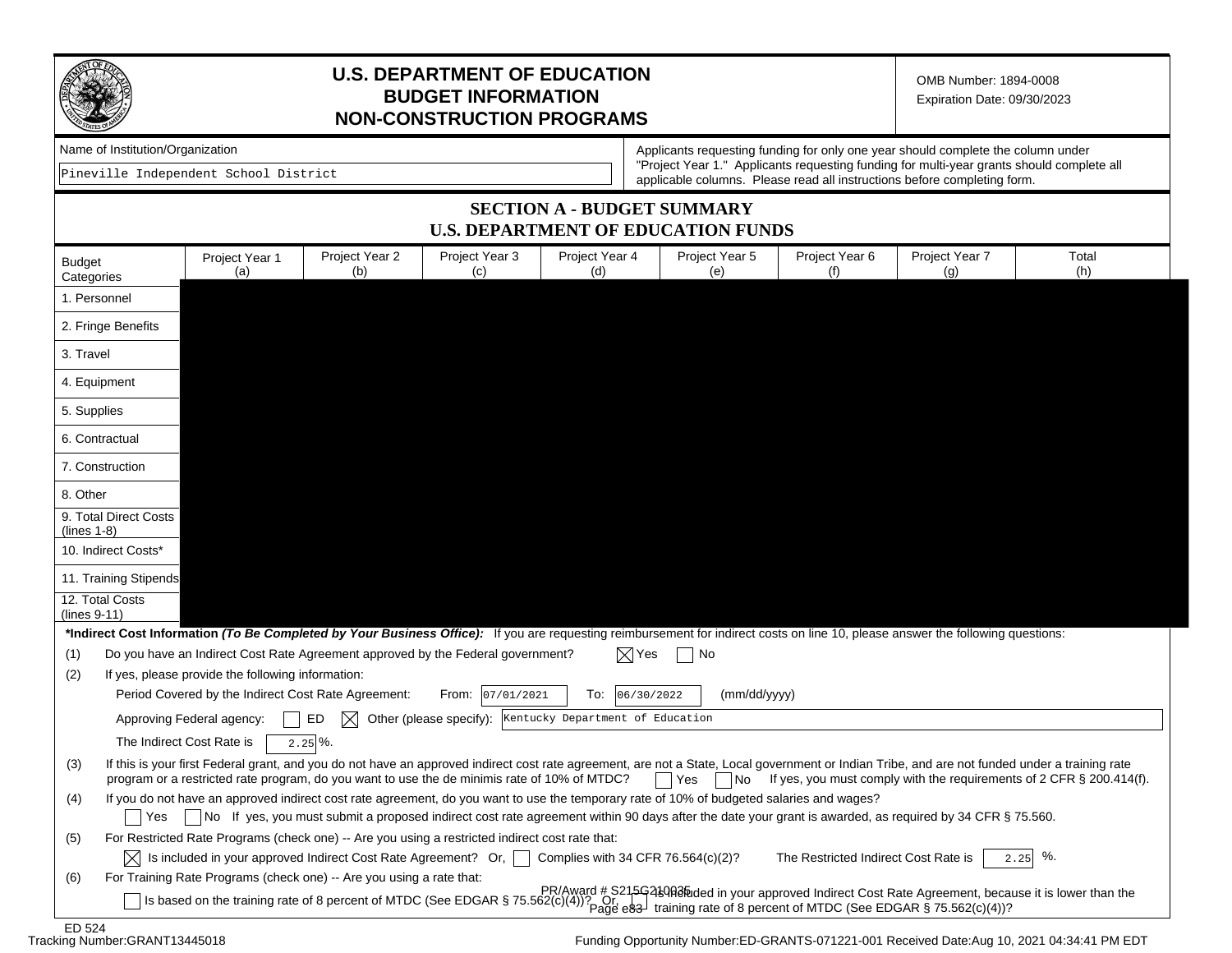| Name of Institution/Organization<br>Applicants requesting funding for only one year |                                                                                                  |  |  |                       |                       |                                                                                                                                                                                                                 |              |  |  |  |  |  |
|-------------------------------------------------------------------------------------|--------------------------------------------------------------------------------------------------|--|--|-----------------------|-----------------------|-----------------------------------------------------------------------------------------------------------------------------------------------------------------------------------------------------------------|--------------|--|--|--|--|--|
| Pineville Independent School District                                               |                                                                                                  |  |  |                       |                       | should complete the column under "Project Year<br>1." Applicants requesting funding for multi-year<br>grants should complete all applicable columns.<br>Please read all instructions before completing<br>form. |              |  |  |  |  |  |
|                                                                                     | <b>SECTION B - BUDGET SUMMARY</b><br><b>NON-FEDERAL FUNDS</b>                                    |  |  |                       |                       |                                                                                                                                                                                                                 |              |  |  |  |  |  |
| <b>Budget Categories</b>                                                            | Project Year 1<br>Project Year 2<br>Project Year 3<br>Project Year 4<br>(b)<br>(c)<br>(d)<br>(a) |  |  | Project Year 5<br>(e) | Project Year 6<br>(f) | Project Year 7<br>(g)                                                                                                                                                                                           | Total<br>(h) |  |  |  |  |  |
| 1. Personnel                                                                        |                                                                                                  |  |  |                       |                       |                                                                                                                                                                                                                 |              |  |  |  |  |  |
| 2. Fringe Benefits                                                                  |                                                                                                  |  |  |                       |                       |                                                                                                                                                                                                                 |              |  |  |  |  |  |
| 3. Travel                                                                           |                                                                                                  |  |  |                       |                       |                                                                                                                                                                                                                 |              |  |  |  |  |  |
| 4. Equipment                                                                        |                                                                                                  |  |  |                       |                       |                                                                                                                                                                                                                 |              |  |  |  |  |  |
| 5. Supplies                                                                         |                                                                                                  |  |  |                       |                       |                                                                                                                                                                                                                 |              |  |  |  |  |  |
| 6. Contractual                                                                      |                                                                                                  |  |  |                       |                       |                                                                                                                                                                                                                 |              |  |  |  |  |  |
| 7. Construction                                                                     |                                                                                                  |  |  |                       |                       |                                                                                                                                                                                                                 |              |  |  |  |  |  |
| 8. Other                                                                            |                                                                                                  |  |  |                       |                       |                                                                                                                                                                                                                 |              |  |  |  |  |  |
| 9. Total Direct Costs<br>$(lines 1-8)$                                              |                                                                                                  |  |  |                       |                       |                                                                                                                                                                                                                 |              |  |  |  |  |  |
| 10. Indirect Costs                                                                  |                                                                                                  |  |  |                       |                       |                                                                                                                                                                                                                 |              |  |  |  |  |  |
| 11. Training Stipends                                                               |                                                                                                  |  |  |                       |                       |                                                                                                                                                                                                                 |              |  |  |  |  |  |
| 12. Total Costs<br>(lines 9-11)                                                     |                                                                                                  |  |  |                       |                       |                                                                                                                                                                                                                 |              |  |  |  |  |  |
| <b>SECTION C - BUDGET NARRATIVE (see instructions)</b>                              |                                                                                                  |  |  |                       |                       |                                                                                                                                                                                                                 |              |  |  |  |  |  |

ED 524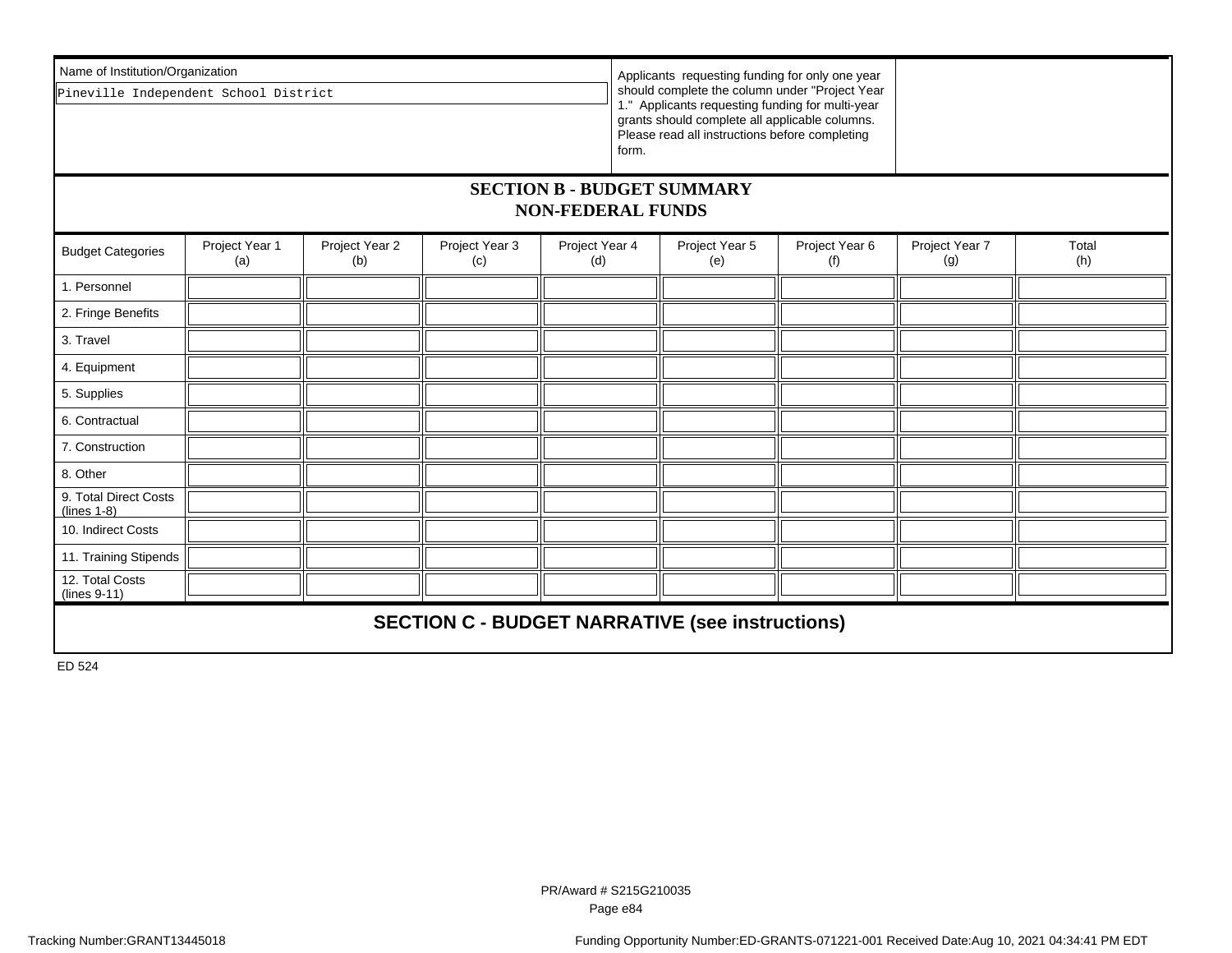| Name of Institution/Organization                                    |                                                                                                  | Applicants requesting funding for only one year |                                                |  |                       |                                                                                                                                                                                                                 |              |  |  |  |  |
|---------------------------------------------------------------------|--------------------------------------------------------------------------------------------------|-------------------------------------------------|------------------------------------------------|--|-----------------------|-----------------------------------------------------------------------------------------------------------------------------------------------------------------------------------------------------------------|--------------|--|--|--|--|
| Pineville Independent School District                               |                                                                                                  |                                                 |                                                |  |                       | should complete the column under "Project Year<br>1." Applicants requesting funding for multi-year<br>grants should complete all applicable columns.<br>Please read all instructions before completing<br>form. |              |  |  |  |  |
| IF APPLICABLE: SECTION D - LIMITATION ON ADMINISTRATIVE EXPENSES    |                                                                                                  |                                                 |                                                |  |                       |                                                                                                                                                                                                                 |              |  |  |  |  |
| (1) List administrative cost cap $(x\%)$ :                          |                                                                                                  |                                                 |                                                |  |                       |                                                                                                                                                                                                                 |              |  |  |  |  |
| (2)                                                                 | What does your administrative cost cap apply to?                                                 |                                                 | (a) indirect and direct costs or, $\Box$       |  | (b) only direct costs |                                                                                                                                                                                                                 |              |  |  |  |  |
| <b>Budget Categories</b>                                            | Project Year 3<br>Project Year 1<br>Project Year 2<br>Project Year 4<br>(a)<br>(b)<br>(c)<br>(d) |                                                 | Project Year 5<br>Project Year 6<br>(e)<br>(f) |  |                       | Project Year 7<br>(g)                                                                                                                                                                                           | Total<br>(h) |  |  |  |  |
| Personnel<br>Administrative<br>2. Fringe Benefits<br>Administrative |                                                                                                  |                                                 |                                                |  |                       |                                                                                                                                                                                                                 |              |  |  |  |  |
| 3. Travel Administrative                                            |                                                                                                  |                                                 |                                                |  |                       |                                                                                                                                                                                                                 |              |  |  |  |  |
| 4. Contractual<br>Administrative                                    |                                                                                                  |                                                 |                                                |  |                       |                                                                                                                                                                                                                 |              |  |  |  |  |
| 5. Construction<br>Administrative                                   |                                                                                                  |                                                 |                                                |  |                       |                                                                                                                                                                                                                 |              |  |  |  |  |
| 6. Other Administrative                                             |                                                                                                  |                                                 |                                                |  |                       |                                                                                                                                                                                                                 |              |  |  |  |  |
| 7. Total Direct Administrative<br>Costs (lines 1-6)                 |                                                                                                  |                                                 |                                                |  |                       |                                                                                                                                                                                                                 |              |  |  |  |  |
| 8. Indirect Costs                                                   |                                                                                                  |                                                 |                                                |  |                       |                                                                                                                                                                                                                 |              |  |  |  |  |
| 9. Total Administrative<br>Costs                                    |                                                                                                  |                                                 |                                                |  |                       |                                                                                                                                                                                                                 |              |  |  |  |  |
| 10. Total Percentage of<br><b>Administrative Costs</b>              |                                                                                                  |                                                 |                                                |  |                       |                                                                                                                                                                                                                 |              |  |  |  |  |
|                                                                     |                                                                                                  |                                                 |                                                |  |                       |                                                                                                                                                                                                                 |              |  |  |  |  |
| ED 524                                                              |                                                                                                  |                                                 |                                                |  |                       |                                                                                                                                                                                                                 |              |  |  |  |  |